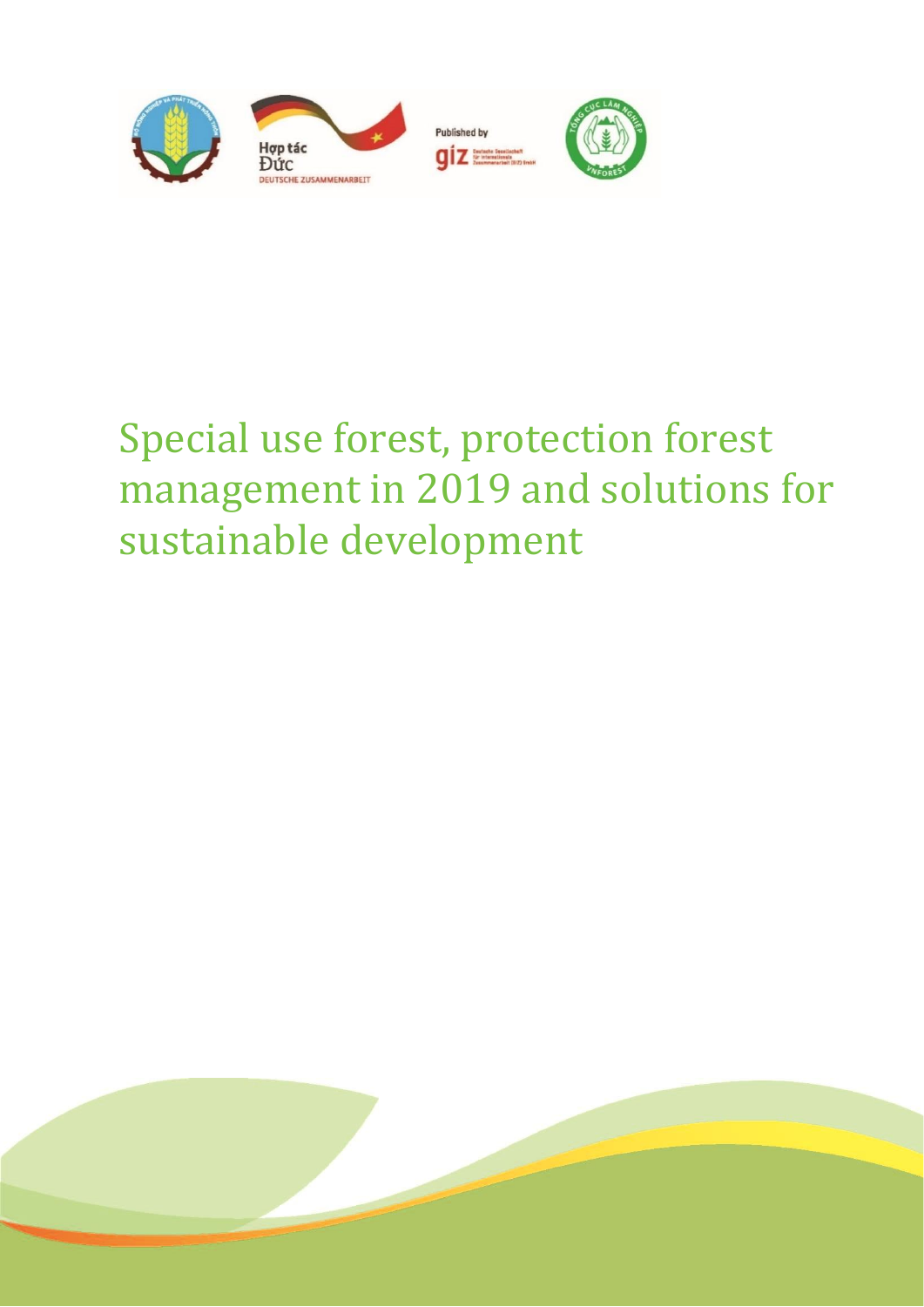### **Imprint**

#### **Published by the**

Deutsche Gesellschaft für Internationale Zusammenarbeit (GIZ) GmbH

#### **Registered Offices**

Bonn and Eschborn, Germany Programme on Conservation, Sustainable Use of Forest Biodiversity and Ecosystem Services in Viet Nam

As of December, 2019

#### **Responsibility**

Anja Barth Chief Technical Advisor

#### **Disclaimer**

The findings, interpretations and conclusions expressed in this document are based on information gathered by GIZ and its consultants, partners and contributors. They do not represent the views of GIZ nor BMZ.

Neither GIZ nor BMZ guarantee the accuracy or completeness of information in this document, and cannot be held responsible for any errors, omissions or losses which result from its use.

#### **On behalf of the**

German Federal Ministry for Economic Cooperation and Development (BMZ)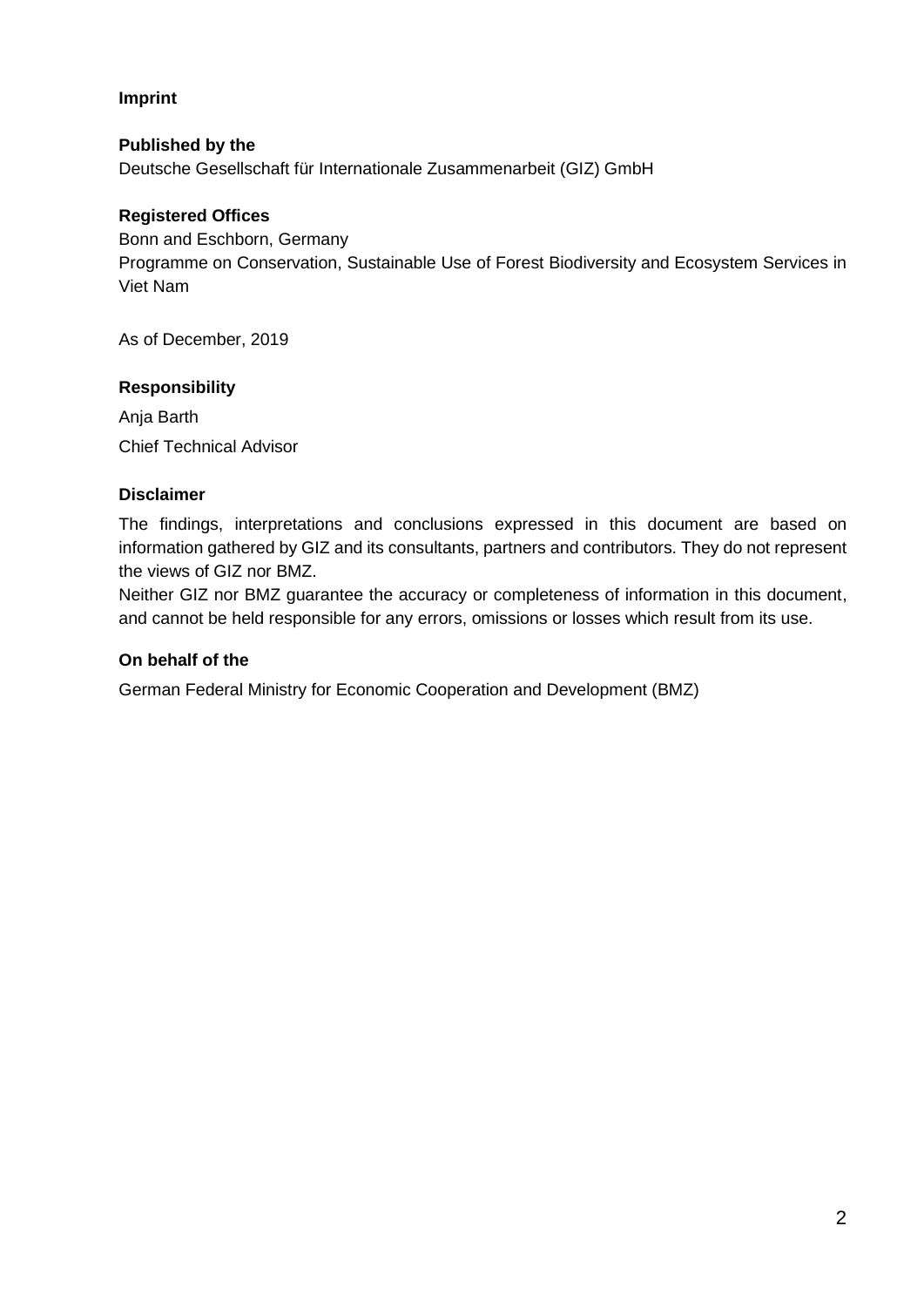## **CONTENTS**

| I. FOREST STATUS, ORGANIZATIONAL OF THE STRUCTURE FOR MANAGEMENT OF                                                                        |  |
|--------------------------------------------------------------------------------------------------------------------------------------------|--|
|                                                                                                                                            |  |
| EVALUATION OF RESULTS OF BIODIVERSITY CONSERVATION MANAGEMENT IN                                                                           |  |
|                                                                                                                                            |  |
| II. RESULTS OF FORMULATION AND IMPLEMENTING POLICIES FOR MANAGING                                                                          |  |
| II. RESULTS OF DEVELOPING AND IMPLEMENTING POLICIES ON LEVERAGING NON-<br>STATE FUNDING SOURCES FOR CONSERVATION OF FOREST BIODIVERSITY 16 |  |
| III. IMPLEMENTATION OF SELF-FINANCING MECHANISM IN MANAGEMENT BOARDS OF                                                                    |  |
|                                                                                                                                            |  |
|                                                                                                                                            |  |
|                                                                                                                                            |  |
|                                                                                                                                            |  |
|                                                                                                                                            |  |
| SETTING ORIENTATION FOR POLICIES, SOLUTIONS FOR SUSTAINABLE MANAGEMENT                                                                     |  |
|                                                                                                                                            |  |
|                                                                                                                                            |  |
|                                                                                                                                            |  |
|                                                                                                                                            |  |
|                                                                                                                                            |  |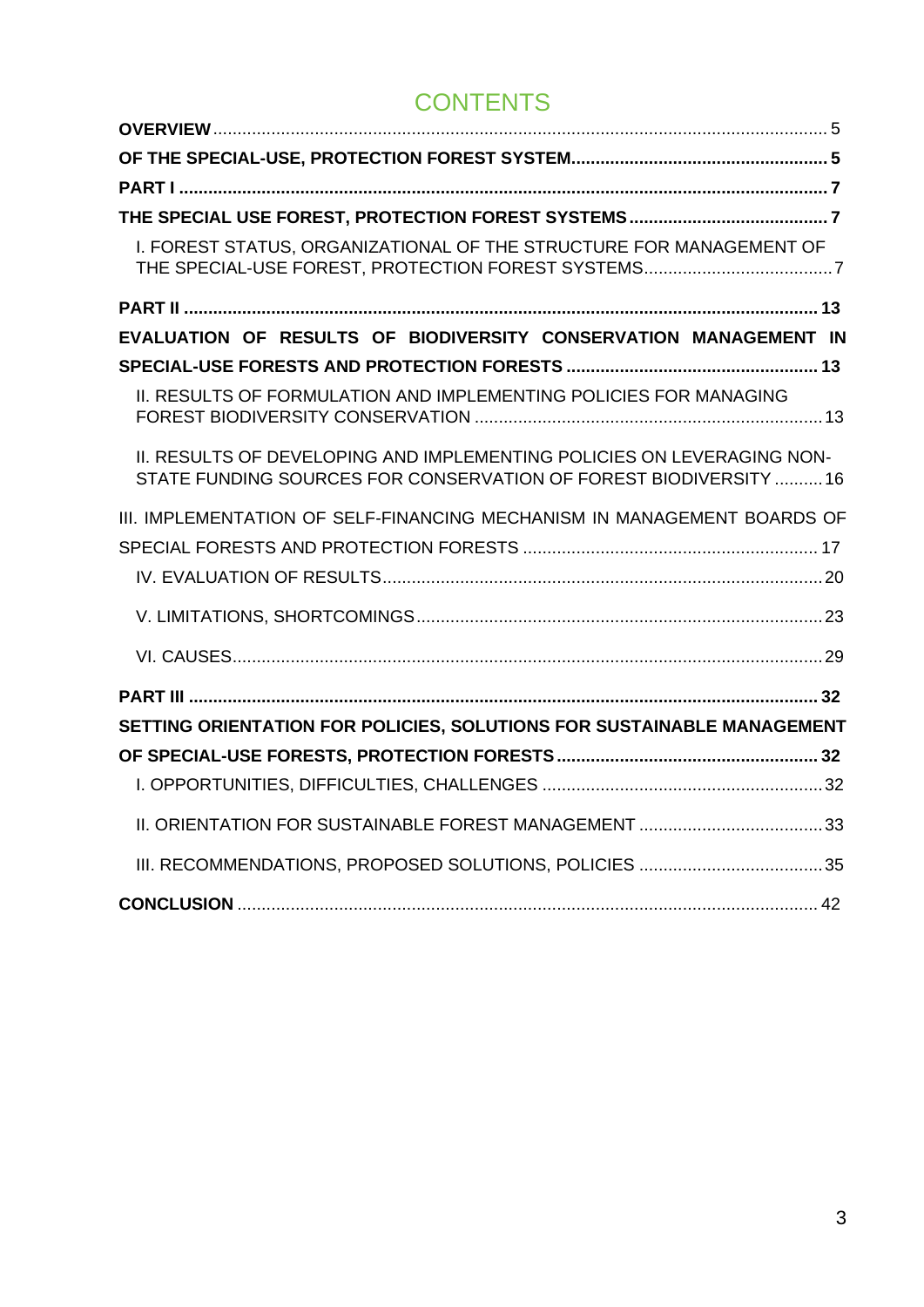## LIST OF ABBREVIATIONS

| MB: Management board                                                     |
|--------------------------------------------------------------------------|
| SUF: special-use forest                                                  |
| <b>PF: Protection forest</b>                                             |
| <b>VNFF: Viet Nam Fund For Forest Protection and Development</b>         |
| MARD: Ministry of Agriculture and Rural Development                      |
| DARD: Provincial Department of Agriculture and Rural Development         |
| PFES: Payment for forest environmental services                          |
| GIZ: German Development Cooperation Organization                         |
| <b>VNFOREST: Viet Nam Administration of Forestry</b>                     |
| <b>PPC: Provincial People's Committee</b>                                |
| DOPAM: Department of Special-use forest and protection forest management |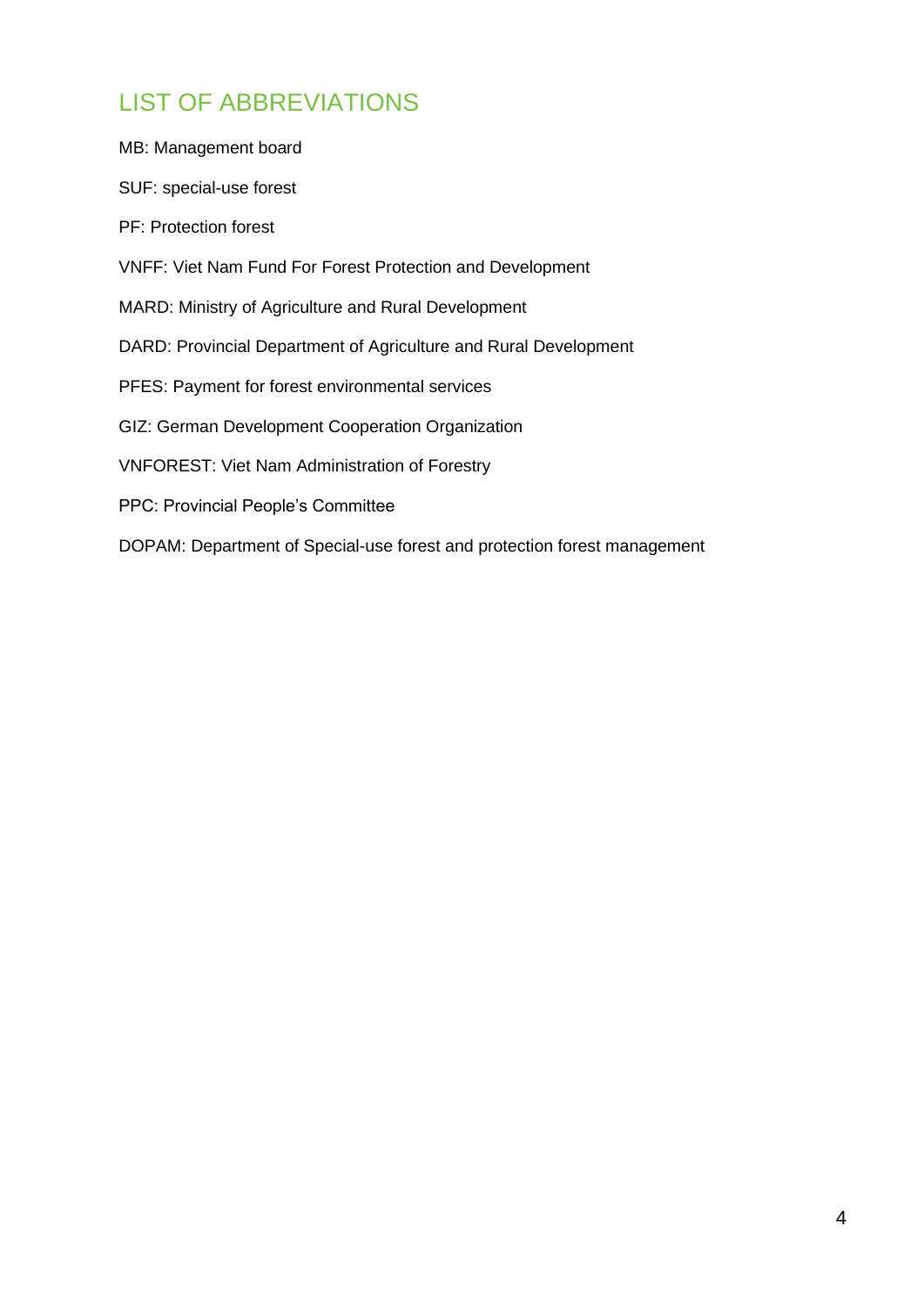## <span id="page-4-1"></span><span id="page-4-0"></span>OVERVIEW OF THE SPECIAL-USE, PROTECTION FOREST **SYSTEM**

Located in the tropical monsoon belt, Vietnam is ranked the 16th in terms of biodiversity and is one of the 10 richest biodiversity centers in the world<sup>1</sup>, the total natural area of the country is 33.12 million hectares, with 14.45 million hectares of forests (10.3 million hectares of natural forests, 4.2 million hectares of planted forests), of which: special-use forests cover 2.15 million hectares (2 million hectares of natural forests, 0.15 million hectares of planted forests) ; Protection forests cover 4.6 million ha (natural protection forest covers 3.94 million ha, plantation forest covers 0.66 million ha); 149,613 ha of mangroves; production forest land covers: 7.7 million ha (natural storage: 4.9 million ha; plantation forest: 2.8 million ha); As planned, the production forest area will be expanded to 3.7 million hectares by 2020. In 2018, the forest coverage ratio reached 41.65%.

In terms of biodiversity, according to statistics, Vietnam is home of about 12,000 plant species, 840 bird species, 300 mammal species, 180 reptile species, 80 amphibian species, 475 species of freshwater fish and 1,650 species of fish living in the mangrove forest and marine fish, of which, 418 species of animals and 464 species of plants are under threat<sup>2</sup>, species are distributing mainly in special-use forests and protection forests. In addition to the species diversity, the biodiversity of ecosystems and genetic resources are also very high. In terrestrial ecosystems, there are typical forest types such as lowland closed forest, woodland, glassland, highland closed forest, highland cold system. In which, types and sub-types of vegetation are of high biodiversity and, most common, the tropical moist evergreen closed forest; thin broad-leaf tropical forest; closed broad-leaf and sub-tropical closed forest; sub-type forest on limestone mountains. Wetland ecosystems are also characterized by coastal mangroves distributing throughout the coast of the country; peat marsh ecosystem distributes in the Mekong Delta, including U Minh Thuong and U Minh Ha conservation zones of Kien Giang and Ca Mau provinces; lagoon ecosystem distributes in the coastal areas of Central provinces from Thua Thien Hue to Ninh Thuan; coral reefs, sea grasses with different types of coastal ecosystems, especially coral reefs typical for tropical waters and waters around coastal islands are recognized as an unique ecosystems of very high biodiversity level.

The system of special-use forests and protection forests plays a very important role in natural environment protection of watershed area, biodiversity conservation. The special-use forests and protection forests are contributing to reducing the pressure of economic development on ecological environment; harmonizing socio-economic development with environmental protection, coping with climate change. At the same time, the Viet Nam's forest system generates an annual income of about VND 33,000 billion for forest workers, including: (i) harvesting of timber from planted forests: about VND 28,000 billion (18.5 million m3 x 1, 5 million / m3). (ii) Exploiting of non-timber forest products: about VND 1,000 billion. (iii) income from forest environmental services: about VND 3,000 billion. (iv) From the 886 program: VND 1,300 billion. Export value of forest products: reached 9.38 billion USD (2018); in 2019, it will reach about 11 billion USD (ranked 5th in the world, after China, Germany, Italy, Poland), 2nd in

<sup>&</sup>lt;sup>1</sup> Report in the Conference on review the scientific and technological activities on genetic fund in the period 2001 – 2013- Ministry of Science and Technology, 2013

<sup>&</sup>lt;sup>2</sup> According to the statistics in the report of the Department of Special-use forest and protection forest management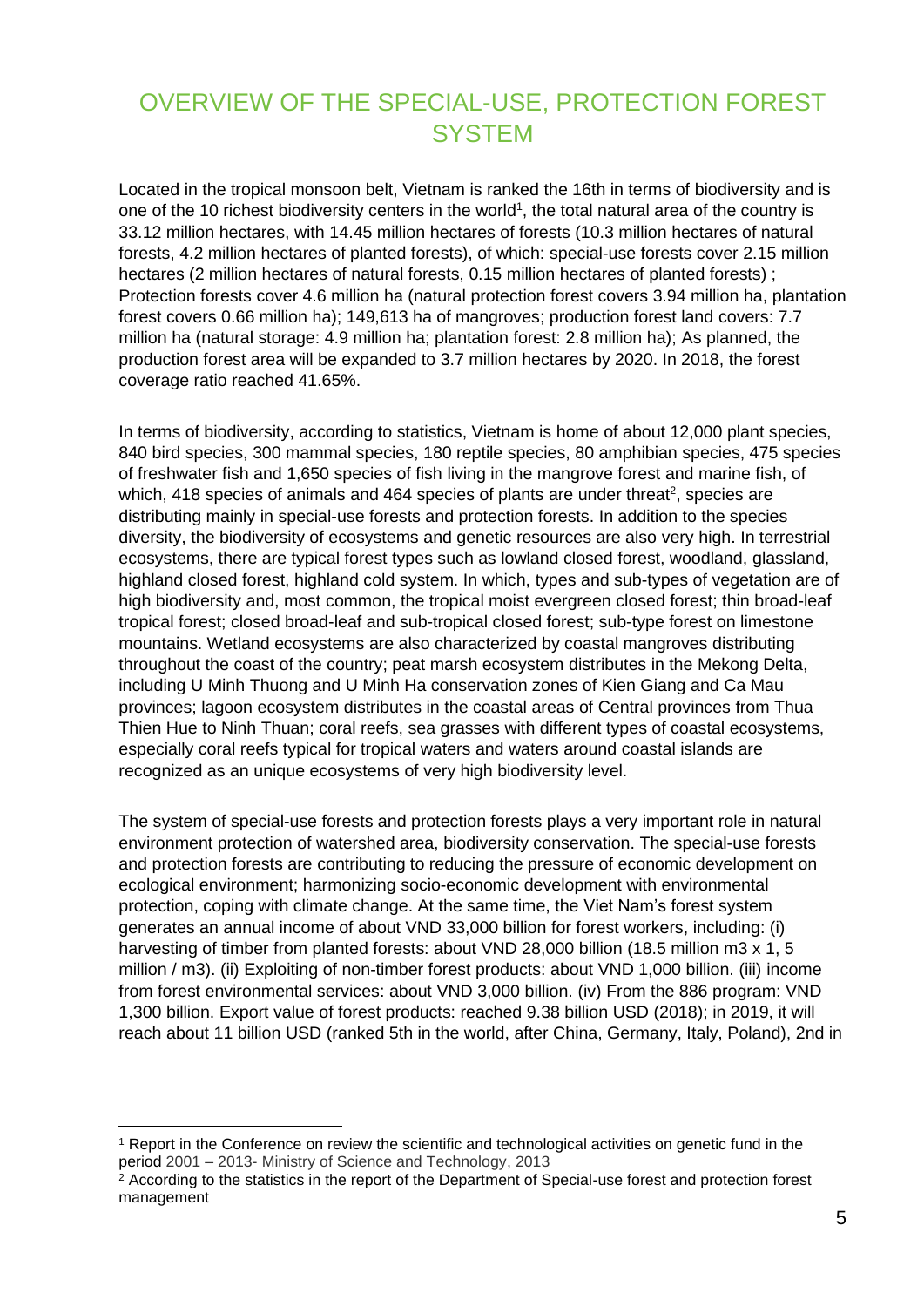Asia (China: 40 billion), first in Southeast Asia. This is a remarkable achievement of the forestry sector which turns it to one of the country's promising economic sectors $^3\!$ .

The task of forest protection and development and biodiversity conservation plays a particularly important role in socio-economic development, environmental protection and response to climate change response. This is now not just a task within a country or a territory, but a hot issue and a global task.

In recent years, deeply aware of the role of special-use forests and protection forests in conservation of biodiversity values and protection of ecological environment, the Government and ministries at all levels have strengthened the management of special-use forest and protection forest system at the national scale. To date, 164 special-use forests, management boards have been established (33 national parks, 57 nature reserves, 12 species and habitat conservation areas, 53 landscape conservation areas, 9 scientific and experimental research forests); 231 management boards and about 30 managing units are managing and protecting protection forests. Management boards of special-use forests and protection forests are managing about 48% of the forestry land, which contains most important terrestrial, marine and wetland ecosystems, most of which are primary forests and most of the plant and animal species are at risk.

The Government, ministries, localities, international organizations have invested in many research projects on species conservation and forest ecosystem conservation towards effectiveness. Investment policies on forest protection and development have proved themselves efficiency, successfully attracted state budget and non-state funding sources, initially created a sustainable financial mechanism for special-use forests and protection forests development. The communication and education on forest protection and development, biodiversity conservation and environmental protection have been promoted, especially for communities living in the buffer zone and core areas of forests, a change in awareness is seen resulted in a supportive attitude of local people.

In addition to the achieved results, the forest management is facing major difficulties and challenges: (i) The trend of biodiversity degradation has become serious due to deforestation and illegal logging. Over-exploitation; (ii) Hot economic growth, population pressures and limitations of resources; (iii) Mechanisms and policies for management, investment in forest protection and development, biodiversity conservation are inconsistent while most of them will expire by 2020.

In this context, the Ministry of Agriculture and Rural Development organizes a meeting under the theme "Management of the special-use forest and protection forest systems in 2019, solutions, mechanisms and policies for sustainable development in the coming period"

<span id="page-5-0"></span><sup>3</sup> According to statistics of DOPAM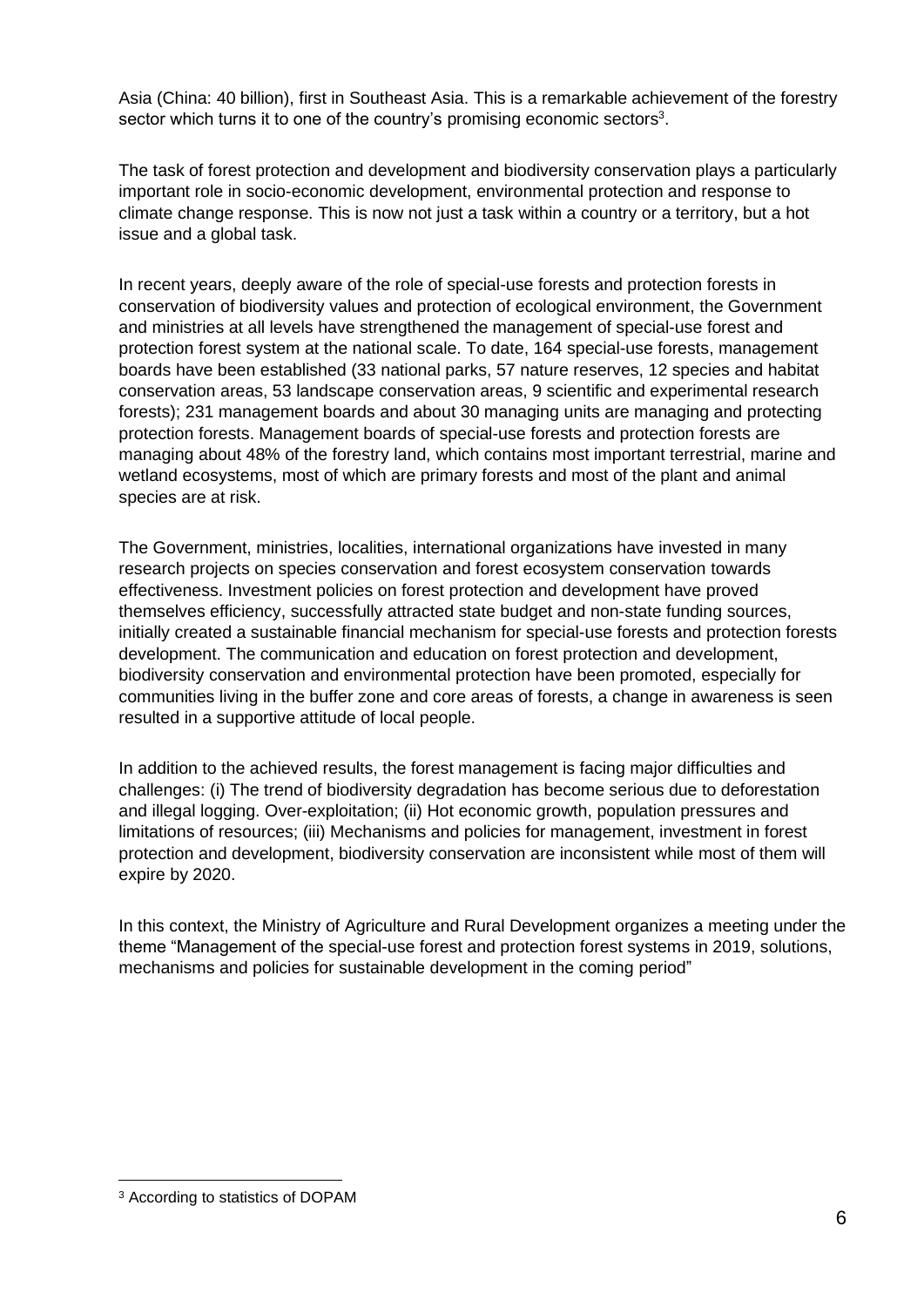## <span id="page-6-0"></span>PART I

## THE SPECIAL USE FOREST, PROTECTION FOREST **SYSTEMS**

### <span id="page-6-1"></span>I. FOREST STATUS, ORGANIZATIONAL OF THE STRUCTURE FOR MANAGEMENT OF THE SPECIAL-USE FOREST, PROTECTION FOREST SYSTEMS

### 1. STATUS QUO OF SPECIAL-USE FORESTS, PROTECTION FORESTS

The total area of special-use forests and protection forests across the country as of December 31, 2018 was 6.75 million hectares (accounting for 46.7% of the total forestry land), specifically as follows:

#### **a) Current status of special-use forests:**

The total forested land area is 2,155 million ha (natural forest 2.07 million ha, planted forest 0.08 million ha), accounting for 89%; the area of unforested land is 0.2 million ha, accounting for 11% of the total special-use forest area.

#### - *Special-use forests categorized by functions*:

There are 164 management boards, of 33 national parks; 57 nature reserves; 12 species and habitat conservation areas; 53 landscape protection areas; 9 scientific experimental research forests; national seed forests, sacred forests and national botanical gardens. The categorization is still under further review and implementation.

*- Special-use forests by ecological regions:* 

Northeast region: 44 forests; Northwest region: 13 forests; Red River Delta region: 15 forests; North Central Cost region: 27 forests; Central High Land: 17 forests; Southeast region, Southwest region and South Central Coast region l have 16 forests in each region.

#### **b) Current status of protection forests:**

The total forested land area is 4.6 million ha (natural forest is 3.94 million ha, planted forest is 0.66 million ha), accounting for 76.4%; unforested land area: 1.3 million ha, accounting for 23.6% of the total protection forest area.

- *Protection areas categorized by management entities*:

there are 12 entitities managing protection forests, namely: protection forest management boards; special-use forest management boards; commune people's committee; households; residential communities; forestry companies; armed forces; State owned forestry enterprises; Private owned enterprise; foreign invested businesses; forest protection department; others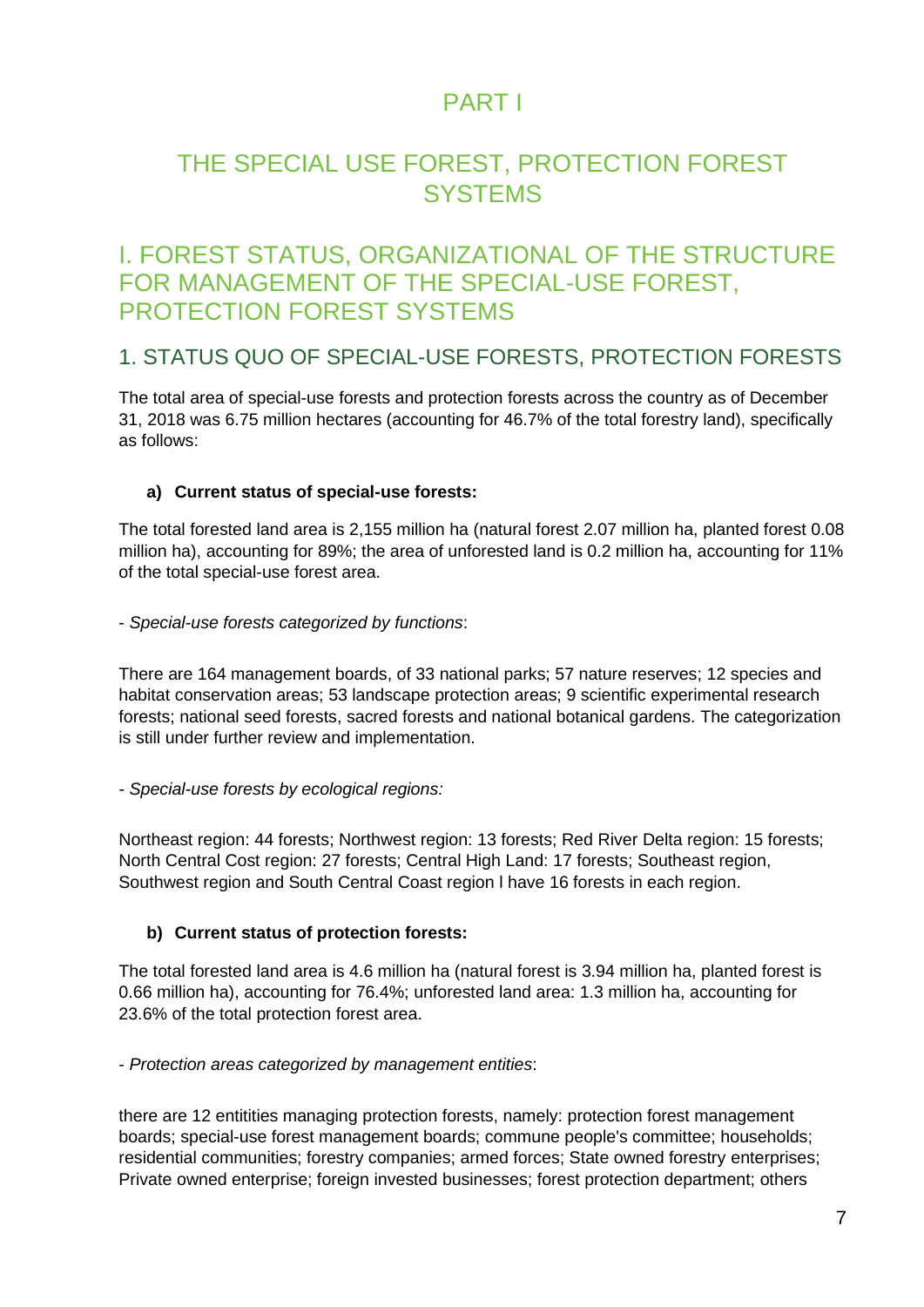### 2. ORGANIZATIONAL STRUCTURE FOR MANAGEMENT OF THE SPECIAL-USE FOREST, PROTECTION FOREST SYSTEMS.

### **a) Management boards of special-use forests, protection forests**

Currently, in the whole country, there are 395 forest management boards, of which: 164 management boards of special-use forests; 231 management boards of protection forests. Below is the categorization of management boards by forest functions and ecological regions:

### - *Special-use forests*:

In the whole country, the are 164 special-use management boards; of which: 33 MBs of national parks (6 national parks under VNFOREST: Tam Dao, Ba Vi, Cuc Phuong, Bach Ma, Yok Don, Cat Tien and 27 national park MBs under the Provincial People's Committee or Department of Agriculture and Rural Development); 57 MBs for nature reserves, 12 MBs for species-habitat conservation areas and 53 MBs of landscape protection areas, which are under the management of local authorities; 9 MBs of scientific research experimental forests.

#### - *Protection forests*:

In the whole country, there are 231 management boards of protection forests; The local management systems for protection forest management boards is not consistent. Number of MBs under DARD: 153; under the District People's Committees: 55; under the Provincial People's Committee: 5; under the Provincial Forest Protection Department: 18. The organizational structure of a protection forest management board includes: steering committee (01 chairperson and 01 or 02 deputy chairpersons) technical departments of the MB: General – Administrative Department, Forestry Technical Department, Forest Protection Management Department (including the forest protection force at the Forest Protection Stations)

### **b) Human resources in chaged of special-use forests and protection forests management:**

The total number of staff and laborers working in forest management boards is 8,916, of which: the number of staff working in special-use forest management boards is 3,221; in the protection forest management board is 5,695.

### **c) Qualification of officials and labourers:**

The percentage of employees with university and postgraduate degrees: 39.7% (special-use forests: 2,036 people; protection forests: 2,716 people); college and secondary education: 27.8% (SU: 828 people; PF: 1,654 people); technical workers and direct labor workers: 32.4% (special-use forests: 357 people; Protection forests: 1,325 people); Some workers work under seasonal contracts. The percentage of officials at high-level political theory qualifications: 4.1% (special-use forests: 145 people; Protection forests: 712 people); staff at intermediate-level political theory: 20.6% (Special-use forests: 416 people; Protection forests: 1,128 people); primary-level political theory: 12.5% (Special-use forests: 780 people; Protection forests: 1,840 people); other subjects accounted for 62.8% (special-use forests: 1,880 people; protection forests: 2,015 people).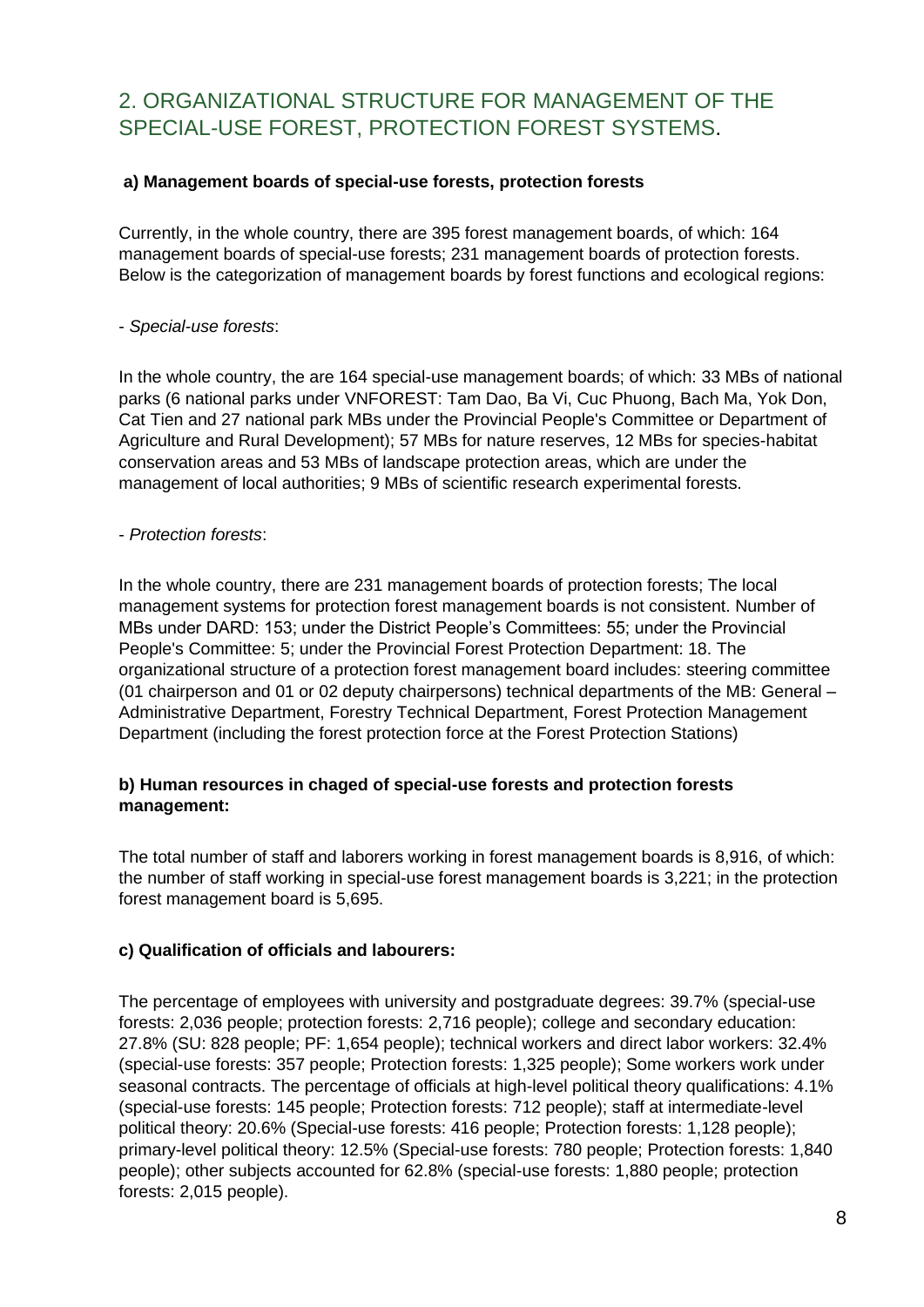## II. MATERIAL FACILITIES, TECHNICAL EQUIPMENT FOR MANAGEMENT, PROTECTION, DEVELOPMENT OF FORESTS, BIODIVERSITY CONSERVATION

### 1. THE SYSTEM OF MATERIAL FACILITIES

### **a) Offices, working headquarters of the Management Boards:**

Offices are arranged for forest management boards with an average area of 21.6 m2 / person. Due to lack of maintenance and reparation budget, many working offices have been degraded. The total area for working offices of SUF management boards is 111,212 m2, on average 31.7 m2 / person; The protection forest management board has a total office area of 64,916 m2, on average of 11.5 m2 / person.

### **b) Forest protection stations:**

in the whole country, there are 1,441 forest protection stations, on average every 3,598 ha of forest land has one forest protection station; in which: SUF has 517 stations, average 4,689 ha of land / 01 station. The average construction area of each station is 110 m2. Protection forests have 924 stations, on average 6,424 ha of land / 01 station. Average construction area of each station is 85.4 m2. Forest protection stations can meet the daily needs of officials and employees. 58% of forest protection stations are in good use (mainly stations for protection forests); 32% is in average condition; 10% is in serious degradation condition

### **c) Communication bill-boards:**

In the whole country, there are 5,078 installed communication boards. On average, every 1,021 ha of SUF and PF land has one communication bill-board. Specifically, the SUF Management Boards built 2,982 boards, on average, every 823 hectares has one board. The Protection Forest Management Boards built 2,096 boards, on average, every 2,474 ha has one board. Because many boards were built from the 2000s and are now weather-beaten, without regular maintenance, are now degraded. The percentage of broken boards with fuzzy letters accounts for about 21%; the rate of still in good condition boards is about 39%; The rate of in use with average condition is about 40%;

### **d) Boundary landmark:**

Forest management boards have built 22,291 landmark. On average 233 hectares of land / 01 landmark. of which: The number of boundary landmarks of the SUF is 7,011 units, an average of 346 ha / 01 landmark; number of boundary markers of protection forest is 15,280 pieces, on average 3,884 ha of protection forest land / 01 landmark. However, the number of landmarks is small, the number of landmark in good condition accounts for only about 53%, mainly concentrated in special-use forests, the remaining 47% have been degraded or are no longer usable due to changing the area of protection forest to production forest or conversion of forest to other purpose but landmarks have not yet been moved or have been damaged by local people.

### **e) Forest fire watchtowers:**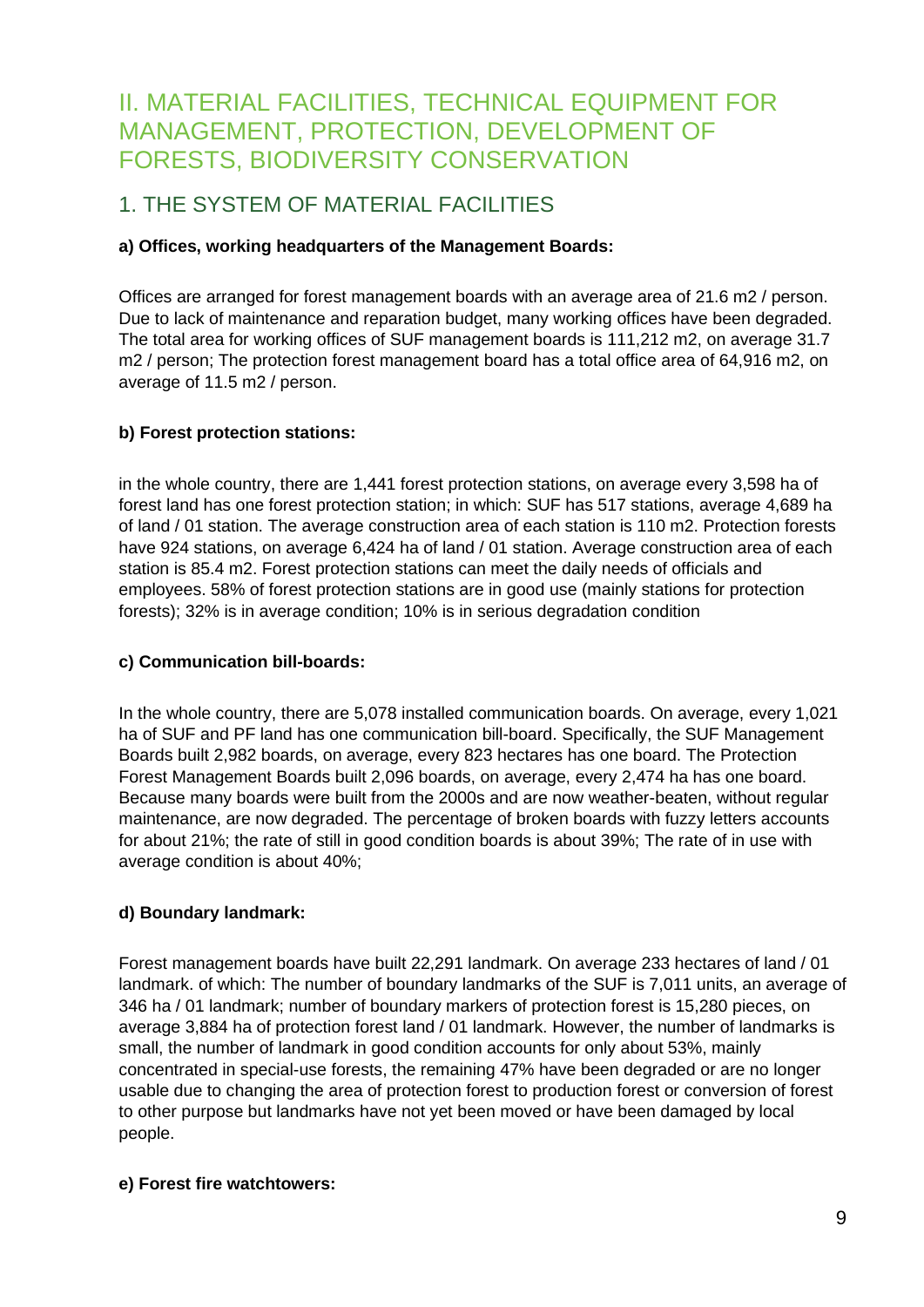Forest management boards have built 667 fire watchtowers, on average 7,775 ha / 01 towers; in which: SUF: 389 towers, the average of 6,232 ha SUF / 01 towers; PF: 278 towers, average 21,350 ha / 01 tower. Many fixed fire watchtowers have been constructed since long time ago. Until now, some of the fire watchtowers are lower than the forest canopy, which is not effective for detecting fires. In each fire watchtower, it is not fully equipped with equipment such as compass, binoculars, map of the area, radio, radio and some signals such as colored flags, command artillery, colored balls, warning ring. the number of still in-good used fire watchtowers was 167 (25%); the number of towers that are still temporary usable is 367 (55%); The number of seriously degraded towers in need of upgrading and repairation is 133 towers (20%).

### **f) Forest fire forecast warning boards:**

the whole country has built 927 boards for forecasting forest fires, on average 5,594 ha / 01 table; in which: SUF: 656 boards (3,696 ha / 01 board); Protection forest: 271 boards (10,190 ha / 01 board). The number of boards that are still in good use is 278 board (30%), are still in average level use is 464 boards (50%), the boards that have been damaged and fail to work effectively is 185 boards (20.0%) .

### **g) Fire-blocking runways:**

Across the country, 3,934 kms of fire-blocking runways have been built (white and blue ways), on average every 5.7 ha of forest land has 01m of fire-blocking runway; in which: SUF: 444 km (5,444 ha / 01 km); Protection forest: 3,490 km (1,692 ha / 01 km).Distributed by regions: North Central Coast: 42.0%, South Central Coast: 20.6%, Red River Delta: 16.3%, Central Highlands: 5.3%, South East: 4.8%, South West region: 4.8%, North West region: 4.4%,special-use forests: 1.8%. The number of fire block runway that meet the standards is 28.6%; the number of runway that has not been regularly repaired is about 45.4%; the number of runway that have been constructed long and are not repaired, with poor effectiveness of preventing fire spread is about 26%.

### 2. STATUS OF TECHNICAL EQUIPMENT

#### **a) Number and types of equipment used in forest management, protection and development:**

Forest Management Boards are equipped quite consitently with equiments in terms of quantities and types of equipment for forest management, protection and development, biodiversity conservation equipping is mainly concentrated in special-use forests, with: GPS and cameras, computers, printers, photocopiers, compass, binoculars, office equipment; means of transport: cars, motorcycles, canoes, boats ....

### **b) Quantity and types of equipment for fire prevention and fighting:**

Machines and equipment such as gasoline chainsaws, large water pumps, shoulder pumps, vegetation cutting machines, fire extinguishers, celling hook, cans of water, uniform, fire protection equipment ... are equipped relatively synchronously for forest fire prevention and fighting, concentrated in forest management boards of the North West region; Coastal area of South Central Region, East South region, East North region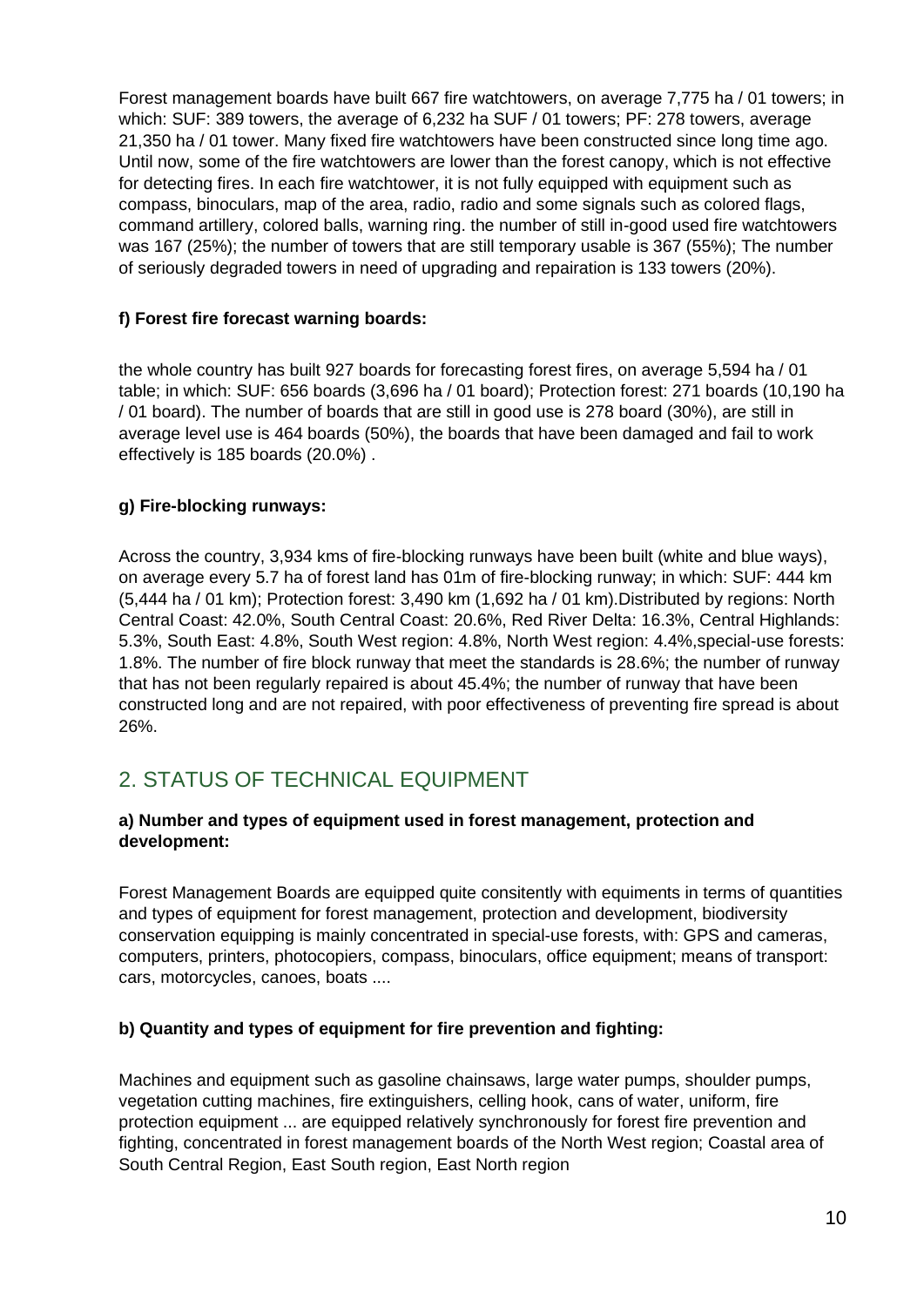## III. SCIENTIFIC RESEARCH, INTERNATIONAL COOPERATION AND HUMAN RESOURCE DEVELOPMENT

### 1. SCIENTIFIC RESEARCH

In recent years, activities of biodiversity conservation and scientific research have been actively implemented by management boards of special-use forests and protection forests in collaboration with domestic and foreign research institutes and universities, but due to limited resources, most of the activities are just at small scale with modest results:

- *Special-use forests*:

In the period of 2014-2019, special-use management boards have carried out a number of scientific research tasks with a total budget of VND 725,660.0 million, of which: fund from State budget worth VND 625,398.9 million (86.2%); fund from international projects worth VND 100,261.2 million (13.8%).

- *Protection forests*:

In the period of 2014-2019, protection forest management boards have implemented a number of scientific research tasks with a total budget of VND 2,260 million, of which: fund from State budget is VND 1,760 million (77.9%); fund from international projects is VND 500 million (22.1%).

### 2. INTERNATIONAL COOPERATION

The Ministry of Agriculture and Rural Development and VNFOREST have focused on promoting international cooperation activities, making the forestry industry more and deeply integrated with the economy and international market. Countries and international organizations such as UNDP, GIZ, WWF, JICA, WB, ADB, USAID, DANIDA, TFF, etc. through ODA projects have actively supported for institutional development tasks, new financial mechanism, investment policies for forest protection and development ... management boards of special-use forests and protection forests cooperated with each other in implementation of international cooperation projects focused on study and propagating a number of forest plant species of conservation value; researching and preserving gene sources of precious medicinal plants (False ginseng, wintergreen barberry, Jiaogulan,...; study biological characteristics and reproductive propagation to develop a number of rare and precious animal species of economic value (peacock, wild chickens ...); an ex-situ conservation model to conserve species of native plants was developed; rescuing and reintroducing primate species, bears, turtles, pangolin, etc were maintained, cooperation between national parks and many international organizations, information exchange, sharing have been practiced among many scientists in scientific research from universities in the United States, Australia, Canada, the Russian Federation, and the Federal Republic Germany, France, training courses have been organized...

### 3. TRAINING AND DEVELOPING HUMAN RESOURCES

In recent years, the Management Boards of special-use forests and protection forests have always paid attention to and created favorable conditions for officials and employees to participate in learning, training, improving their professional qualifications and working skills though training, coaching and retraining program in the topics of management, professional, technical, management, foreign languages, languages of ethnic minorities, ... Training and development of human resources at SUF and PF management boards, has achieved certain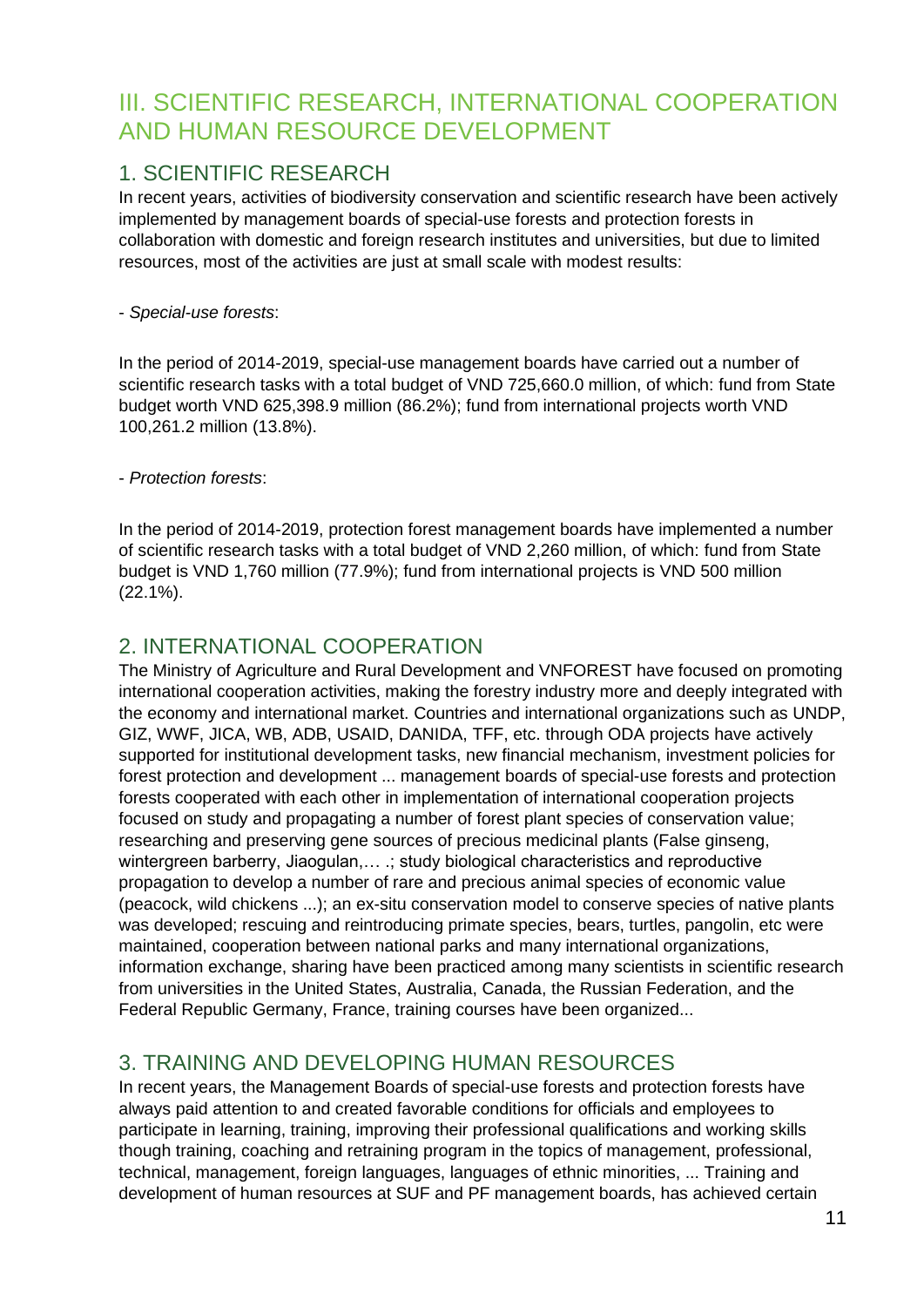results, meeting the immediate requirements in performance of professional tasks. The number of people who have participated in the training programs with a duration of more than one year in-country and abroad in the period of 2014-2019 is 947 people, of which: from SUF Management Boards 742 people; The PF management board has 205 people; with a duration of less than one year is 2,264 people, of which: SUF Management Boards have 2,083 people; The PF management board has 181 people.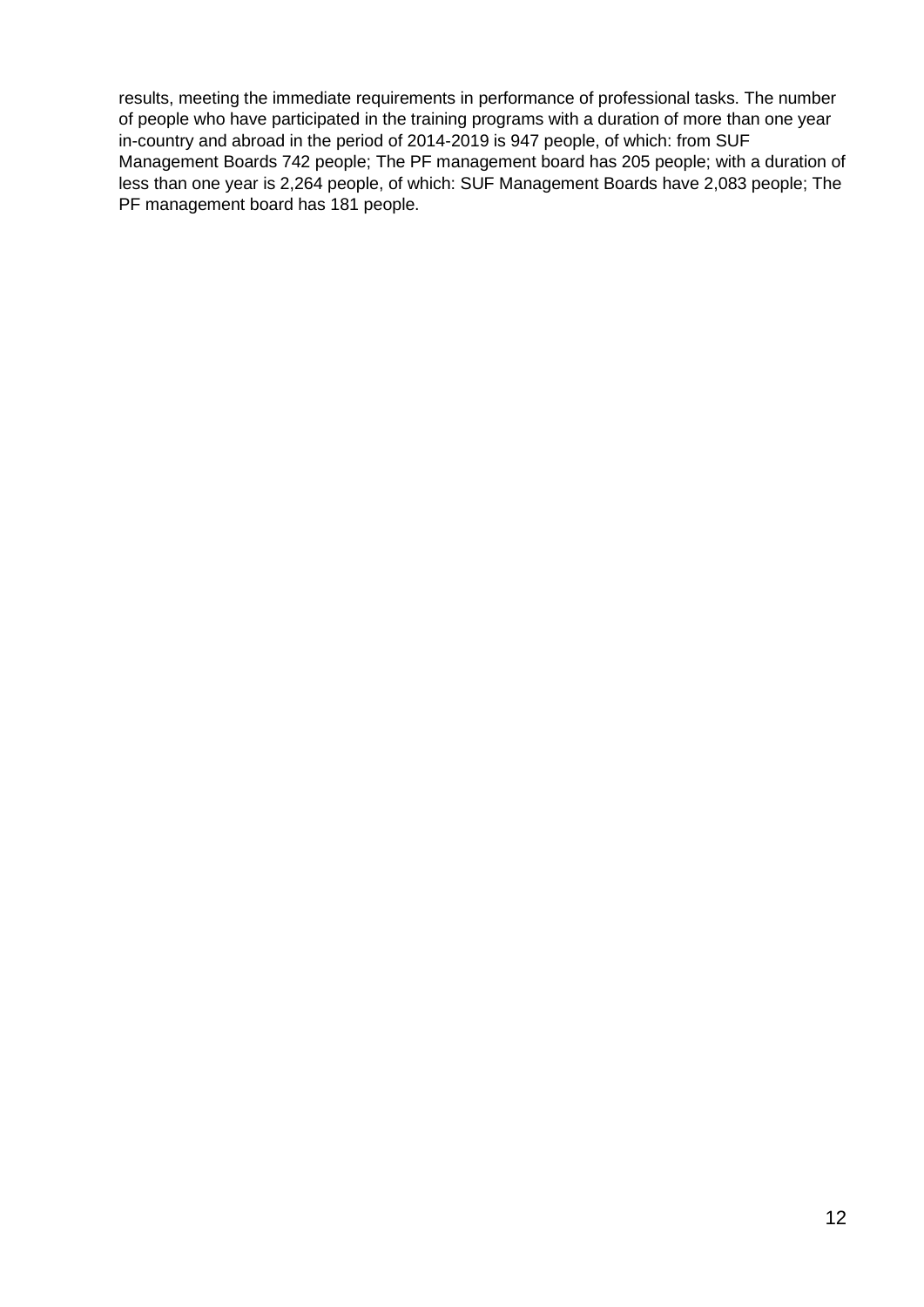### PART II

## <span id="page-12-1"></span><span id="page-12-0"></span>EVALUATION OF RESULTS OF BIODIVERSITY CONSERVATION MANAGEMENT IN SPECIAL-USE FORESTS AND PROTECTION FORESTS

### <span id="page-12-2"></span>II. RESULTS OF FORMULATION AND IMPLEMENTING POLICIES FOR MANAGING FOREST BIODIVERSITY **CONSERVATION**

### 1. POLICIES ON FOREST BIODIVERSITY CONSERVATION

#### **a) Policy on investment in development of special-use forests**

In 2010, the Government issued Decree No. 117/2010 / ND-CP of December 24, 2010, on organization and management of special-use forests. Pursuant to the Decree, the Prime Minister issued Decision No. 24/2012 / QD-TTg dated June 1, 2012 on policies on investment in development of special-use forests in the 2011-2020 period. the viewpoint on investment in development of SUF is stated explicitely:

*"(i) SUFs are national assets. Forest protection and development is the responsibility of the State and the whole society. (ii) The State shall invest in building essential infrastructure and*  facilities and ensures fund for the operation of the management, protection, conservation, *biodiversity monitoring, scientific research and training for human resources, communication and education on forest protection, improving the lives of people in special use forests and buffer zones. (iii) The State shall encourage the development of forest environmental services activities, ecotourism business in special-use forests in conformity with relevant legal provisions, in order to generate income for expenditure, improve income of officials and step by step reduce the burden on the state budget. (iv) The State shall issue policies to support investment and create benefit sharing mechanisms for all economic sectors, village communities who invest in protection and development of special-use forests* ".

The total investment fund and fund for public services from the State budget is worth VND 5,500 billion, of which the proportion of fund for development is about 50%. Plus with the regulations on ensurance of the state budget, the investment policy for development of special-use forests also stipulates the items and criteria for investment in special-use forests. This is a step forward in the mechanism of using state budget for forest development. In addition, Decision 24/2012 / QD-TTg also stipulates that the state budget must be ensured for recurrent cost of special-use forests management boards as a public service delivery unit. In addition, the State must ensures a stable funding for management of forest protection so that the SUF management boards can proactively organize the leasing, contracting, on-site community contracting, procurement of equipment in service for forest protection management; fund shall be granted on the basis of on average of VND 100,000 / ha / year on the total allocated forest area.

A new and very special point of Decision 24/2012 / QD-TTg is for the first time, the Prime Minister of the Government stipulated that a fund from the State Budget is reserved to " support investment in buffer zone village communities so that they can participate in co-management of special-use forests; The support rate to each village is VND 40 million / village". This is an unprecedented policy, showing an innovation in use of state budget.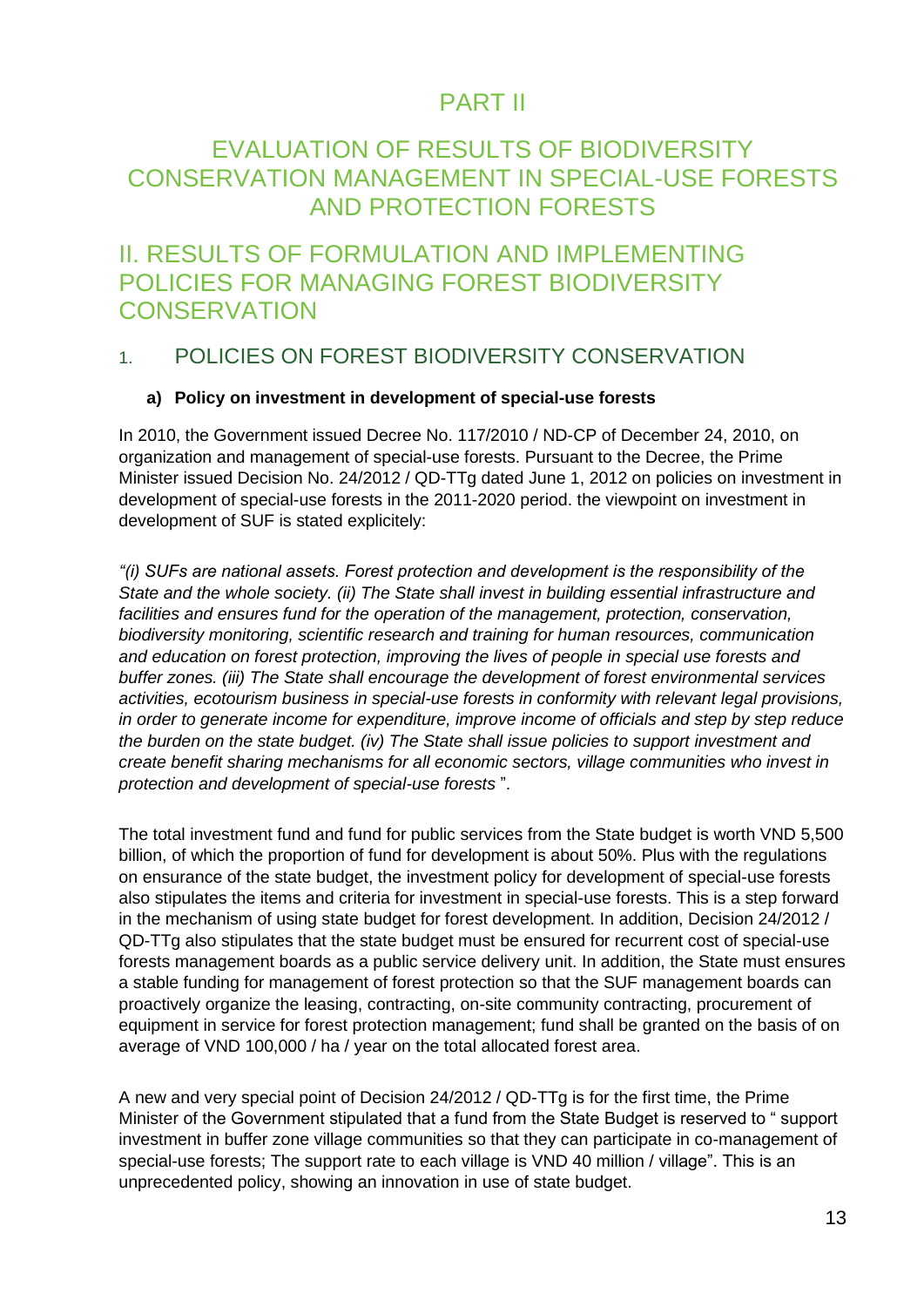### **b) Policies on investment and development of protection forest**

Investment in developing the PF system is implemented under the Prime Minister's Decision No. 17/2015 / QD-TTg of June 9, 2015, promulgating the Regulation on management of protection forests. Accordingly, the State budget must ensure investment and recurrent expenditure for the activities of protection forest management boards in forest protection and development, with categories and items specified. As for coastal protection forest, the Prime Minister issued Decision No. 120 / QD-TTg dated January 22, 2015 approving the Scheme on coastal protection and development of climate change in the period 2015-2020, aiming to promote the protection of coastal forests to cope with climate change and sea level rise, natural disaster mitigation, protection of sea dike systems, infrastructure, biodiversity conservation; contribute to socioeconomic development and consolidation of national defense and security. The total estimated budget is VND 5,415 billion, of which: VND 3,491.3 billion (70%); ODA capital: 1,397.5 billion dong (25.8%); Other legal funding sources: 226.2 billion VND (4.2%).

### **c) Policies on investment in biodiversity conservation**

The Law on Biodiversity was adopted by the National Assembly in 2008, Article 73 states: "Funds for the conservation and sustainable development of biodiversity are formed from (i) the State Budget, (ii) Investment and organization contributions. , domestic, foreign individuals, organizations, (iii) Revenue from environmental services related to bio-diversity and other sources as prescribed by law "; at the same time, the law stipulates expenditure items for development investment and recurrent expenditures from the State budget for the conservation and sustainable development of biodiversity.

### 2. RESULTS OF PROTECTION OF SPECIAL-USE AND PROTECTION FORESTS

- According to the statistics of the forest management boards: On average, each year, 402,490 ha of forest (SUF 178,513 ha, PF 223,977 ha) have been allocated by management boards to communities households for prorection; 10,883 ha (special-use forest 1,300 ha, protection forest 9,583 ha) are newly planted; which contributes to increasing the forested area, forest coverage, creating jobs, improving income for local people living in the forest core and buffer zones. Many households have escaped from poverty and enjoy a stable life from forestry.

- The system of forest protection stations, patrolling teams have been consolidated by specialuse and protection forest management boards to perform the forest plant and animal resources protection and restoration; Investment in constructing infrastructure, planting new forests and protecting and restoring natural forest ecosystems also have been done, which greatly contributed to the conservation of bio-diversity values, maintaining landscape and ecological environment.

- The number of cases of violations of the law on forest protection and development that have been discovered and handled tends to decrease both in number and severity of damage year by year: there were 1,940 cases in 2014. In 2018, there were 1,007 cases (on average down 187 cases per year); For the PF system in 2017, there were 1,508 cases, in 2018 there were 1,131 cases, down about 377 cases.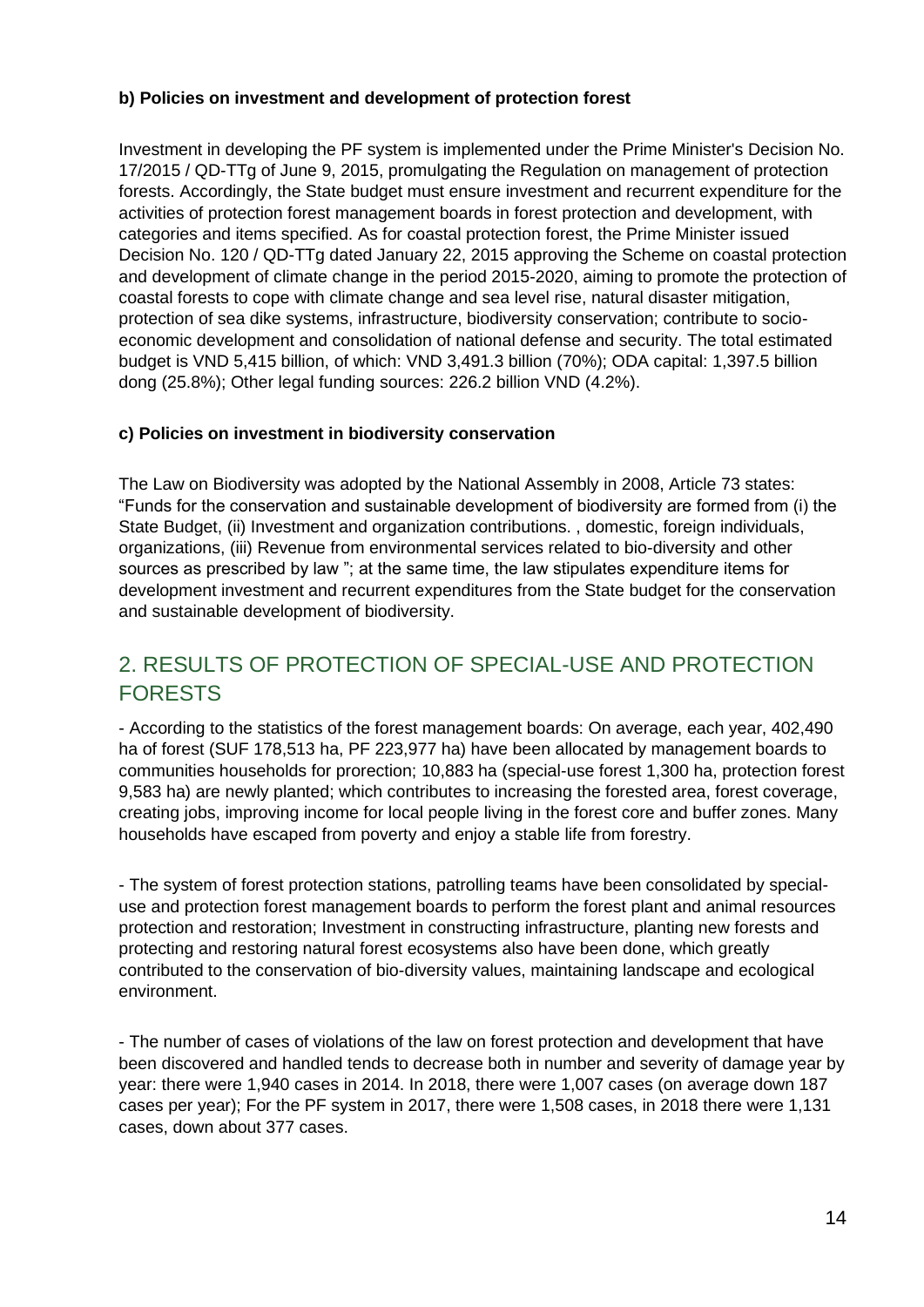### 3. DEVELOPMENT OF SPECIAL-USE FORESTS, PROTECTION FORESTS

### **a) Newly forest planting:**

The total area of special-use forests and protection forests planted with new forests during the 2014-2019 period is 57,481.8 ha, of which:

- The total area of special-use forests to be planted with new forests is 7,800.1 ha, including: national parks: 4,877 ha; nature reserve: 2,553 ha; habitat species conservation area: 26.1 ha; landscape protection area: 344 ha.

- Total area of protection forest planted is 49,681.7 ha, divided by regions: Red River Delta: 29.9%; West North region: 19.2%; North Central region: 16.1%; Coastal South Central Region: 18.1%; South West: 6.9%; Central Highlands: 3.8%; South East region: 3.3%; Red River Delta: 2.8%.

#### **b) Zoning off for natural regeneration without additional planting:**

- The total area of special-use forests zoned off for natural regeneration in the period of 2014- 2019 is 42,245.0 ha (average of 7,040.8 ha per year), of which: national parks: 33,354.1 ha; nature reserve: 8,153.3 ha; habitat species conservation area: 128.6 ha; landscape protection area: 609.0 ha.

- The total area of protection forest zoned off for natural regeneration in the 2014-2017 period is 311,319.0 ha, of which: in Red River Delta: 39.7%; West South Region: 20.2%; Coastal South Central region: 20.0%; North Central Region: 9.8%; Red River Delta: 5.8%; Central Highlands: 3.7%; South East Coast: 0.6%; West South Region: 0.2%.

#### **c) Zone off assisted forest regeneration with supplementary planting:**

Mainly applied in protection forest systems. The total area of 4,187.4 ha, concentrated distribution in the provinces: Ha Tinh: 1,062.5 ha; Quang Tri: 200 hectares; Quang Ngai: 1,472.9 ha; Ninh Thuan: 460 ha; Binh Thuan: 460 ha.

#### **d) Enrichment forest:**

Mainly applied in protection forest system. The total area is 3,012.8 ha, concentrated in the provinces: Thanh Hoa: 774.6 ha; Quang Binh: 211.7 ha; Ha Tinh: 30 hectares; Dong Nai: 647.2 ha; Bac Lieu: 68.4 ha.

### 4. RESULT OF INVESTMENT IN INFRASTRUCTURE AND PROCUREMENT OF EQUIPMENT

### **a) Special-use forests:**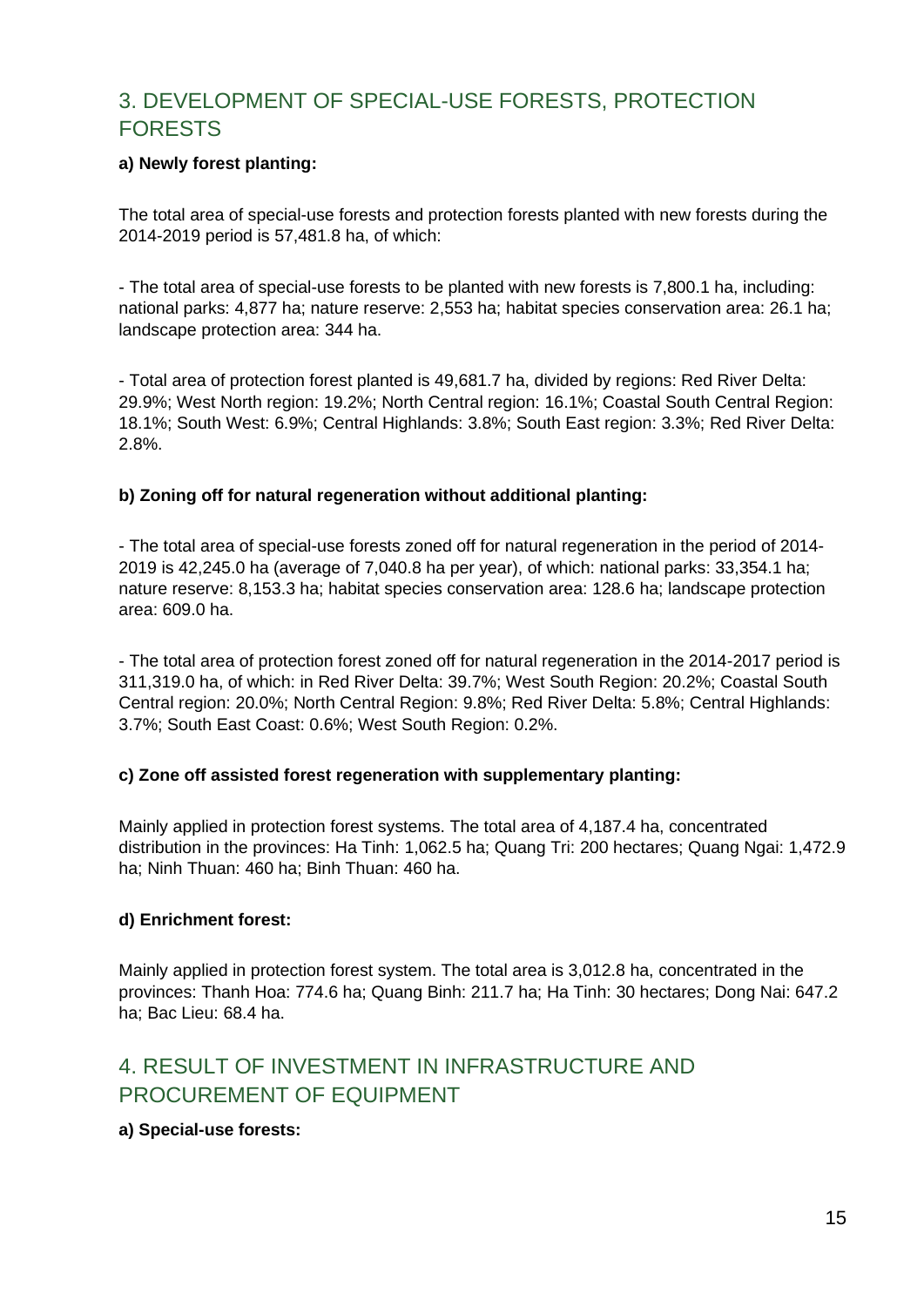The total investment capital for building infrastructure works and purchasing equipment for management, protection and development and conservation of bio-diversity in special-use forests is VND 523,441.6 million, of which: Funding for constructing infrastructure works is VND 494,174.4 million (94.4%), including: Works for management, forest protection 425,897.7 million; works for forest fire prevention and fighting 68,276.6 million dong. The cost of equipment procurement is VND 29,267.2 million (5.6%), including: Management service, VND 27,092.9 million for forest protection, VND 2,174.3 million for forest fire prevention and fighting. By capital sources: State budget source is 456,903.1 million dong (87.3%); other sources of capital 66,538.5 million (12.7%).

### **b) Protection forests:**

The total investment capital for the construction of infrastructure works and the procurement of equipment for the management, protection and development of forests and the conservation of biodiversity at protection forest Management Boards is VND 153,098.0 million, of which: Funding for constructing infrastructure works is 117,768.3 million VND (76.9%), including: Works for management, forest protection 111,055.12 million VND; works for forest fire prevention and fighting 6,713.18 million dong. The cost of equipment procurement is VND 35,329.7 million (5.6%), including: for management, forest protection, VND 32,884,041 million; for forest fire prevention and fighting is 2,445.6493 million. By capital sources: State budget is 106,386.3 million dong (69.5%); other sources 46,711.7 million dong (30.5%).

## <span id="page-15-0"></span>II. RESULTS OF DEVELOPING AND IMPLEMENTING POLICIES ON LEVERAGING NON-STATE FUNDING SOURCES FOR CONSERVATION OF FOREST BIODIVERSITY

### 1. RESULTS OF IMPLEMENTING THE PAYMENT FOR FOREST ENVIRONMENTAL SERVICES (PFES) POLICY.

After 10 years of implementing the PFES policy, as of September 30, 2018, the VNFF received VND 10,026,176 billion, of which: revenue from hydroelectricity facilities was VND 9,688.88 billion ( 96.6%); revenue from clean water production and supply facilities was VND 297.97 billion (2.97%); revenue from tourism service was 37.4 billion dong (0.43%). Specifically, PFES payment for SUF and PF in 2014-2019 was as follows:

- *Special-use forest*: Total PFES payment was VND 432,758.7 million, of which: VND 362,648.8 million from hydro-power production establishments (83.8%); revenue from clean water production and supply establishments worth VND 5,828.0 million (1.4%); revenue from other FES users worth 64,281.9 million (14.9%).

*- Protection forest:* Total revenue from FES payment was VND 623,039.2 million, of which: VND 593,030 million from hydroelectricity manufacturing establishments (95.2%); revenue from clean water production and supply facility VND 24,691.8 million (4.0%); revenue from other FES users was VND 5,317.3 million (0.85%).

#### **a) Results of ecotourism service activities**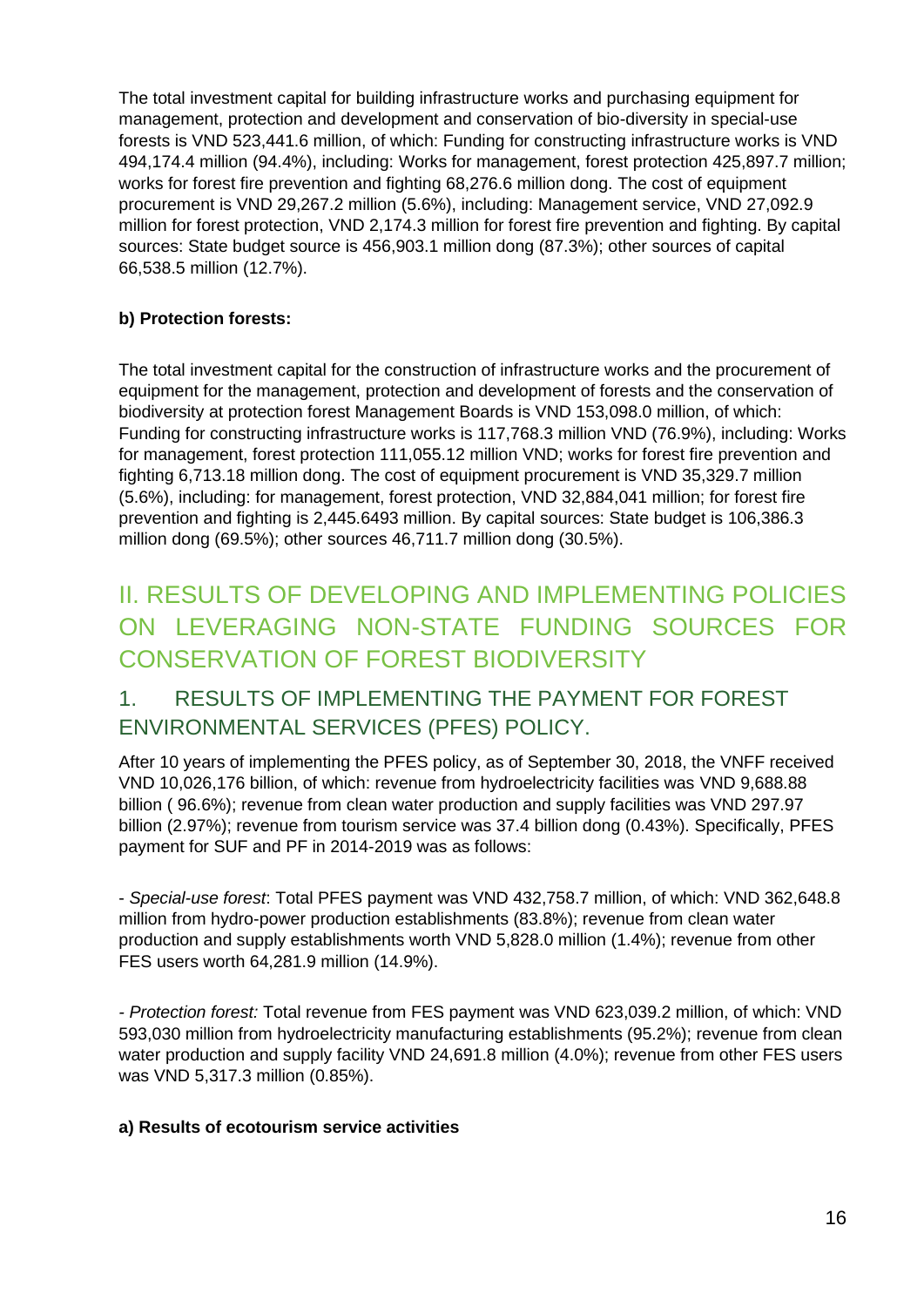According to the reports of the SUF and PF management boards, there are 61 special-use forests having ecotourism service activities. Including 26/33 national parks, 35/122 nature reserves and landscape protection areas; 37 management boards self-organized these activites, 11 Management Boards maintained a joint-venture, business associates and 13 Management Boards leased forest environment. In particular, there are 2 units: Phong Nha Ke Bang National Park and Ba Vi National Park dealing in all 3 models (self-organizing, joint-venture, associating and leasing forest environment). 231 Protection forest management boards did not organize any ecotourism activities. Below are specific results of the implementation of the ecotorism services activities by 61 SUF management boards:

- In 2016, there were over 1.76 million of visitors, an increase of 53.3% compared to 2015 (1,154 thousand), with a total revenue of VND 130 billion, up 68% in value compared to 2015 (77 , 3 billion dong);

- In 2017, there were 1.67 million visitors, down 5.2% over the same period, but revenue reached 145 billion, up 11.1% compared to 2016;

- In 2018, there were 2.39 million of visitors, up 43% of the same period, the revenue reached 155.5 billion, up 7% of the same period in 2017. Regarding revenue structure: Revenue from self-organized model accounted for 67.4%; revenue from leasing forest environment accounted for 5.1%; Joint ventures and business associates about 3.9%; revenue from the sale of tour tickets in conformity with regulations accounted for about 23.7%.

## <span id="page-16-0"></span>III. IMPLEMENTATION OF SELF-FINANCING MECHANISM IN MANAGEMENT BOARDS OF SPECIAL FORESTS AND PROTECTION FORESTS

### 1. IMPLEMENTATION OF SELF-FINANCING MECHANISM AS A STATE ADMINISTRATION TASK

### **a) Planning the network of economic and public service delivery units.**

The Ministry of Agriculture and Rural Development has submitted to the Prime Minister for promulgation of Decision No. 1976 / QD-TTg dated October 30, 2014 approving the Plan of special-use forest system to 2020, with a vision to 2030, but until now, a plan of network public service and other services delivery units has not been developed to submit to the Prime Minister for approval. According to the Report from 129 management boards of SUFs, PFs, in all localities, People's Committees of provinces and cities have not yet approved the Planning of network of public and other service delivery units in the respective area.

#### **b) Issuance of a list of public service delivery units funded by the state budget**

The Ministry of Agriculture and Rural Development has submitted to the Prime Minister to promulgate Decision No. 254 / QD-TTg dated February 22, 2017 promulgating the list of public service delivery units using the state budget in other economic and public service fields. Accordingly, in the forestry sector, there are 5 public service eligible to state budget, including: (i) forest protection and development; (ii) Conservation, rescue, restoration of ecology and forest resources; (iii) Investigation and planning in the forestry sector; (iv) updating statistics and inventory in the forestry sector; (v) Museum, preservation of specimens in the forestry sector.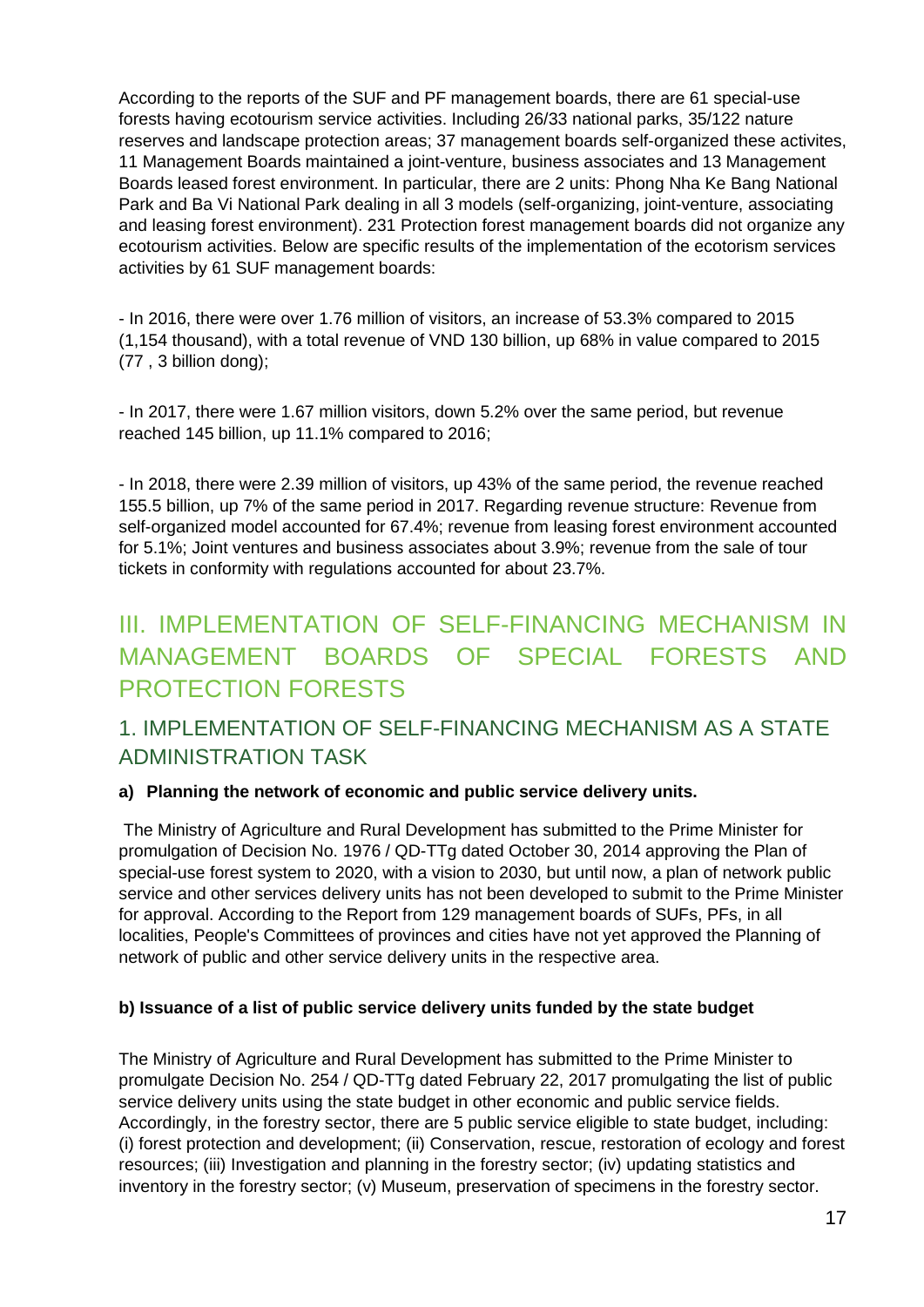However, up to now, the implementation of task assignment and order for implementation of public services are still entangled. At the local level, as reported by the Forest Management Boards, the provincial People's Committee has not issued a list of public services eligible to State budget in the area, so the special-use forest and protection forest management boards are very confused in the implementation of the self-financing mechanism.

### **c) Promulgation of technical and economic norms applicable to the public service delivery units.**

Up to now, the economic and technical norms applied to public services in the forestry sector have not been promulgated, although in 2015 MARD issued Decision No. 2276 / QD-BNN-TCCB on June 16, 2015 on Implementation plan of Decree No. 16/2015 / ND-CP. Later, in 2019, MARD and its agencies continue to issue official documents (217 / BNN-TC dated January 14, 2019; 991 / BNN-KHCN dated February 18, 2019; 647 / TCLN). -KHTC on 4/5/2019), urging to review and formulate economic and technical norms, but the promulgation of technical-economic norms has not progressed any further.

Due to the slow progress of formulation of the public services portfolio system, due to the absence of a system of economic and technical norms, other contents on state management prescribed in Article 4 of Decree 141/2016 / ND-CP have not been implemented yet. Specifically :

- Criteria, quality standards, mechanisms for monitoring, evaluating and verifying quality of public services; operational efficiency of public economic, other service develivery units;

- The roadmap to fully calculate public service fees and charges for implementation by other public economic and other service delivery units.

**-** Inspecting, examining and imposing penalties for violations in delivery of public economic and other services.

As such, after 3 years of implementing Decree No. 141/2016 / ND-CP, agencies under MARD have not completed the tasks specified in Article 4, so they are unable to implement the contents specified in Article 9, 10, 11 of this Decree

### 2. IMPLEMENTATION OF SELF-FINANCING MECHANISM BY MANAGEMENT BOARDS OF SPECIAL-USE FORESTS, PROTECTION FORESTS

#### **a) Formulation and giving approval on the self-financing plan and classification of level self-financing level**

According to the Report of 129 Forest Management Boards sent to the VNFOREST (September 2019), self-financing plans of 110/129 management boards have been approved (accounting for 85.27% of MBs who reported). Of which, the MBs under MARD: 6/6 NP (100%); self-financing plans of 104/123 management boards of special-use forest and protection forest under the local state management agencies have been approved (84.55% of MBs reported); self-financing plans of 19/123 MBs (15.45%) have not yet been yet approved.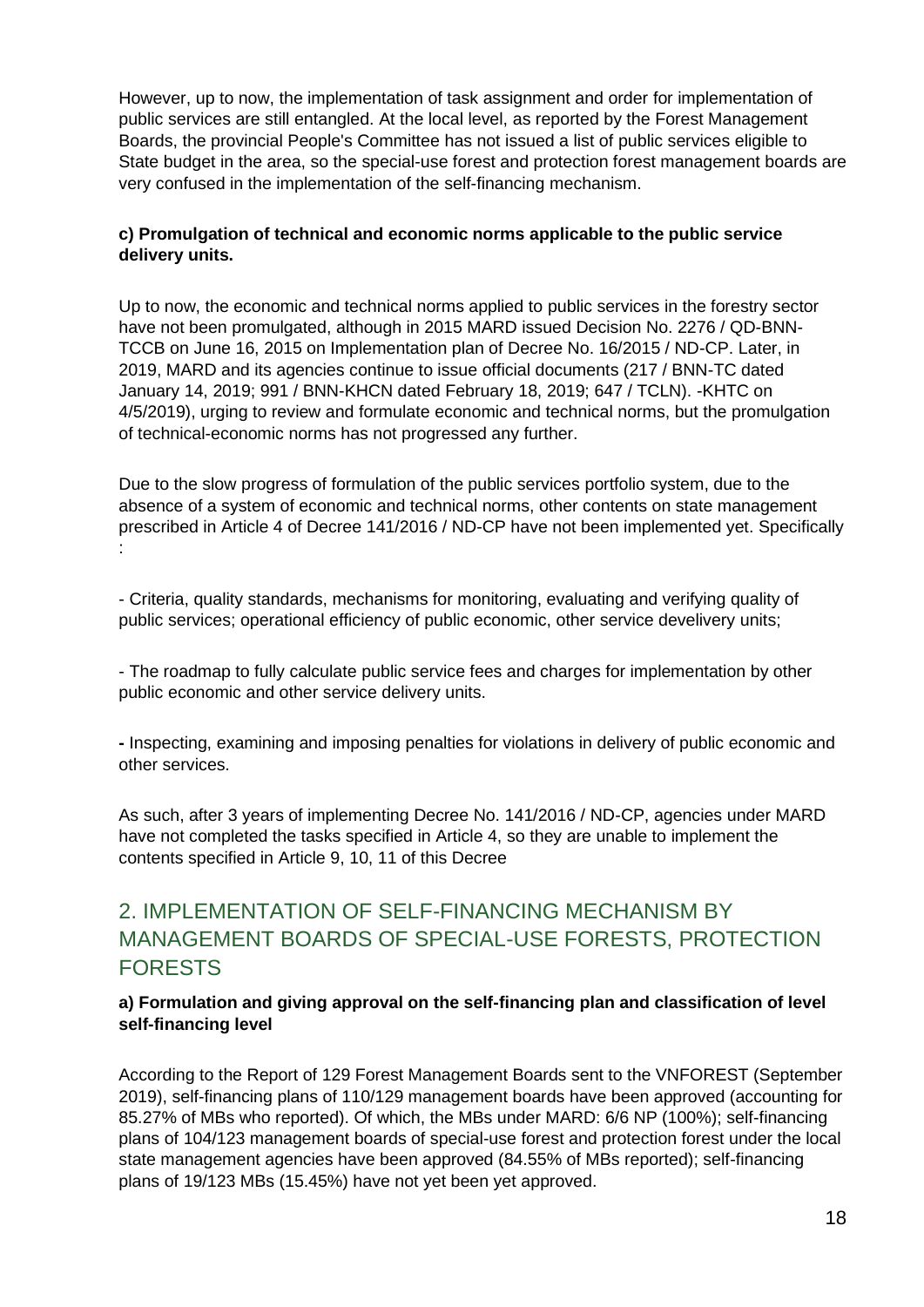### **b) Classification of self-financing levels**

Summary of the data of the 129 forest management boards show that there is no management board that is self-financed for their recurrent expenditure and investment (0%); 9/129 MBs are 100% self-financed for their recurrent expenditure (6.97%); 30/129 of the MBs are partly selffinanced for recurrent expenditure (23.26%); 90/129 of MBs are fully funded from the state budget for recurrent expenditure (69.77%).

As such, only 9 MBs are 100% self-financed for their recurrent expenditures, which accounts for less than 7% of the total number of the reporting MBs. Of those, there are 5 national parks (Ba Vi, Cuc Phuong, Bach Ma, Cat Tien, Ta Dung Dak Nong); 2 Nature reserves (Nam Nung in Dak Nong and Suoi Mo in Bac Giang); 2 protection forest management boards (Muong Te in Lai Chau and Xuan Loc in Dong Nai). Particularly, Muong Te protection forest management board's main income comes from PFES; Xuan Loc protection forest management board's main income comes from production, business and service.

#### **c) Classification of MB's self-financing level by forest category.**

Among 129 reports, 62 reports came from SUF management boards (29 national parks, 33 nature reserves) and 67 reports from protection forest management boards.

#### + *Classification of self-financing level of SUF management boards:*

7 MBs are 100% self-financed (11.29%) for their recurrent expenditure; 14 management boards are partly self-financed for their recurrent expenditure (22.58%); 41 management boards are funded from the state budget for recurrent expenditures (66.13%).

+ *Classification of self-financing level of protection forest management boards:* 

2 management boards are 100% self-financed (2.99%) for their recurrent expenditure; 5 management board are partly self-financed for recurrent expenditure (22.38%); 50 management boards are funded by the state budget for their recurrent expenditure (74.63%).

The results of the implementation of the self-financing mechanism by the forest management boards show that the level of self-financing of the special-use forest management management boards in reccurent expenditures is higher than that by the protection forest management boards and the state budget has to ensure a higher value of fund for recurrent expenditure for the protection forest management boards than that for special-use forest management boards; up to 70% of the special-use forest and protection forest MBs are funded by the State budget for their recurrent expenditure; It is still difficult for management boards of special-use forests and protection forests to leverage non-state funding sources and state budget is still the major source of investment for forest protection and development.

### **d) Results of management and use of fund from self-financing source**

Based on the current regulations and the internal spending regulations of the units, the forest management boards have showed a high sense of responsibility for an effective use and management of assets, investment funds for forest protection and development, saving amounts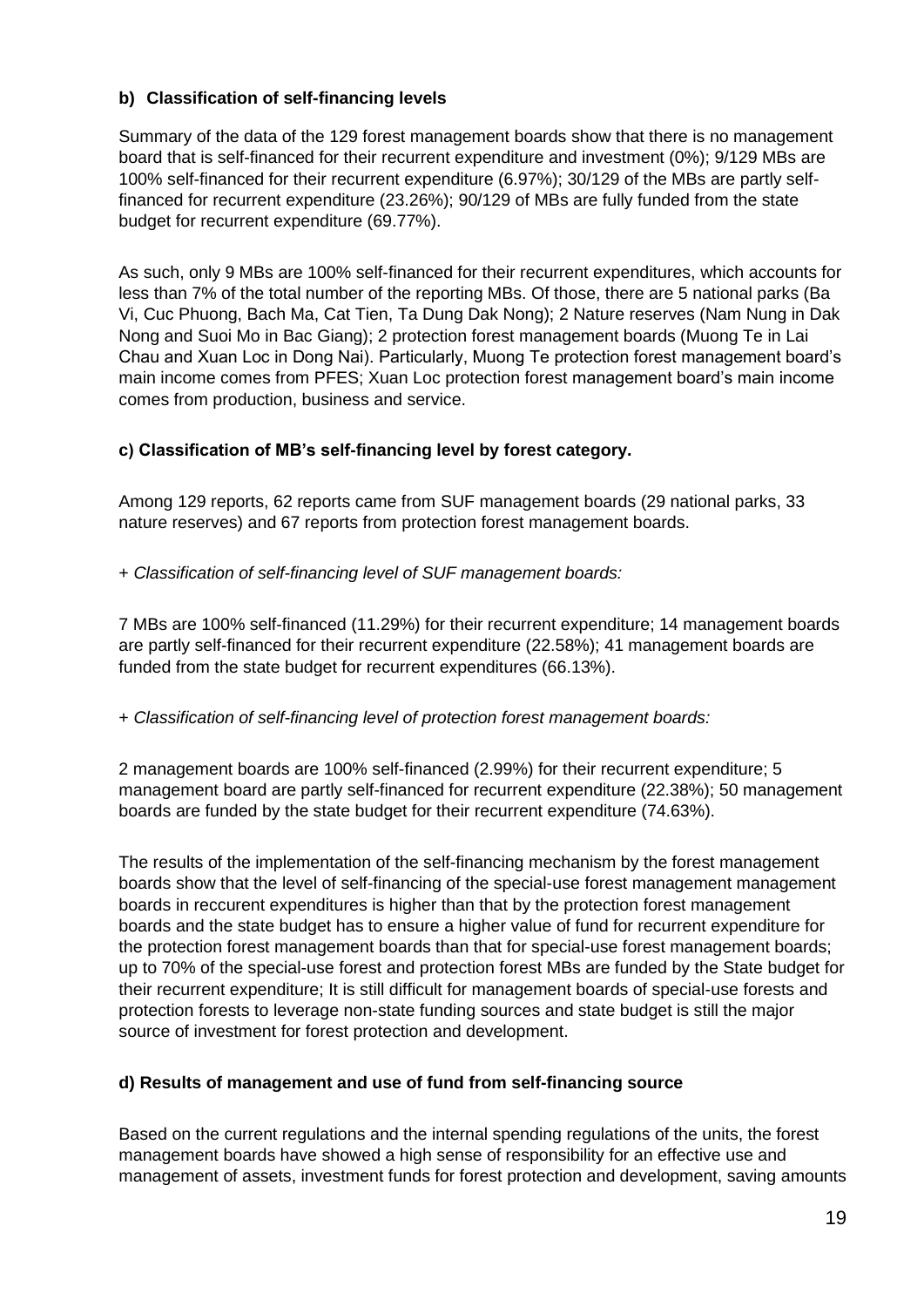that are distributed to Fund for public services implementation, fund for complementary income, Fund for emulation, fund for welfare. The use of the funds initially promoted the effectiveness of public service delivery activities, improved incomes, and lives of officials and employees. The management results of the use of self-finance funding sources are publicly reported by some SUFs, PFs management boards with data and statistics. Below are some specific examples:

+ Contributions of Phong Nha Ke Bang national park contribution to different funds, in 2016: VND 905 million; in 2017: VND 2,207 million; in 2018: VND 3,731 million. Average income of officials and employees increased from 26 to 28.8 million / person / year.

+ Contributions of Dong Nai cultural nature reserve's to different funds, in 2016: 432 million dong; in 2017: VND 1,229 million; in 2018: 2,446 million dong. Average income of officials and employees increased by 13 million / year.

+ Contributions of Muong Te Lai Chau protection forest management board to different funds, in 2016: VND 431 million; in 2017: VND 398 million; in 2018: VND 3,332 million. Average income of officials and employees increased from 28 to 63 million / year.

## <span id="page-19-0"></span>IV. EVALUATION OF RESULTS

## 1. IN DEVELOPMENT OF POLICY AND INSTITUTION

Over the past recent years, the innovation in state management in the forestry sector, especially in developing institutions and policies has been very clear. Many activities have been implemented such as amending and supplementing the Law on Forest Protection and Development into the Forestry Law in 2017; developing legal documents, policies, programs, projects, sustainable forest protection and development plan ... The most outstanding result is all the institutions, policies that were developed, amended have an integration approach, aligned with legal provisions and international agreements to which Vietnam has signed and acceded. The promulgated mechanisms and policies have created an environment for promoting the achievement of the forestry development strategy objectives in the 2006-2020 period; successful management, protection and development the existing natural forest capital, conservation of biodiversity, protection of precious and rare gene sources, preservation of endemic species, protection of water sources, ensurance of environmental security and sustainable exploitation of forest resources. The policies for mobilization of financial investment for forest protection and development clearly state that "forest is national asset, forest protection and development is the responsibility of the State and the whole society", from that perpective, policies have stipulated the use of state budget, ODA and non-state funding sources with synchronous mechanisms and solutions.

A light point in the investment policies for forest protection and development over the past time is the Government's Decree No. 99/2010 / ND-CP of September 24, 2010, on the PFES policy. The implementation and result of PFES policy have been recognized as one of the 10 outstanding achievements of the agriculture and rural development sector. The PFES policy has opened up a new way in exploitation of the invaluable resource which is forest environment, opening the door for mobilization a huge volume of financial resources from non-state actors for forest protection and development. After 10 years of implementation, although PFES revenue has just come from 3/5 forest environmental services; the level of service payment only reached 40-50% of the actual value of the forest environmental services, additionally, the payment rate is not yet determined on par with the market price, but the total revenue as of September 30, 2018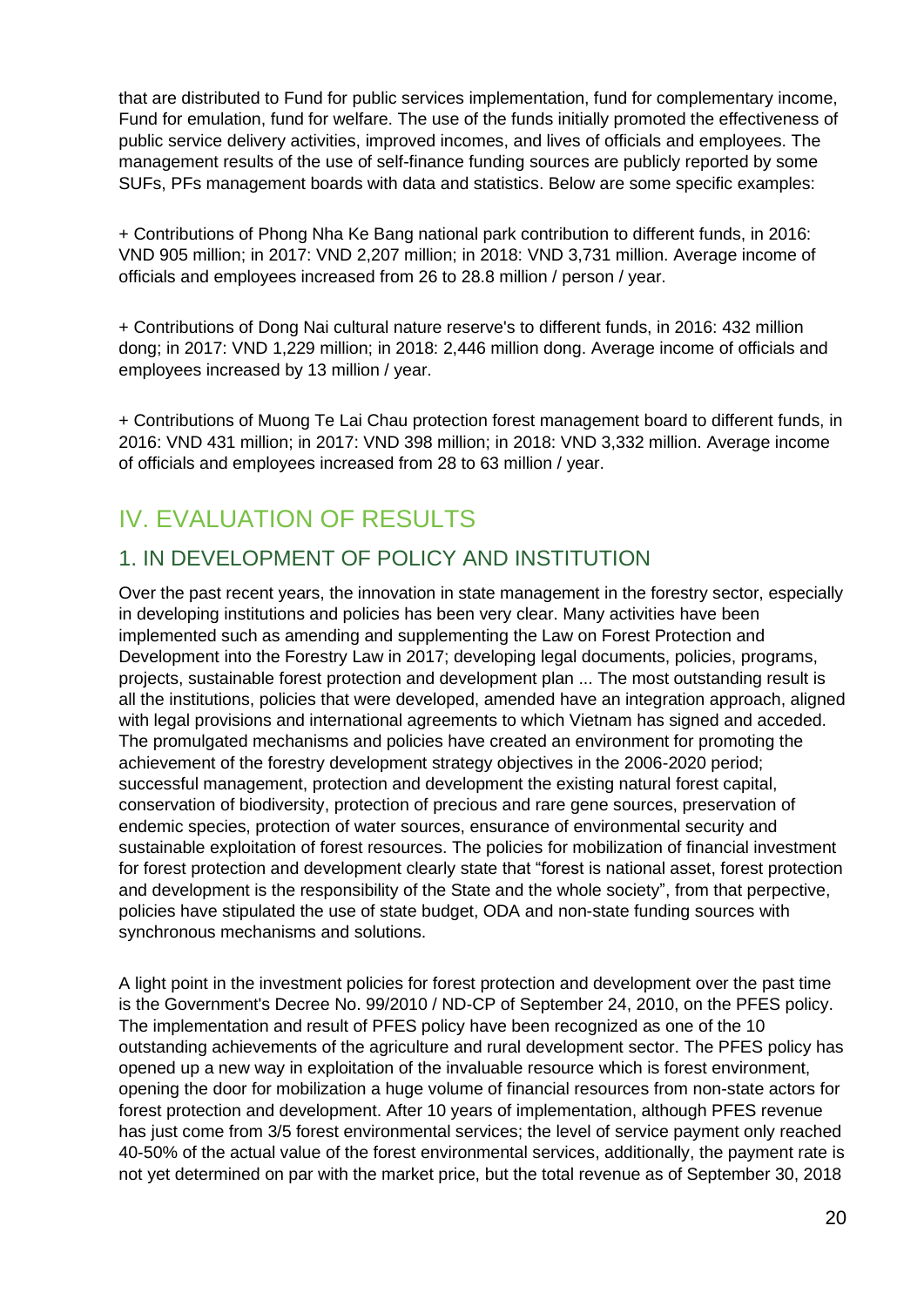reached 10,026, VND 176 billion. This is a proud result in institutions and policies development in the forestry sector in the past period.

Regarding the implementation of the self-financing mechanism: Up to now, 85% of the specialuse forest management boards and protection forest management boards have been approved by state compenent agencies for their self-financing plan and level. 100% of management boards have developed their own internal spending regulations. The mechanism for budget estimation-based fund allocation, inspection of financial statement of financial management agencies have been renewed according to self-financing mechanism.

Initially, all the management boards have developed plans to implement the tasks of forest protection and development, biodiversity conservation; self-financing, implementation of public services, development of ecotourism and other public services in order to attract financial resources for forest protection and development; contribution to Funds in accordance with regulations; formulating the regulation on emulation and commendation, the distribution mechanism for additional income to officials and employees. The management of finance, the use of public assets and the use of savings funds have been conducted in a publicly, transparently and give positive results. Improvements are seen in income and life of officials and employees.

### 2. IN FOREST PROTECTION AND BIODIVERSITY CONSERVATION

The process of implementation of mechanisms and policies on investment in forest protection and development, biodiversity conservation has raised awareness of all strata in society, especially the awareness of the communities living in the core and buffer zones; encouraged all economic sectors together with village communities to actively participate in forest protection and development, biodiversity conservation. Some specific results are as follows:

+ *Contracting for forest protection services*: on average, each year, forest management boards have contracted communities, individuals and households for protection of 402,490 ha (SUF 178,513 ha, PF 223,977 ha) of forest; for planting 10,883 ha of new forest (special-use forest 1,300 ha, protection forest 9,583 ha); contributed to increased forested area, an expansion of the forested coverage, creating jobs, increasing income for local people living in the core and buffer zones. Many households have escaped from poverty and have a stable life from forestry.

+ *Investing in infrastructure, restoring forest ecosystems*: Management boards of special-use forests and protection forests have strengthened and consolidated the system of forest protection stations and forest patrol teams to perform the task of protecting and restoring forest plants and animal resources; Investing in building infrastructure, planting new forests and protecting and restoring natural forest ecosystems, contributing to the conservation of biodiversity values, maintaining landscape and ecological environment. Specifically:

+ *The number of cases violating the provisions of law on forest protection and development* that have been detected and handled tends to decline both the number of cases and the extent of damage year by year: In the special-use forest system in 2014, there were 1,940 cases, up to in 2018, there were 1,007 cases (on average, a decrease of about 187 cases per year); In the protection forest system in 2017, there were 1,508 cases, in 2018, there were 1,131 cases, a decrease of about 377 cases.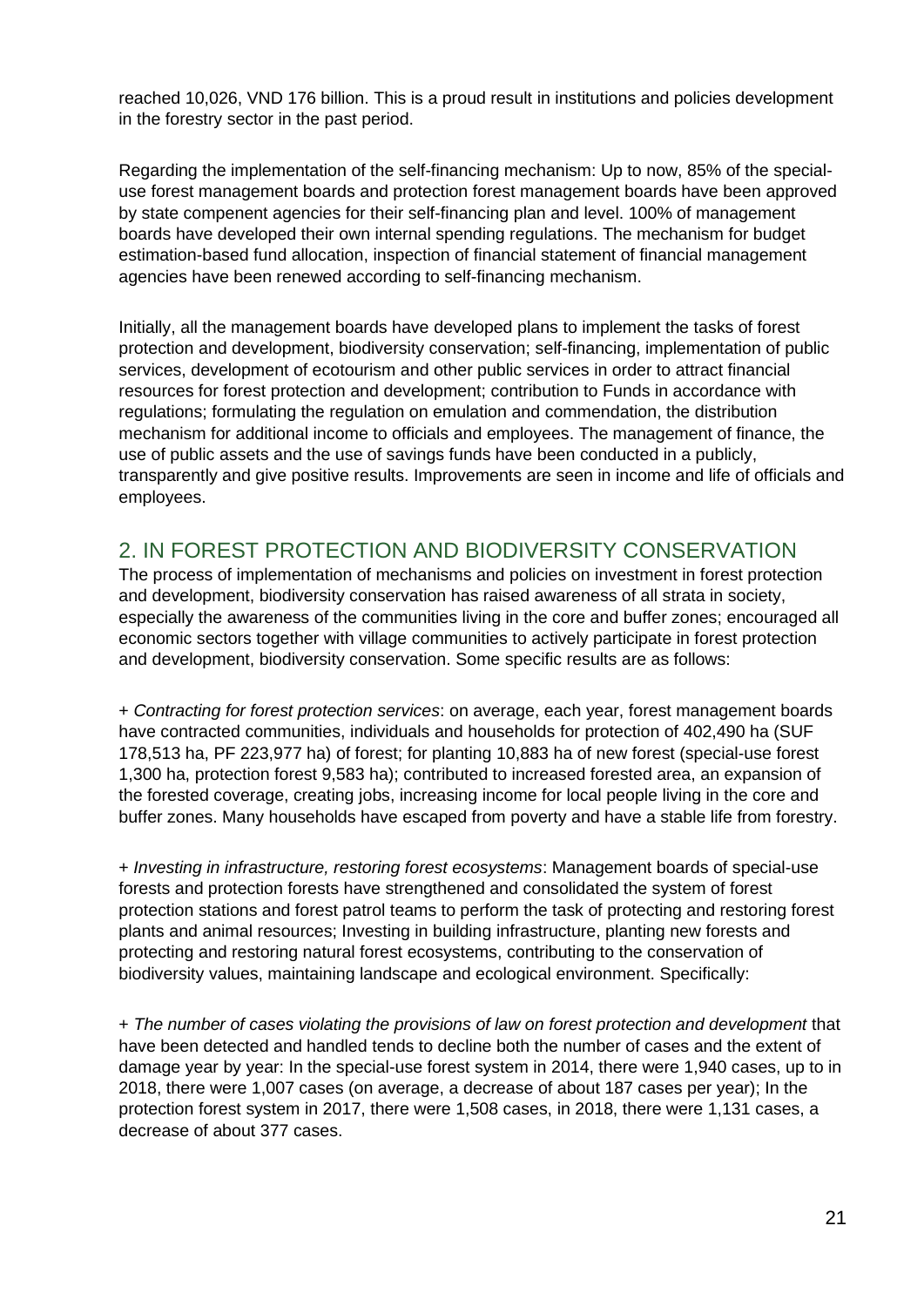+ *From 2014 to 2018, the area of special forest and protection forest* has increased by 93,568 ha (2014: 6,649,669 ha, in 2018: 6,743,237 ha); of which, the area of special-use forests with forests increased by 70,046 ha (including: natural forests 63,374 ha; planted forests: 6,672 ha); the area of protection forest with forest increased 23,522 ha (including: natural forest decreased by 7,105 ha; planted forest increased by 30,627 ha).

- 33 national parks, 122 nature reserves and landscape protection areas, are managed and protected effectively. Many endangered, precious and rare animal and plant species are listed and protected and preserved in national parks and nature reserves, such as elephants in Quang Nam species and elephant conservation zone, bears in Tam Dao national park, Sao La in Thua Thien Hue Nature Reserve, langur in Cuc Phuong National Park, Vietnamese ginseng in Ngoc Linh Kon Tum Nature Reserve, ...

#### + *PFES*:

As for special-use and protection forest management boards: "In 2017, there were 313 forest owners being state organizations who retained 1,358,760 ha of forest area for their own management (accounting for 24.7% of the total forest area eligible for PFES), earned VND 437,818 billion, equal to 32.7% of the total PFES money for all forest owners. On average, each forest management board earns VND 1.4 billion / year. PFES became a big income source for SUF management boards. In 2007, PFES revenue was equal to 175.1% of the total local state budget invested in forestry development; equal to 53.4% of the state budget for public economic and other services and 126.9% of development investment sources of the central state budget for forestry. This is really a great financial resource for the special-use forest and protection forest management boards. Thanks to PFES money, the management boards do not not only perform more effectively the management task, but also can mobilize tens of thousands of labors from households, village, communities to participate effectively in forest management, protection and development".

+ *In ecotourism service development*: The results in 2018 shows that there were 2.39 million visitors, up 43% compared to 2017, the revenue reached 155.5 billion, up 7% compared to 2017. Although the total revenue is not really large, does not commensurate with the potential, but the revenue from ecotourism activities is very meaningful in the roadmap of leveraging nonstate funding sources for forest protection and development, contributing an improved sense of responsibility of the community in management, forest protection, biodiversity conservation, protection of ecological environment landscape, protection of natural, cultural and historical heritages. At the same time, the revenue from forest ecosystems has significantly covered the reccurrent expenditures of forest management boards, decreased the burden on the state budget; increased income for officials and employees; contributed to restoring, preserving and promoting the traditional cultural beauty of ethnic minorities through cultural and art activities, production of products, development of crafts jobs and and other jobs for employees, actively contributed to poverty reduction, maintaining social security and order, improved the living standards of the community.

### 3. COOPERATION IN FOREST BIODIVERSITY CONSERVATION

Vietnam has invested a lot of resources to preserve and conserve its natural heritage, and at the same time, has received effective support and assistance from the international community for biodiversity conservation and protection of natural resources. Governments, ministries, provinces and provincial governments have actively implemented multilateral environmental commitments related to climate change, such as the United Nations Convention against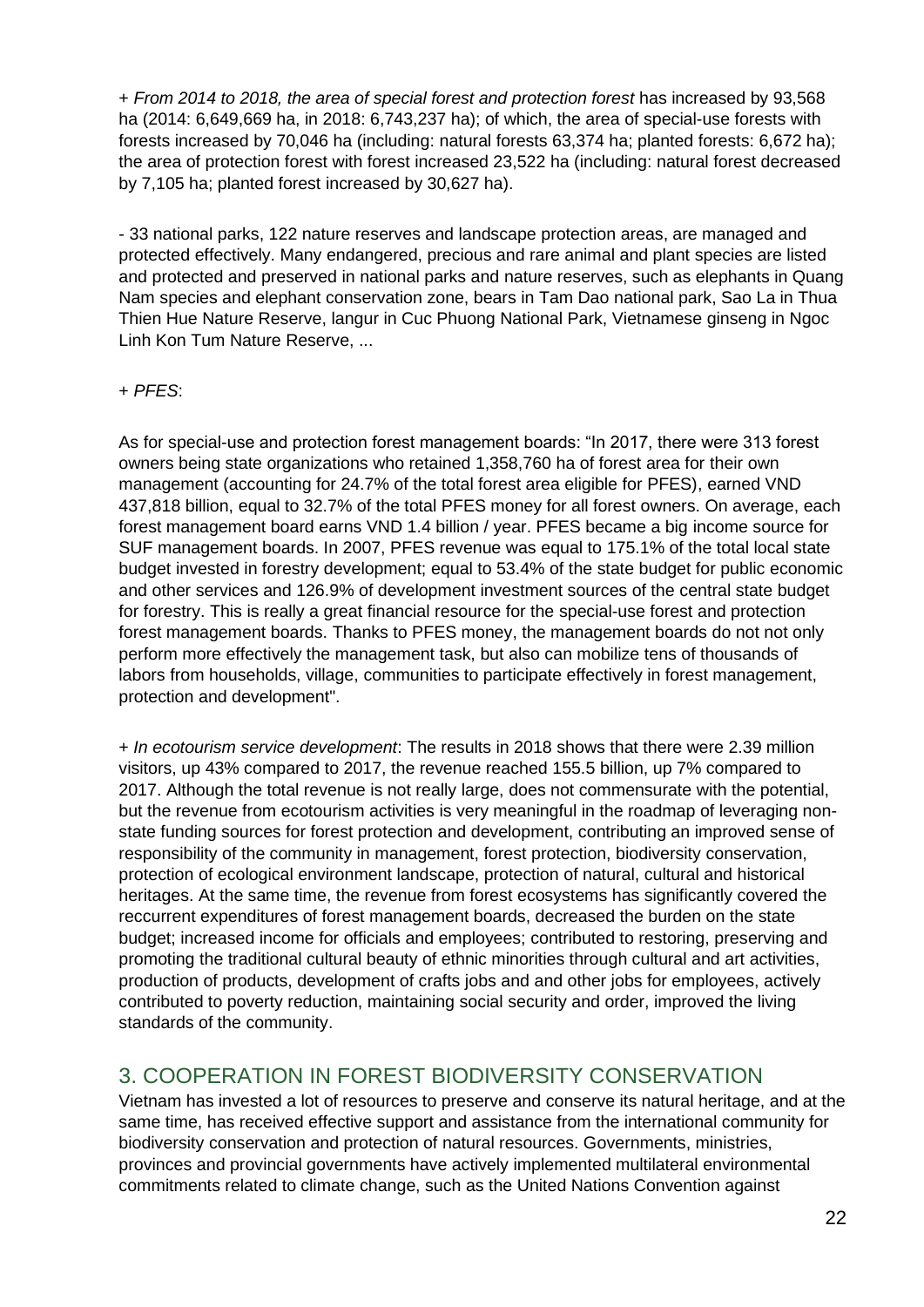Desertification (UNCCD), biodiversity convention, RAMSAR Convention, CITES ...; green economic issues are integrated in international forestry cooperation projects and programs towards sustainable development; donor forums, dialogues and seminars are organized; technical cooperation is strengthened, experiences of sustainable forest management are exchanged and shared among countries, international organizations in the region and around the world.

At the grassroots level: management boards of national parks and nature reserves actively cooperate with international organizations to build projects, use and mobilize financial resources to invest in rescue and conservation of endangered, precious and rare plants and animals species. Many programs and projects have been implemented effectively, such as: The program for conservation of sea turtles in Con Dao national park (in cooperation with IUCN); primate conservation project for primates (in cooperation with Monkey World Taiwan) and Bear Conservation Project (in cooperation with Free The Bears) in Cat Tien National Park; Conservation of Vietnam's rare and precious primates at Cuc Phuong National Park (in cooperation with Leipzig Zoo - Federal Republic of Germany); Project "Integrating biodiversity conservation, climate change adaptation and sustainable forest management of Central Truong Son Vietnam landscape" (in cooperation with GEF / ADB) in Phong Dien Nature Reserve in Thua Thien Hue; The project "Enhancing biodiversity conservation and improving people's livelihoods through community-based resource use and management in Tram Chim National Park" (in cooperation with WWF) at Tram Chim National Park in Dong Thap; Strengthening tiger conservation activities at Yok Don National Park that aims to achieve the national goal of tiger conservation for the period of 2014-2022 (in cooperation with WWF) ...

## <span id="page-22-0"></span>V. LIMITATIONS, SHORTCOMINGS

### 1. LIMITATIONS, SHORTCOMINGS IN MANAGEMENT, CONSERVATION OF FOREST BIODIVERSITY CONSERVATION

### **a) In planning and organization of the management structure:**

### *- In planning and organizational structure:*

On a national scale, the Prime Minister issued Decision No. 1976 / QD-TTg dated October 30, 2014 approving the Planning of special-use forest system until 2020, with a vision to 2030, as for the protection forest system, thus far, there has not any plan. Regarding the organization of the forest management structure, the structure remain unstable at provinces, the organizational structure of the forest management boards are not uniformed in localities:

+ *For special-use forest*: The model of organization and management of special-use management boards in localities is not uniformed. There are Management Boards under the Department of Agriculture and Rural Development, or under the Provincial People's Committee, or under the Forest Protection Department. Some special-use forests are managing an area that is large enough for a forest protection force to be established, but the forest protection force should be under the Forest Protection Department's management. Decentralization and allocation of the authority in forest protection remain tangled: Director of the Forest Protection Department in national park or nature reserve is often the director of such unit's management board.

+ *For protection forest*: The organizational model of the managerial structure of protection forest management boards is not uniformed. Many protection forest management boards are under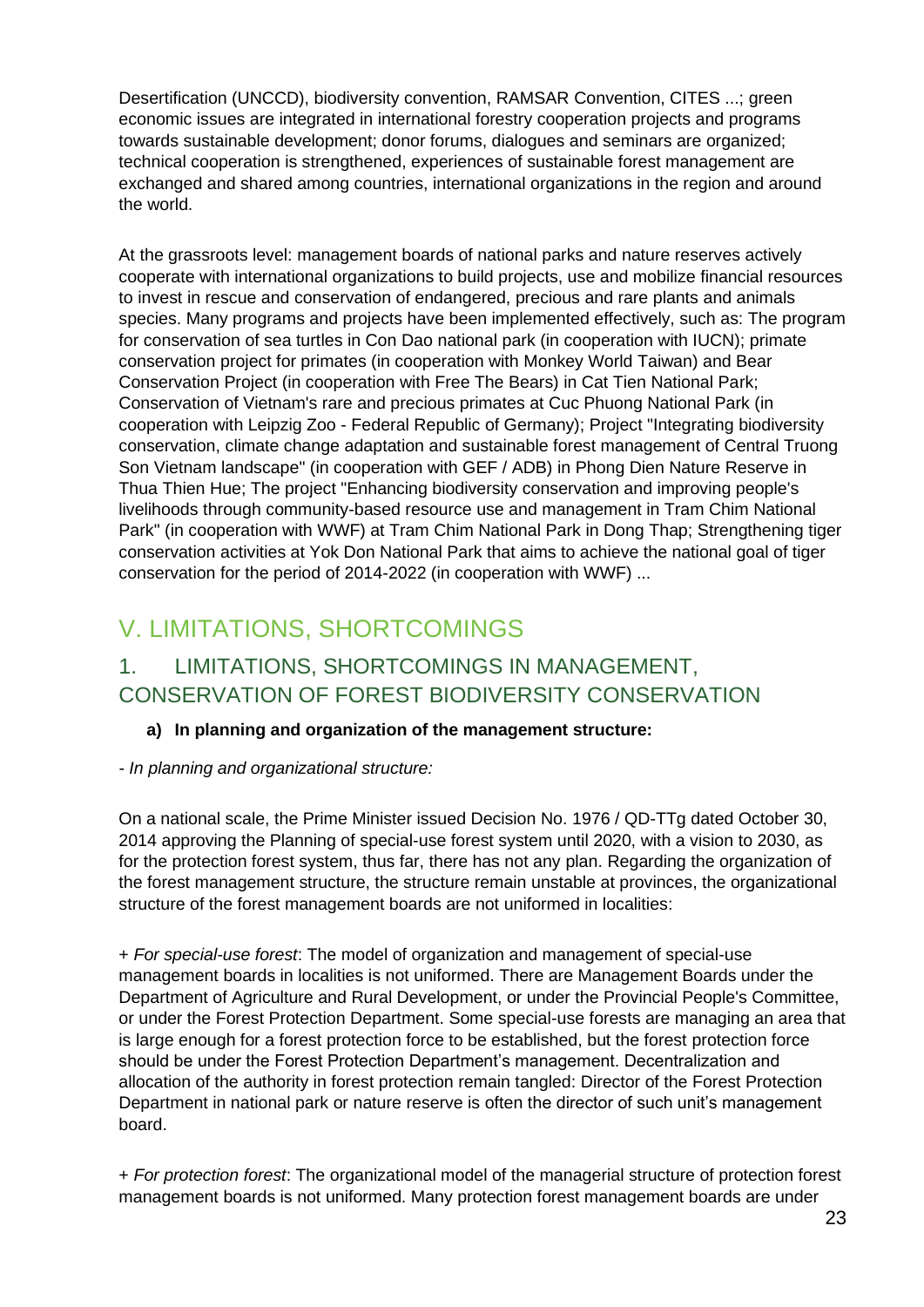DARD; while many other MBs are under the District People's Committee, even under the Economic Committee of the District People's Committee; Some MBs are under the management of the Forest Protection Department or Forest Protection Division. Management boards of coastal protection forests have not yet been established in many northern and central provinces.

#### *- In human resources of the Forest management boards*:

the management boards of special-use forest and protection forest have focused on training to improve the quality of human resources, the number of university-level officials and employees has increased, and in many management boards, there have been officials with master degree, doctorate qualification. However, the number and benefit packages to such human resource is limited. As the number of permanently contracted state employees is always limited while forest areas to manage is too large, located in remote, isolated and difficult terrain areas, most of the management boards are not allocated with the quotas of permanent public employees working as rangers that is enough to their demand (500 ha / 1 ranger), therefore, they must use a large force of contractual laborers to patrol for forest protection; But legally, this force has no right to punish violating actors. Besides, as the state budget fund is limited management boards have a lot of difficulties in implementing the work of forest protection and development and biodiversity conservation.

### **b) Shortcomings, limitations in management of integrated ecosystems**

#### *- In organizing the implementation of management, protection and development, conservation of biodiversity*:

Currently, protection forest management boards are public service delivery units, who perform public service, they funded mainly from the state budget based on the number of permanenty contracted employees. There is an additional fund comes forestry programs and projects.

Due to the implementation of the major policy on decreasing number of permanent staff, number of permanent staff at the protection forest management boards and special-use forest management boards is little, the allocation of funds which is based on the number of permanently contracted staff at the localities is low, depending on the total budget allocated of each province. As forest management boards must maintain a control over a large forest areas, which are at high risk of being encroached, often in remote areas, complex and rugged terrain, unfavorable traffic, they encounter face many difficulties, and are under great pressure in management and protection of forest resources.

*- In forest boundary:* In recent years, provinces and cities have adjusted the boundary of specialuse forests and protection forests in localities, but the delineation and demarcation of forest boundaries, measurement and redrawing of forest maps have not been carried out yet in a uniformed way. At the same time, due to lack of resources, effectiveness of forest protection reduces. Many new forest management boards have been assigned to manage forests or have been handed over with the management of new forest areas, but have not had the conditions or have not promptly reviewed the forest map with the area in the field, resulting in no delineation and unawareness of the forest boundaries that overlap with forest areas allocated to households, individuals and communities for management.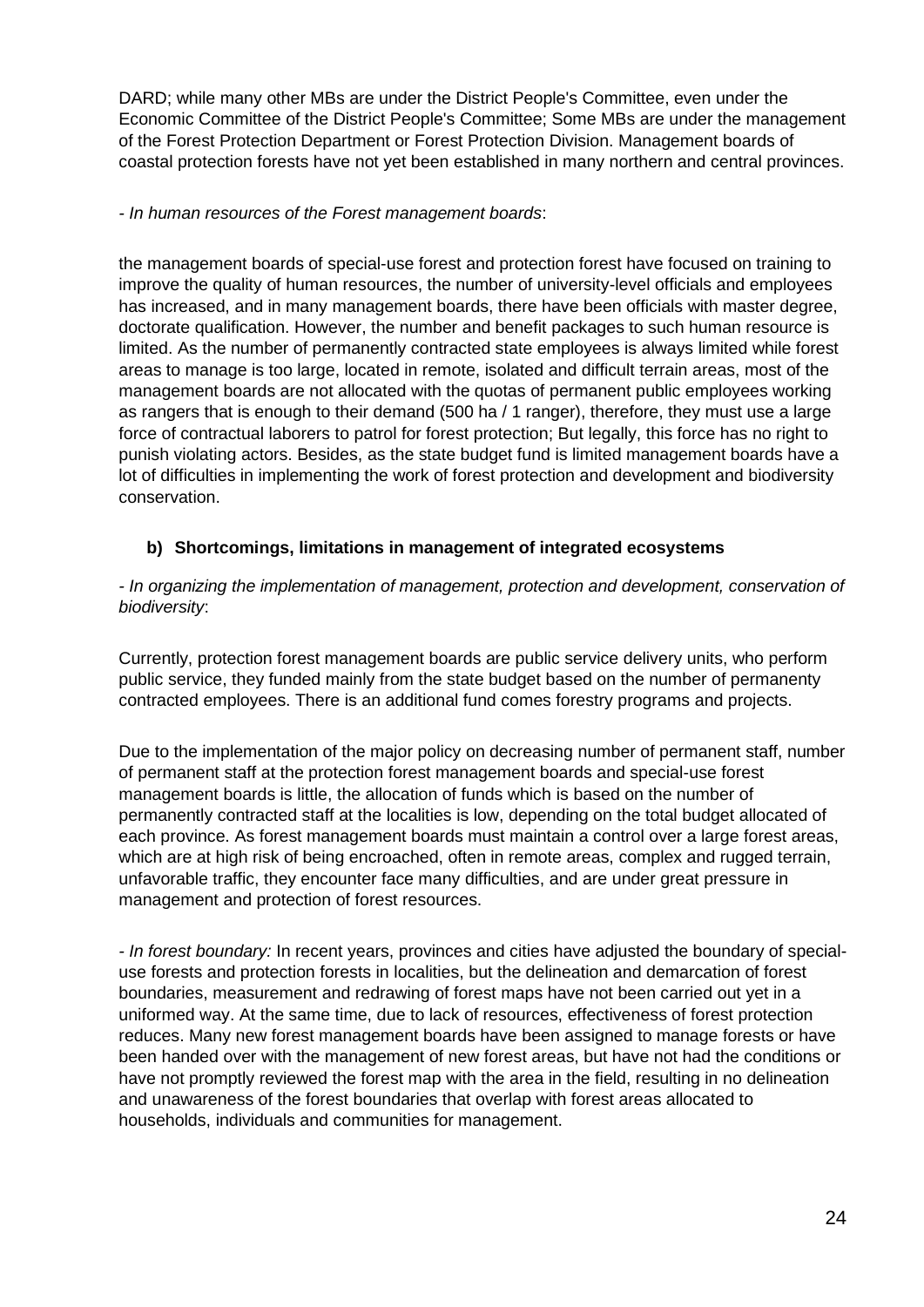*- In scientific research and application of technical advances:* 

scientific research activities, application of technical advances to serve afforestation, forest regeneration, raising productivity, quality of forests and seed... has been implemented, but the results are modest. The area of planted forests has increased but the quality still fails to ensure forest function. Due to inappropriate species and planting methods, pure or mixed planted forest often end up as pure forest. For the protection forest system functioning as wavebreaker and sea encroachment, there have not been sufficiently in-depth studies to provide solutions for sustainable use of mangroves in integration with fishing and aquaculture activities.

- A big shortcoming and limitations in forestry scientific research is that so far there has been no proper investment in building a database system on biodiversity. To the need for an integrated management of ecosystems, the forestry sector is does not have a database system for biodiversity, and a mechanism for checking, monitoring and evaluating the aspects of: (i) forest quality; (ii) diversity of forest ecosystems; (iii) efficiency and quality of biodiversity protection and protection management; (iv) efficiency and quality of management of special-use forests, protection forests.

### **c) Failure to bring into full play the positiveness and activeness of the population community in forest protection and conservation of forest biodiversity**

The Prime Minister's Decision No. 07/2012 / QD-TTg of February 8, 2012, promulgated a number of policies to strengthen forest protection, accordingly, the Ministry of Agriculture and Rural Development (Article 4) was assigned with the responsibility to coordinate with relevant ministries and agencies formulate and pilot forest co-management policies so that a mechanisms that can facilitate the cooperation between local communities, households and individuals and management boards and business actors is in place on the basis of an agreement on the responsibilities of forest protection and development; benefit sharing in commensurate with the contributions of parties. Over the past time, apart from the investment policy to allocate each community VND 40 million according to Decision No. 24/2012 / QD-TTg, there is not any issued co-management forest policy. While in reality, the forest management boards have been working closely with local authorities and mass organizations in a number of measures to promote the leading and active role of the community so that it can actively participate in the forest protection and development activities. There have been many initiatives in patrolling for forest protection; management and use of PFES money; establishment of community livelihood development fund; benefit sharing from forests of local communities in Ta Xua, Phu Yen and Bac Yen Son La; Tuong Duong and Ky Son Nghe An; Dong Giang in Quang Nam; Lac Duong in Lam Dong, Dak Lak, Kon Tum, Gia Lai ... were realized and proved themselves effective. However, the results and lessons therefrom have not yet been transformed into solutions and policies for co-management of forest protection and development that would be implemented in the entire forestry sector.

### 2. SHORTCOMINGS AND LIMITATIONS IN IMPLEMENTATION OF INVESTMENT POLICIES FOR FOREST PROTECTION

**a) Constraints in financial resources of the State budget allocated for implementation of policies on investment in forest protection and development**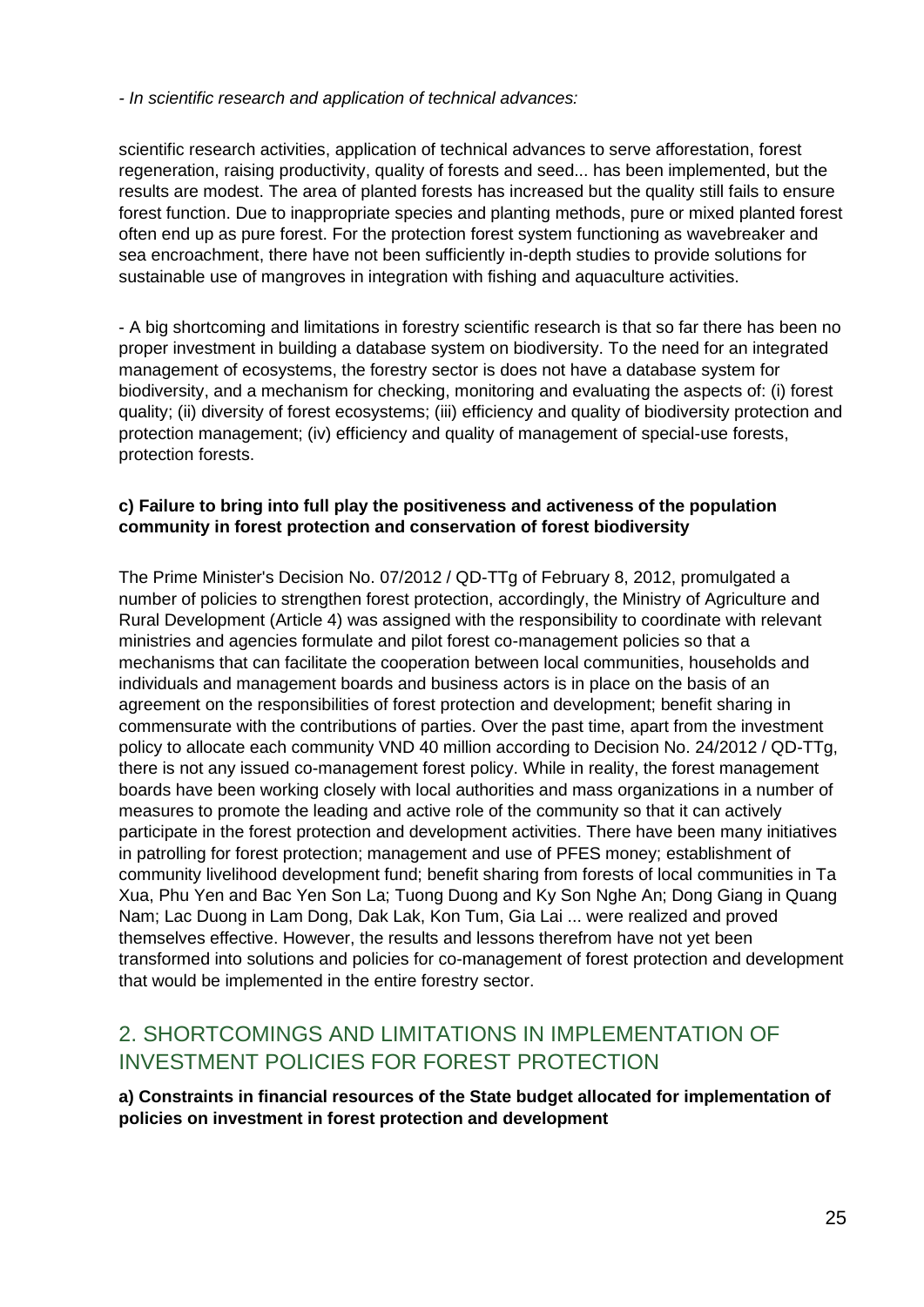Policies on investment in protection and development of special-use forests and protection forests require a large investment funding sources, but in reality, the state budget is always limited.

After 2010, the country's socio-economic situation was in extreme difficulty, the budget deficit was high, the Government had to issue Resolution No. 11 / NQ-CP on February 24, 2011 to focus efforts on cutting public investment. Therefore, ministries and People's Committees of provinces and cities must implement fiscal policies to practice thrift and refrain state budget overspending. The financial management agencies at all levels do not allocate enough funding sources from the state budget for investment in development of special-use forests and protection forests. The allocated fund from State budget to programs, projects, management boards of special-use forests, protection forests is never equal to the policies based-budget estimates. Specifically:

- The sustainable forestry development investment program for the 2016-2020 period under Decision No. 886 / QD-TTg has a total estimated investment fund of VND 59,600 billion, of which the state budget at central level is VND 14,575 billion, including the investment fund for development: 9,460 billion dong; fund for forestry public service: VND 5.115 billion.

In fact, according to the VNFOREST's data, fund from the State budget at central level for forestry development allocated in the three years from 2016 to 2018 worth VND 2,112 billion (equal to 22.33% of the total estimate), of which: in 2016: VND 1,208 billion; in 2017: 345 billion dong; 2018: VND 559 billion.

- The policy on investment in development of special-use forests under Decision No. 24/2012 / QD-TTg estimate that the total investment fund is VND 5,500 billion, of which 50% is fund for development (VND 2,250 billion). The investment fund for each village community is VND 40 million. In fact, in the 5 years from 2014 to 2019, the state budget invested in restoring forest ecosystems was only VND 200,260 billion; investment fund for village communities was disbursed only in 500 village communities at 6 national parks under MARD's management with a total estimated budget of VND 20 billion, in other localities, there is no full statistics in this regard.

- Project on coastal protection forest development and protection in the period of 2015-2020 according to Decision No. 120 / QD-TTg, has a total investment fund of VND 5,415 billion, on average, VND 902 billion is granted per year. In fact, the total investment capital in the development of protection forest in 2017 was only VND 242.7 billion.

#### **b) Limitations in integrating and coordinating the implementation of investment policies for forest protection and development**

c) Over the past few years, many policies on forest protection and development have been implemented, in one area, or village included in an area of special-use forest or protection forest can receives multiple funding sources (from Decree 75, Decree 99, QD 07, QD 886) ; Decision 24, ...) for the same purpose of investment in forest protection and development, sustainable forest development, improving the community living condition...... c) But there is no integration and coordination between such funding sources while organizing the policies enforcement at local level. In order to coordinate and integrate the implementation of different policies towards effectiveness, it is necessary to build a database system for monitoring, and evaluation of the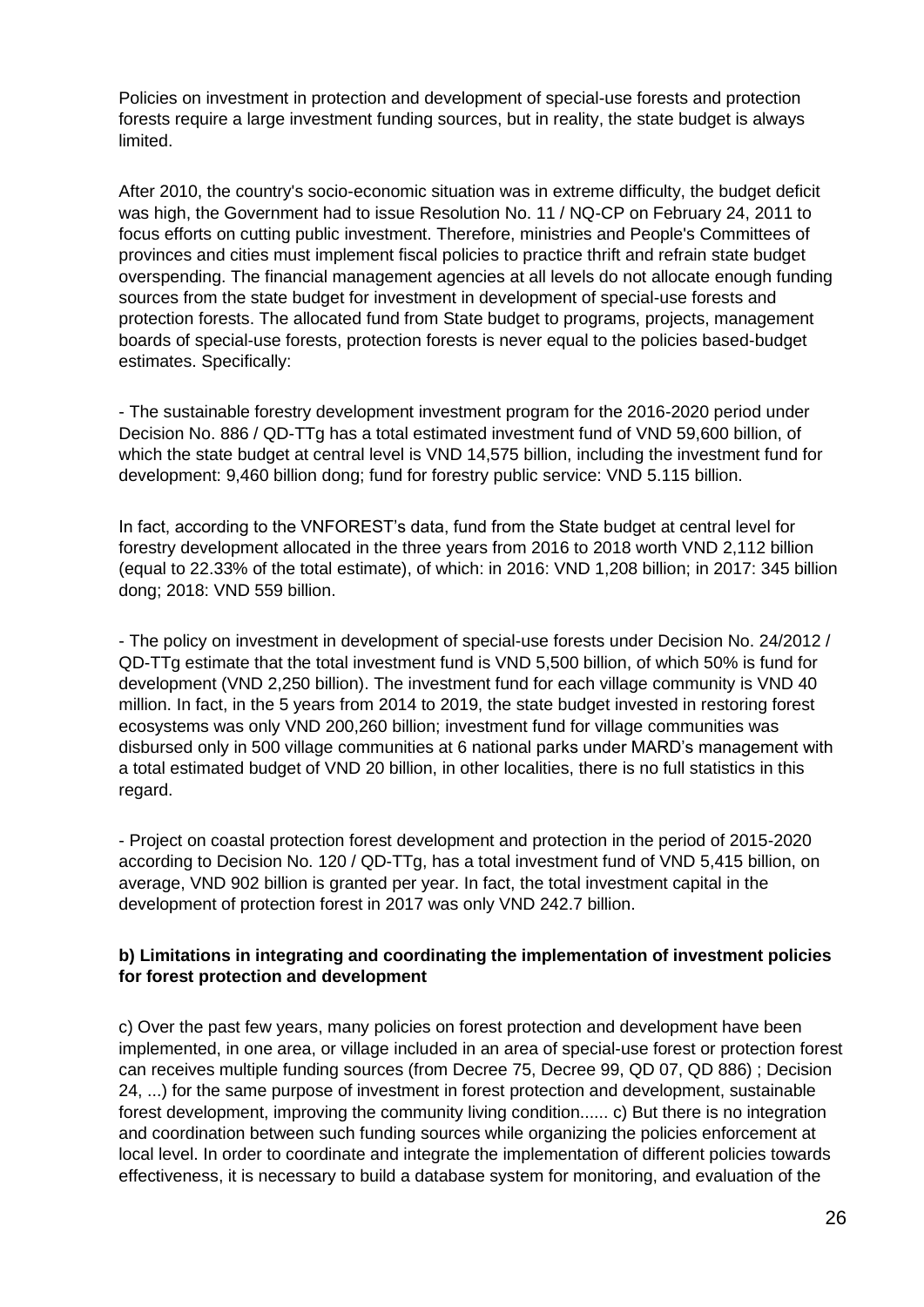results of fund allocation, relizations of objectives required for fund allocation; strengthening management capacity to operate the forestry sector management system.

These are the current shortcomings and limitations in organizing the implementation of investment policies for forest protection and development.

### **c) Inappropriate proportion between investment in forest protection and development and biodiversity conservation**

The objectives of the investment policies on forest protection and development all are for a sustainable and harmonious development between forest protection and development and biodiversity conservation.

Over the past few years, in the policy conceptualization, the content of mechanisms, investment items, expenditure items mainly focused on forest protection and afforestation activities. Funding sources such as State budget and PFES are mainly invested in forest protection. Silvicultural investment items, activities of biodiversity conservation, rescue, conservation of endangered precious and rare animal and plant species, protection of sparse forest ecosystems have not yet been properly mentioned in the content and fund estimates of policies. Activities to implement Decree 75/2015 / ND-CP, Decisions 57 / QD-TTg, 886 / QD-TTg, 24/2012 / QD-TTg ... have not yet been coordinated, integrated with the targetee activities at the national level, programs and schemes on conservation and sustainable development of endangered wildlife plant and animal populations which are prioritized for global conservation prescribed in Decree 32/2006 / ND-CP and Decree 160/2013 / ND-CP.

Without a doubt, the conceptualization and implementation of policies focuses on forest protection while the biodiversity conservation is not commensurate with its position and importance in the sustainable development strategy.

The proportion of fund in estimation is in favor of forest protection and development tasks, not commensurate with biodiversity conservation tasks.

### 3. SHORTCOMINGS, LIMITATIONS IN IMPLEMENTATION OF SELF-FINANCING MECHANISM

### **a) Limitations in implementation of tasks by State administration agencies at all sectors, levels.**

In order to implement the self-financing mechanism at special-use and protection forest management boards, it is necessary to have the synchronous coordination of ministries, branches and state management agencies at central and local levels. Decree 141/2016 / ND-CP stipulates 8 contents and tasks in state management (Article 4) to be implemented, but after 3 years of implementing the Decree and 17 years of implementing self-financing mechanism in public service delivery units (counting from the time the Government promulgated Decree No. 02/2002 / ND-CP), the tasks of "state management on public economic and other service delivery units stay uncompleted yet. This shortcoming, limitation reveals the weaknesses of the state management agencies in governing the organizational system for implementation of mechanisms and policies of multidisciplinary and interdisciplinary soundness, in daily direction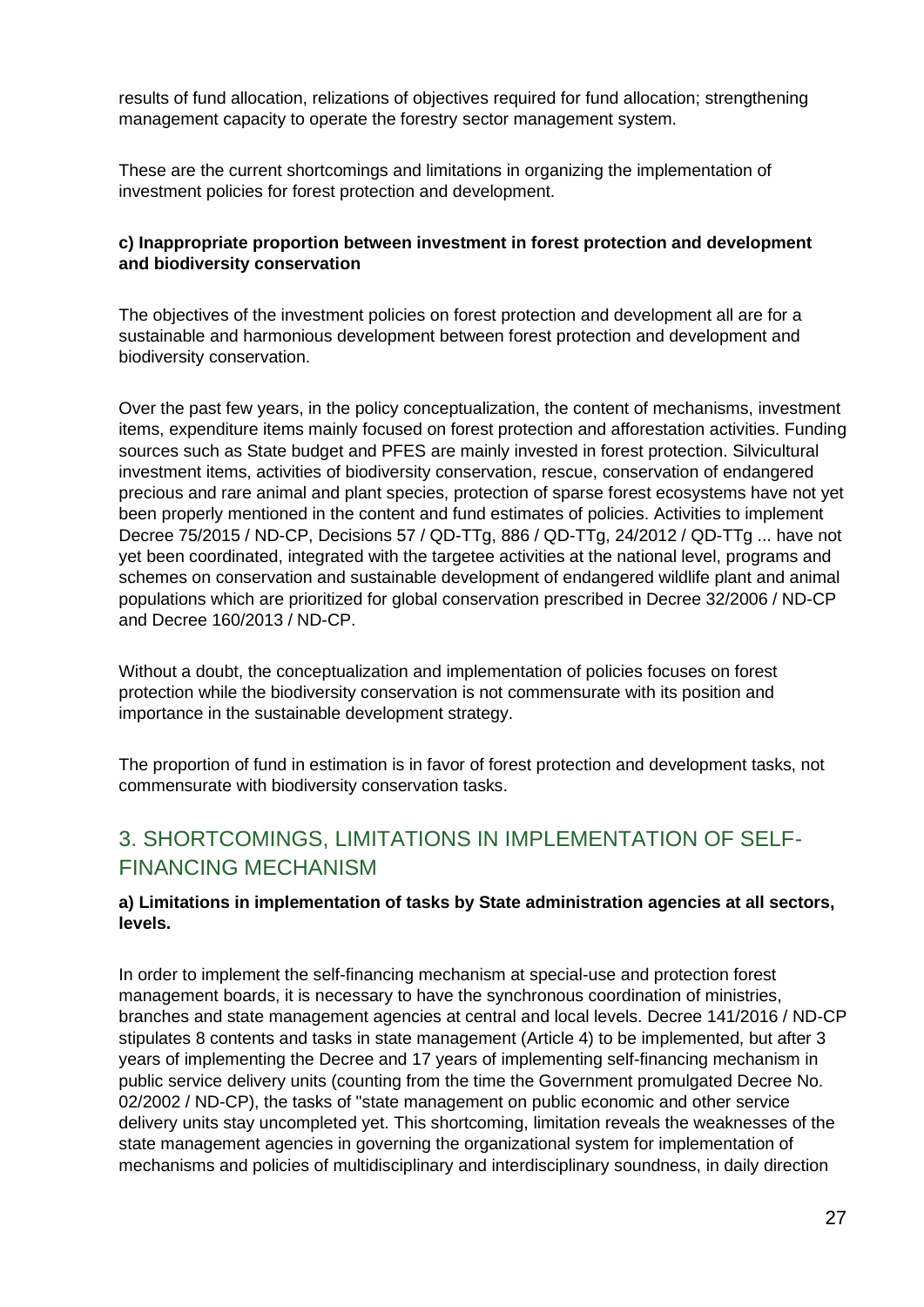and administration, in coordination of activities among state management agencies at all levels and branches.

### **b) Limitations of special-use forest, protection forest management boards**

Forest management boards have recently implemented the self-financing mechanism to perform tasks and take initiative in their own organizational structure, permanent contracted employees and finance. However, most of the management boards remain passive, waiting for guidance from the superior levels, and rely on the State budget. There are very few management boards that have mobilized themselves to develop a list of public services, set up technical and economic norms to be applied internally, to set their own criteria and standards for inspection, supervision and quality assessment of the services, management effectiveness ...

In fact, the forest management boards are not fully aware of the development of internal criteria, standards, economic and technical norms, and regulations on expenditure which set an internal legal framework for their unit's management, further development of public services, attract investment in forest protection and development, improvement of the living conditions of officials and employees, and open, democracy, transparent implementation of the self-financing mechanism.

#### **c) Shortcomings in review, development, amendment of legal document system**

The system of legal documents on the organization and finance of the State in the last period was huge. The implementation of self-financing mechanism in public service delivery units, special-use forest and protection forest management boards means the implementation of the policy of converting the economy from the planning, centralization and subsidy mechanism to a market economy mechanism. Therefore, the volume of legal documents need to be reviewed, supplemented, adjusted and newly developed is huge. Besides, the number of documents to be issued under Article 4 of Decree No. 141/2016 / ND-CP is also high and very complicated. In order to complete this huge workload, it is necessary to have close coordination among ministries, branches and levels, between departments, departments, administrations, agencies and units of MARD and it requires time. In the past years, the coordination between agencies and units in reviewing, supplementing, adjusting and developing new legal documents has been slow, leading to slow formation of the legal environment, limiting the results of implementation of the self-financing mechanism at SUF, PF management boards.

### **d) A bottleneck in the implementation of self-fiancing mechanism at special-use forests, protection forests**

Implementation of the self-financing mechanism at the SUF and PF management boards reveals a lack of uniformity in the state administration over public economic and other service delivery units. In reviewing, supplementing and perfecting the system of legal documents, the most burning issue is that review, amendment, development and submission to the competent authorities for approval of the system of technical economic norms to be applied for public service delivery units stay uncompleted.

Without a system of economic and technical norms, there will be no basis for determining costs, service prices, and no scientific basis as for allocating estimation-based state budget to units and forest management boards. The financial management agencies cannot allocate the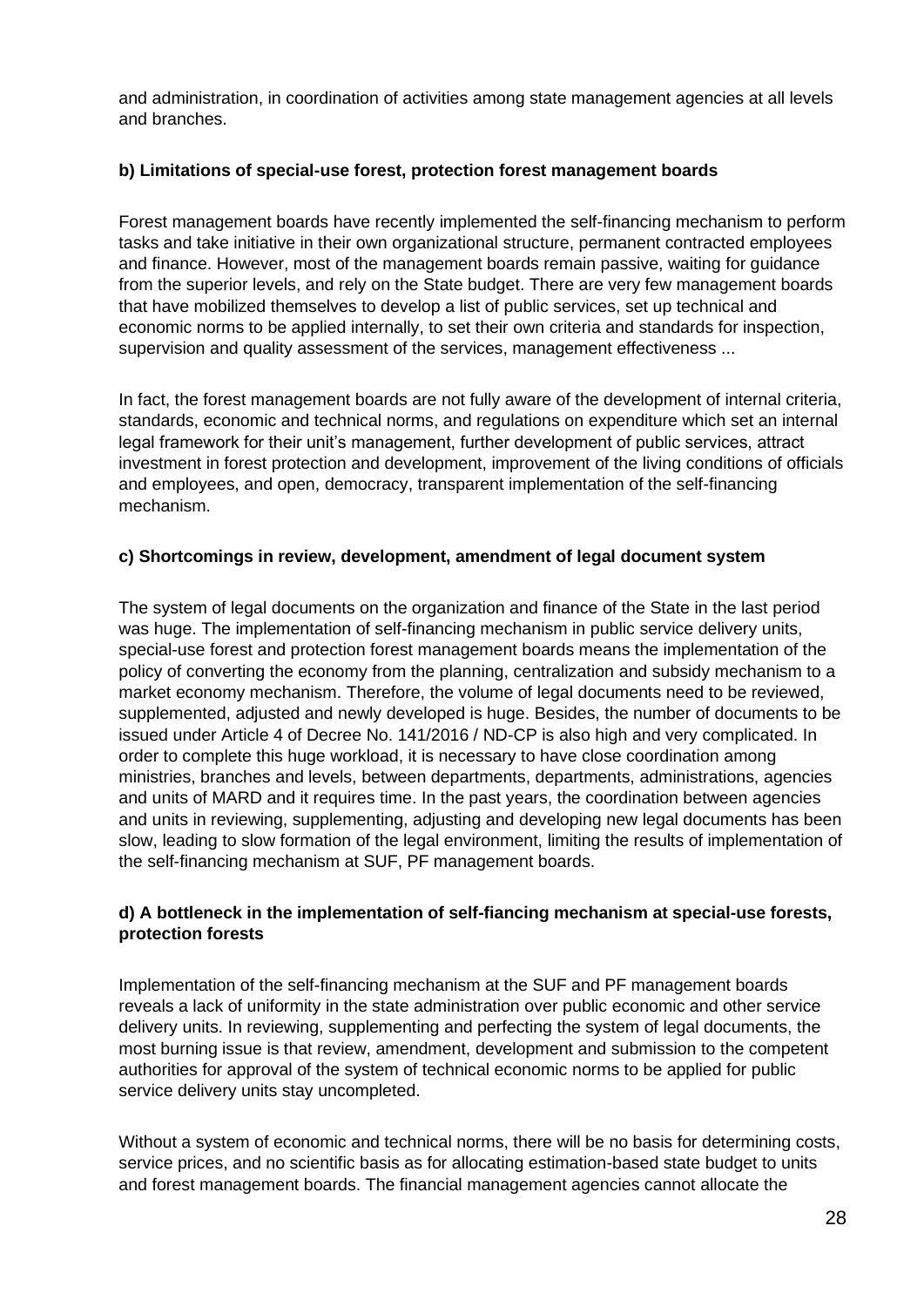estimation-based state budget, assign tasks and place orders to irregular expenditure items, specific tasks for forest protection, development, biodiversity conservation, rescue and protection, conservation of endangered, precious and rare animal and plant species, surveying, inventory, assessing the quality of forests and other public services eligible to State budget.

This is a shortcoming and a bottleneck in the roadmap for implementing self-financing mechanism at SUF and PF management boards.

## <span id="page-28-0"></span>VI. CAUSES

### 1. FROM AWARENESS

In development and implementation of the policies on forest protection and development, biodiversity conservation:

Awareness on the position and role of community on forest protection and development of all levels and sectors. The forest management boards do not have enough staff to protect millions of hectares of forests, while the communities who live on forest, living in the core areas and buffer zones of special-use and protection forest areas constituted of millions of labor have not been used effectively. The village labor community has an important role, which is not promoted in forest protection and development. Even for their livelihood, a part of poor people also deforest, encroach forest land for agricultural production or dig aquaculture ponds in mangrove forests, putting pressure on the management of forest protection and development, biodiversity conservation.

Awareness on biodiversity value of forest ecosystems for the sustainable development of the country of all levels, sectors, localities and communities is limited, this is reflected by a shortterm response to deforestation; easiness in approval of forest land conversion projects; the main policy solutions are just focused on forest protection and development; no in-depth approach for protection of ecosystems, fund allocation structure is unrational to biodiversity conservation; this has failed to created a driving force that can attract all economic sectors's investment in biodiversity conservation, protection of natural resources and forest ecosystems.

**-** In organizing the implementation of investment policies: during process of policy conceptualization the viewpoint is balancing funding sources, creation of an environment that attracts non-state funding sources to reduce the burden on the state budget. However, in implementing policies, apart from the PFES source, most of the forest management boards remain passive, relying mainly on the state budget. 70% of forest management boards are still funded by the state budget. The mindset and awareness of forest manageement system, especially management boards of protection forest still overwhemed by the financial management mechanism in the budget subsidies time.

### 2. FROM STEERING

The coordination between ministries, branches, central and local levels in directing, steering, integrated implementation of policies on investment in forest protection and development, biodiversity conservation, implementation of self-financing mechanism at management boards of special-use forest and protection forest has not yet been synchronized. The coordination between agencies and units in the Ministry of Agriculture and Rural Development, among the departments, branches and localities in the province remain ineffective. Although each agency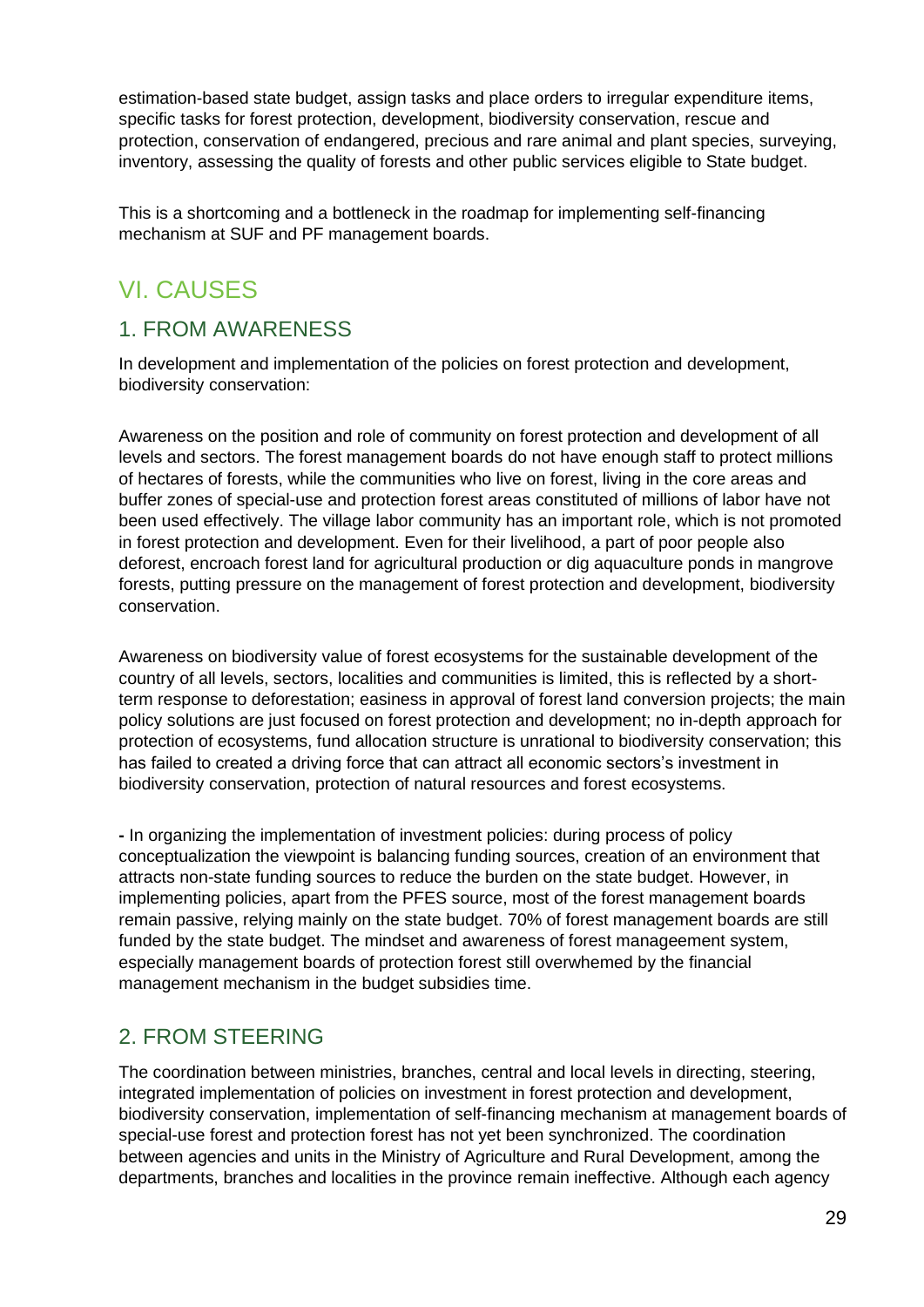and unit is assigned functions and performs their own tasks of state management, implementation of a specific policy requires a synchronous coordination of many agencies and units under various ministries, branches, at central, local and grassroots levels. In recent years, this still reveals itselves a problem, or even a defect.

### 3. IN DEVELOPMENT OF LEGAL DOCUMENTS SYSTEM

Development of a synchronous legal document system, establishment of a healthy, fair and competitive legal environment, attraction of all non-state resources and economic sectors' investment in forest protection and development, biodiversity conservation is a necessary work, which must lead the way. However, over the past time, this work has encountered many a lot of difficulties and obstacles, for the following reasons:

- The system of legal documents related to organization, finance, investment in forest protection and development, biodiversity conservation is cumbersome and complex, under the responsibility of many ministries and sectors. The review, amendment, supplement, completion and formulation thereof are not at all simple and imposssile to be completed in a short time.

- The Government and the Prime Minister have issued many mechanisms and policies on investment in forest protection and development, biodiversity conservation, but uniformity and consistency are still absent.

+ Gaps in the legal document system: the following legal documents are still mising planning for protection forest development; policies on investment and development of protection forest; planning the network system of public economic and other service delivery units; The economic and technical norm system applies to public service delivery units in forestry. Criteria and standards to be applied in checking, supervising and evaluating the quality of public service delivered; Policies and projects on investment in biodiversity conservation; Database system to be used in monitoring, checking, monitoring, evaluating the effectiveness of the implementation of policies on forest protection and development, biodiversity conservation ...

+ Inconsistency in regulations: payment rate (VND/ha) applied for forest protection services under contracts with local communities varies from different policies (VND 100,000 / ha; VND 200,000 / ha; VND 400,000 / ha ...) which leads to a confusion during implementation.

+ Inconsistency in policies: policies that allow forest management boards to practice business association or cooperation for development of ecotourism and in leasing of forest environment... go without guidelines and regulations on determining the value of assets, forests, forest land, forest environment...as a results, it is neither to consider these values as a capital contribution in business cooperation/association nor calculate the price of forest environment for a leasing deal.

### 4. UNIQUE CHARACTERISTICS OF THE SPECIAL-USE FOREST, PROTECTION FOREST SYSTEM

The system of special-use forests and protection forests is distributed in areas of special geographical characteristics which are often isolated and rugged areas, where most of the ethnic minorities live in unique economic conditions, traditional social, cultural, infrastructure, limited and very difficult transportation. Such socio-economic conditions together with natural ecosystems consitute specific characteristics in management of special-use and protection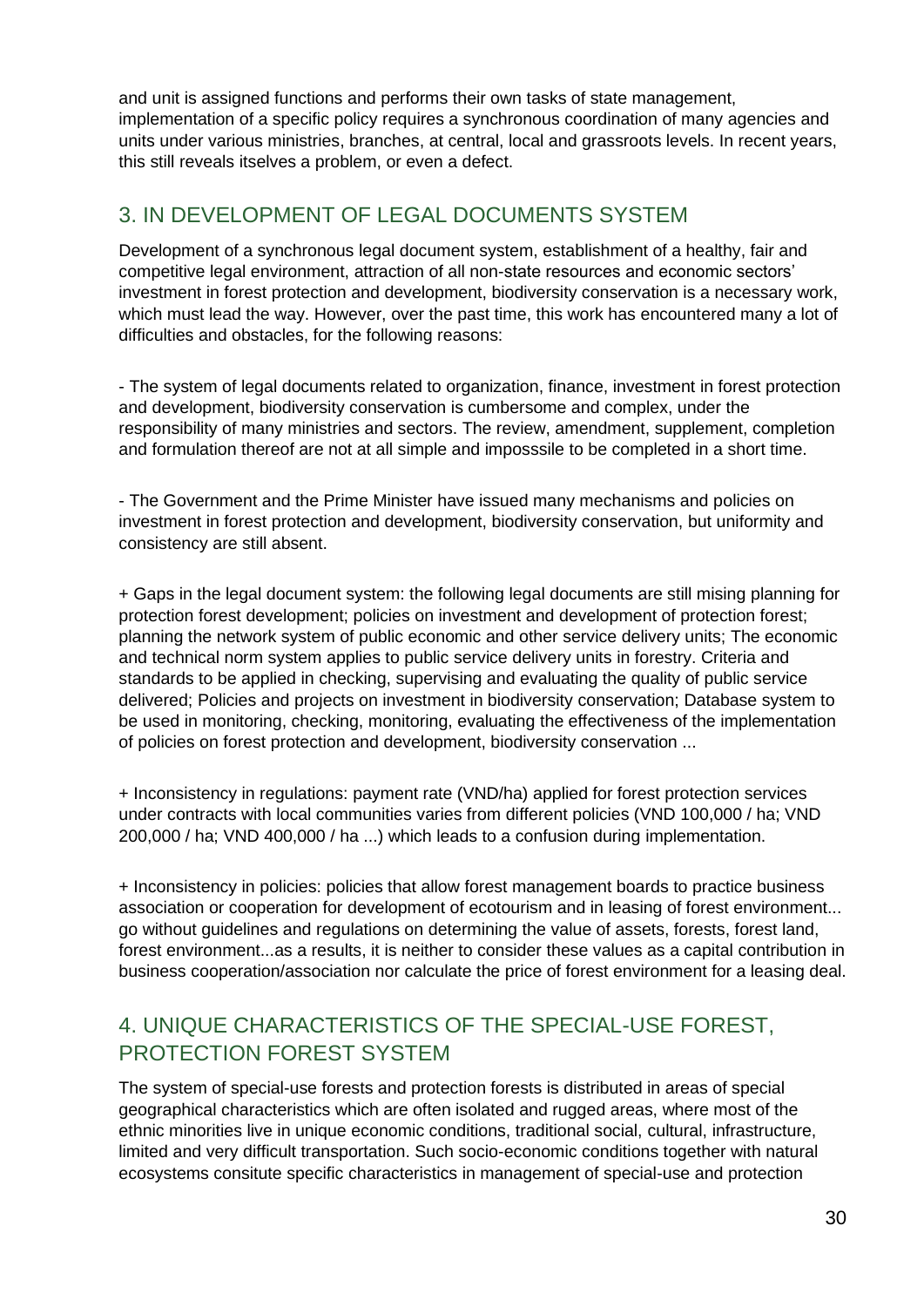forest systems. These practical factors have not been fully taken into account in mechanisms and policies on investment in forest protection and development and biodiversity conservation.

Investment in development of special-use forests, protection forests and biodiversity conservation means investing in ecosystems, existing organisms that are living, growing and developing under the nature law which is very different from investment in developing, mechanical construction, concrete, steel works. However, in recent years, implementation of policies on investment in forest protection and development, biodiversity conservation by agencies, units, management boards of special-use forests and protection forests still has to comply to legal documents on investment in basic construction which govern all construction works and projects of all sectors, levels and economic fields.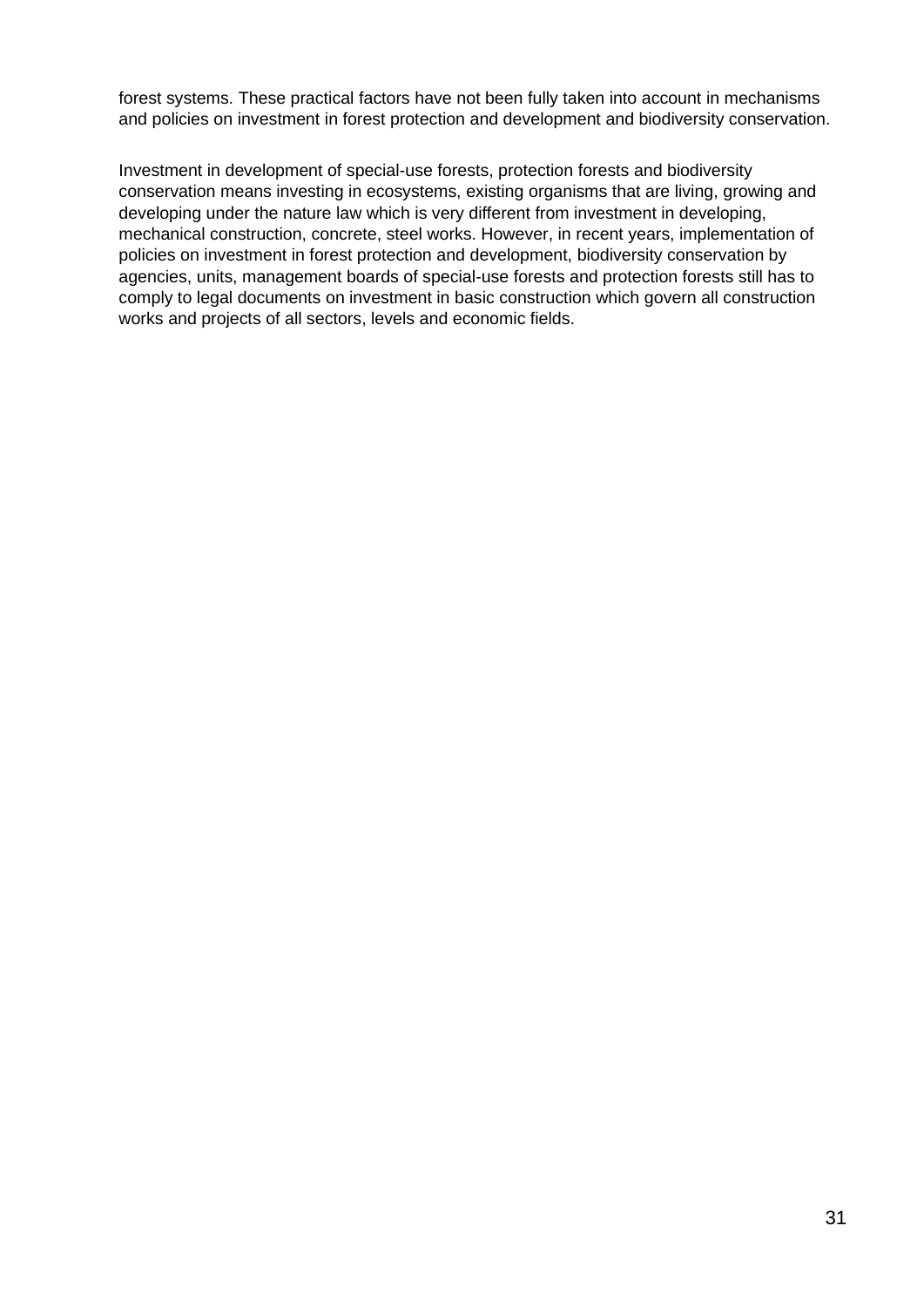## PART III

## <span id="page-31-1"></span><span id="page-31-0"></span>SETTING ORIENTATION FOR POLICIES, SOLUTIONS FOR SUSTAINABLE MANAGEMENT OF SPECIAL-USE FORESTS, PROTECTION FORESTS

### <span id="page-31-2"></span>I. OPPORTUNITIES, DIFFICULTIES, CHALLENGES

### 1. ABOUT OPPORTUNITIES:

+ The direction and policies of the Party and State are under a review process to report to the 13th National Party Congress (Quarter 1, 2021), this process open up a prospect for effectively mobilization of resources for investment in forest protection and development, biodiversity conservation. with consistent goals: ensuring the stable and sustainable development, "not to exchange economic growth to environmental security".

+ The 2017 Law on Forestry has approached international legal regulations, created the basis for a progressive, fair, democratic and competitive legal environment, encouraging all economic sectors to invest in forest protection and development and biodiversity conservation;

+ Over the past time, trust is strengthened through lessons learned of attracting, managing and using non-State funding sources, especially PFES resources, opening up the potential of mobilizing growing non-state funding sources in forest protection and development, forest resource protection, biodiversity conservation.

+ The administrative and public finance reform program continues to be promoted, which is the motivation to remove the bottlenecks on the mechanism, remove the negative practices, improve the discipline and responsibility of officials and public employees, officials and public employees, making a dramatic change in management activities at agencies and units.

### 2. DIFFICULTIES, CHALLENGES:

+ *From nature*: Climate change, sea level rise, changes in ocean currents, rain, storms, flash floods and floods are putting coastal and river bank erosion into a very complicated situation, greatly affecting lives, production, economy and communes. Forest ecosystems and biodiversity in special-use forests and protection forests, especially coastal ecosystems, are very sensitive. Area and quality of natural forests are reduced. Many rare and endemic species of flora and fauna are in danger of extinction. Site conditions in some areas are very difficult for restoration and development, especially in coastal areas with sandy beaches, deep tidal submerged areas, and the average amplitude of temperature fluctuation during months of the year is large, the cold and dry monsoon hinders the growth of forest plants ...

+ *From socio-economic development:* Vietnam has changed from a poor country to a middleincome country, but part of the population living in the mountainous and coastal areas is still in poor or pro-poor condition, depending on the forest resources of special-use forests, protection forest, mangrove forests. Under the impact of the market economy, the demand for forest products and natural fisheries is increasing, stimulating benefits, attracting communities to fully exploit and destroy forests and aquatic products, causing many difficulties for the management of forest protection and development, biodiversity conservation.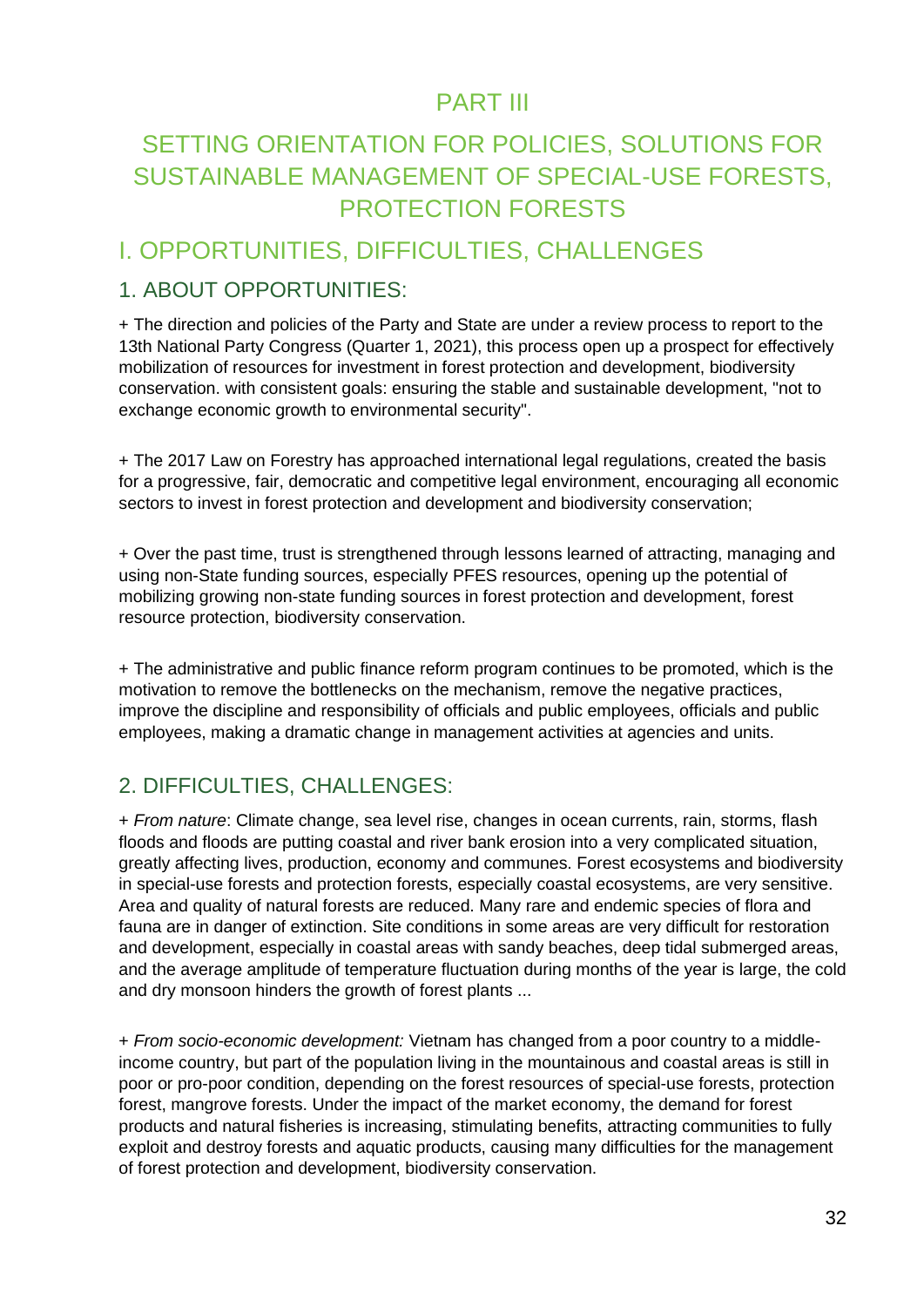On the other hand, the scale of the economy is growing, the requirement of land use is increasing, the area of forests that is converted to other uses is increasing, this entail to the fact that forest protection and development plans are always disrupted, which greatly affected to the implementation of sustainable management of forest resources.

+ *Regarding administrative management*: A great challenge is posed to administrative reform, in differentiating the functions and tasks between ministries, sectors, central and local levels in management and protection of forest resources, biodiversity conservation, in establishing institutions and legal corridors to create an equal and competitive environment, enabling forest owners to be proactive, positive and creative in performing functions and tasks of forest protection and development, biodiversity conservation.

## <span id="page-32-0"></span>II. ORIENTATION FOR SUSTAINABLE FOREST MANAGEMENT 1. ORIENTATION FOR SUSTAINABLE DEVELOPMENT BY FOREST **CATEGORY**

### **a) Special-use forests:**

To consolidate the existing national special-use forest system towards the direction of improved forest quality and biodiversity value, ensure that the prescribed criteria are met; no massive establishment of new national parks and nature reserves. The results of implementation of the Prime Minister's Decision No. 1976 / QD-TTg, October 30, 2014 should be reviewed and some critical special-use forests are proposed should be included in the forestry sector development master plan in the period 2021-2030, with a vision to 2050.

#### **b) Protection forests:**

Solutions for planning the development of protection forest systems should be included in the Master Plan for the Forestry Sector Development in the period from 2021-2030, with a vision to 2050. Investment projects on development and protection restoration of the watershed forest system in the northern mountainous region, southern central region and coastal south central region, Central Highlands should be focused; also to implement investment projects on development, protection, restoration of protection forests for wind, sand and tide shielding, antierosion of coastal erosion in coastal provinces in Northern east region, Northern delta region, northen central region, coastal south central region and southern west region. The content of National Plan on Capacity development for the Protected Area System Managemen should be reviewed, and expanded to cover also all protection forest.

### 2. ORIENTATION FOR DEVELOPMENT BY ECOLOGICAL REGIONS

### **a) The Northwestern Region:**

To continue to conserve high mountain tropical forest ecosystems and rare and precious forest fauna and flora genetic sources in special-use forests; to focus on further development, consolidating watershed protection forests along hydro power steps on Da river;

#### **b) Northeast region:**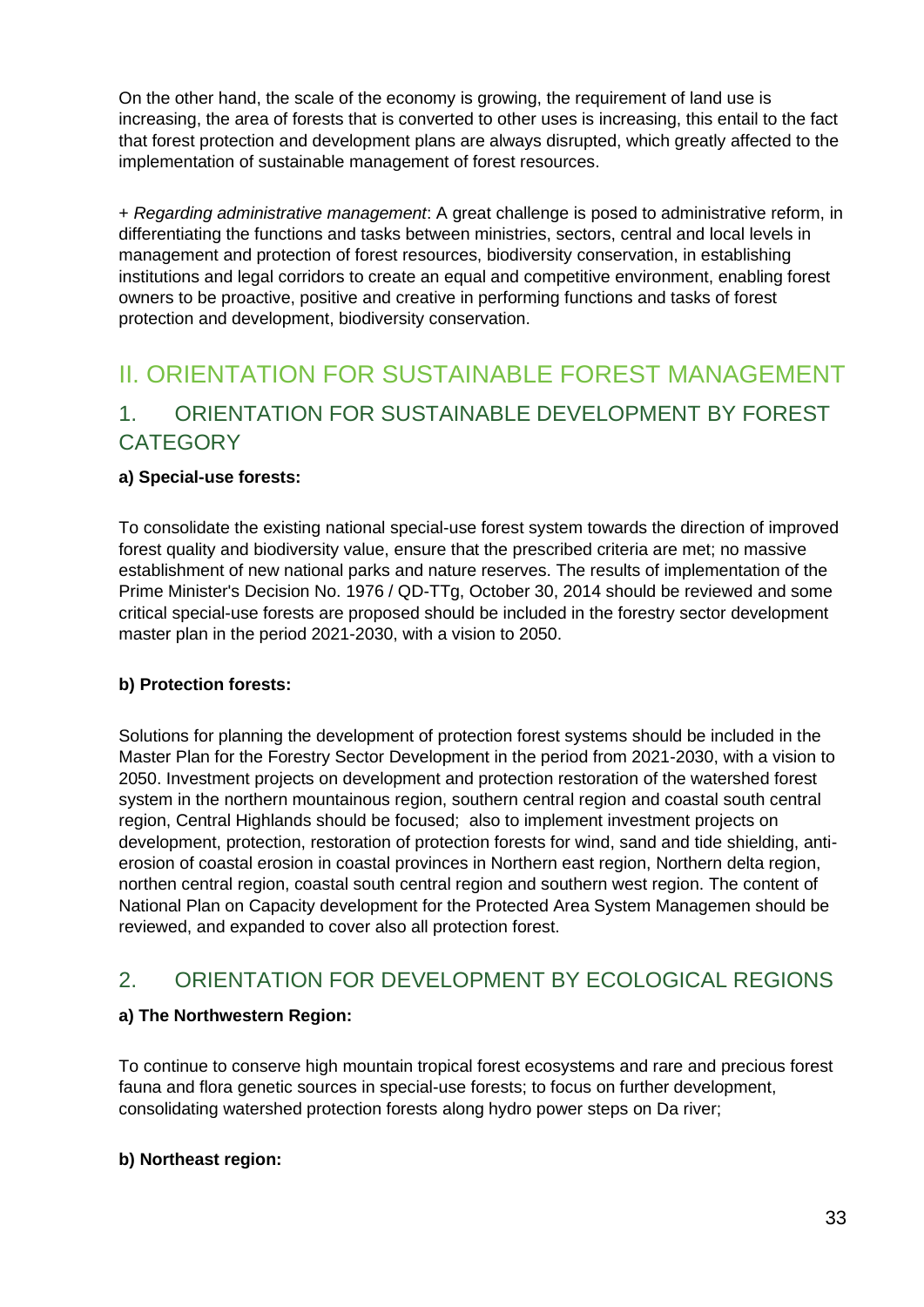To continue the consolidation of national parks, nature reserves, species and habitat conservation areas, and historical and landscape forests; to focus on further development and consolidation of coastal protection forests and watershed protection forests systems;

### **c) Northern Delta:**

to consolidate and protect the existing national parks such as Cuc Phuong, Ba Vi, Cat Ba, Xuan Thuy, nature reserves, historical, cultural and landscape protected areas; to focus on further development and strengthening protection areas for urban environment, industrial parks and coastal protection forests; to push up forwards scattered tree planting, to improve environmental landscape and partially meet the needs for timber of households;

### **d) North Central Region:**

To protect and strengthen Pu Mat, Vu Quang, Ben En, Bach Ma, Phong Nha - Ke Bang and other nature reserves. To further develop the northern and central Truong Son special-use forests to protect the region's high biodiversity, in combination with watershed protection; Efforts to be focused on establishment and strengthening watershed and coastal protection areas to prevent flying sand, shielding against waves and coastal erosion; to push up forward community-based forest management, especially for scattered watershed protection forests, and in areas where flying sand protection and other soil improvement activities are required;

### **e) Coastal Southern Central region:**

To protect and strengthen the existing national parks such as Nui Ong, Takou; to further develop the special-use forest Nam Truong Son and historical, cultural, traditional forests; to strengthen the development of the watershed forest system, especially in the mountainous unforested areas with high slope degrees, and strengthen the forest plantation for forest shielding function against sand and wind, protecting against coastal erosion; strengthening the protection of the existing forests and newly plant forests in dry and drought areas such as provinces of Ninh Thuan, Binh Thuan in order to improve the water resources and cultivating land;

### **f) Central High Land region:**

To strengthen the protection of national parks and protected areas of high biodiversity such as Ngoc Linh, Yok Don, Chu Yang Sin, Bidoup-Nui Ba, Chu Mom Ray etc...Conservation of endemic species in mixed forest of dipterocarp forest, pine forest; strengthen the protection of the watershed natural protection forest system in order to maintain the coverage of natural forests through co-management and community based forestry;

### **g) Southeast region:**

To *s*trengthen the protection and conservation of biodiversity in special-use forests such as Bu Gia Map national park, Con Dao, Cat Tien, Lo Go - Sa Mat, Can Gio and other nature reserves. To strengthen the protection and protection of watershed protection systems, protect dams and hydroelectric reservoirs such as Tri An, Dau Tieng, Thac Mo .... to promote the establishment of protection forest for environment protection and for industrial parks and large cities and protection of coastal lines;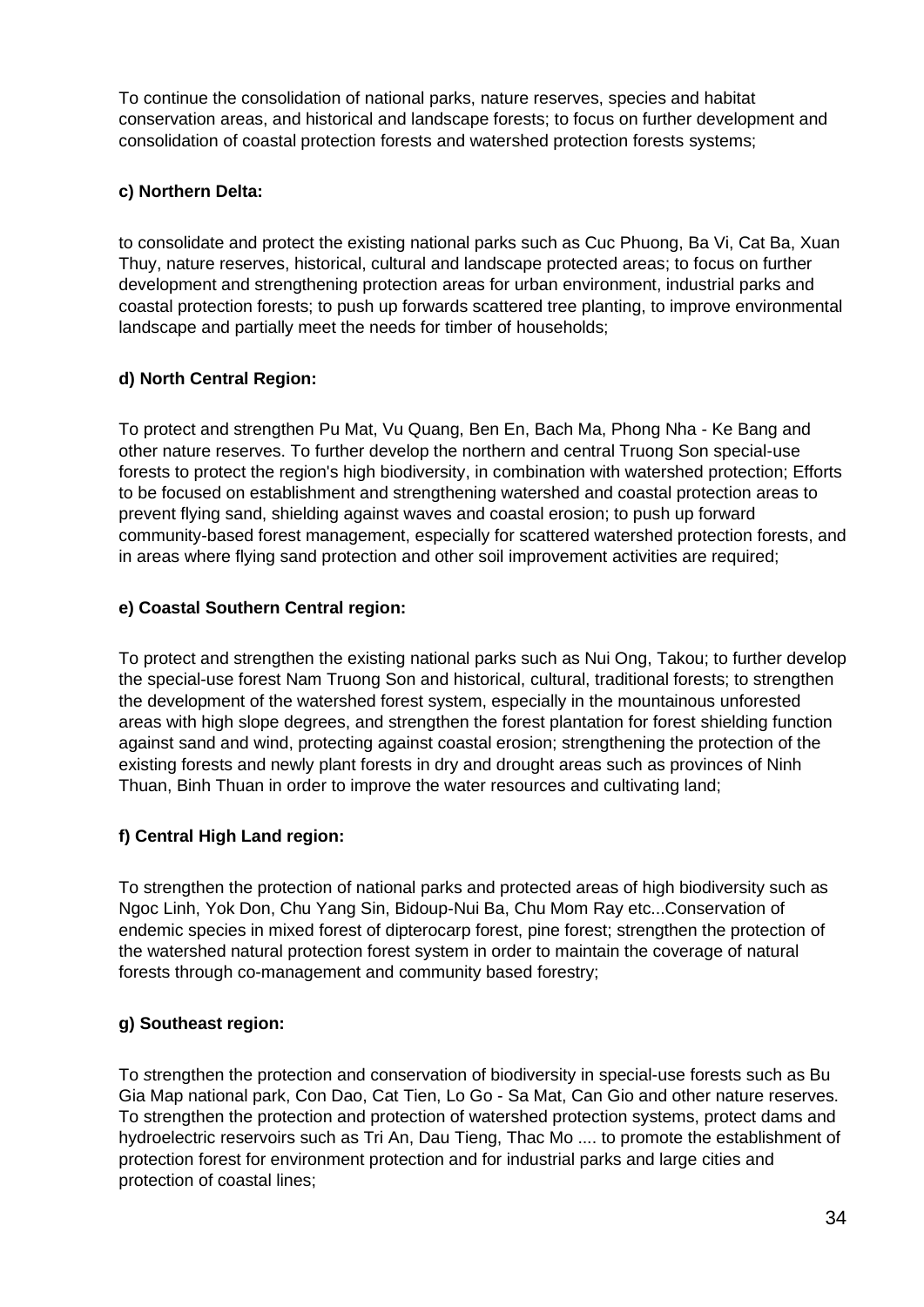### **h) Southwest region:**

To consolidating, protect and conserve biodiversity in special-use forests such as Tram Chim National Park, Mui Ca Mau National Park, U Minh Ha National Park, U Minh Thuong National Park, Phu Quoc National Park, Hon Chong Nature Reserve, Lang Sen Nature Reserve, ...; to restore and develop mangrove and melaleuca ecosystems to serve environmental protection and economic development; to strengthen the establishment and consolidation of protection forests used for wave break, anti-coastal erosion and protection of other constructions;

For special-use forests and protection forests in all ecological regions in the coming period, it is necessary to accelerate the integration of ecosystem service values, develop eco-tourism services (responsible tourism), improve living conditions and raise people awareness among ethnic minorities, especially in remote areas. The state management agencies shall continue to amend mechanisms and policies to leverage non-state funding sources for forest protection and development, biodiversity conservation, especially the PFES policy, the positiveness and proactiveness of the community in forest protection and development will continue to be made use, on the basis of sharing the benefits from the forest.

## <span id="page-34-0"></span>III. RECOMMENDATIONS, PROPOSED SOLUTIONS, POLICIES 1. SOLUTIONS ON ORGANIZATION FOR MANAGEMENT FOR FOREST PROTECTION AND DEVELOPMENT

#### **a) Strengthening the managerial structure**

To consolidate the organizational system for management of the protection forest system in an unified manner across the country. In terms of state management, it is recommended that the management boards of protection forests be public service delivery units who are under Provincial Department of Agriculture and Rural Development.

Based on the Master Plan for Sustainable Forestry Sector Development in the 2021-2030 period, with a vision to 2050, the Provincial People's Committee will formulate and promulgate a plan to organize the management of protection forests in the area, in which it is necessary to merge or establish new management boards of protection forests in accordance with Article 17 of Decree 156/2018 / ND-CP dated November 16, 2018. In some specific cases, it is possible to consider reducing the criteria of area scale to about 3,000 ha as a condition for establishment of the protection forest management board. In coastal provinces, due to the specific nature of the protection forest, setting up separate coastal management boards is recommended. protection forest management boards can be can manage all small and fragmented area of protection forest in a province as a whole. Consideration will be made for establishment of a specialized forest protection force in the plan or planning to allocate sufficient forest protection staff for management boards of special-use forests and protection forests to meet the norm of one ranger per 500 ha of forest.

#### **b) Development of the mechanism for coordination in management of special-use forests, protection forests**

To strengthen the coordination among ministries and branches in the management of specialuse forests and protection forests from land use planning to organizing and directing the implementation of projects on forestry land, especially land areas near protection forests to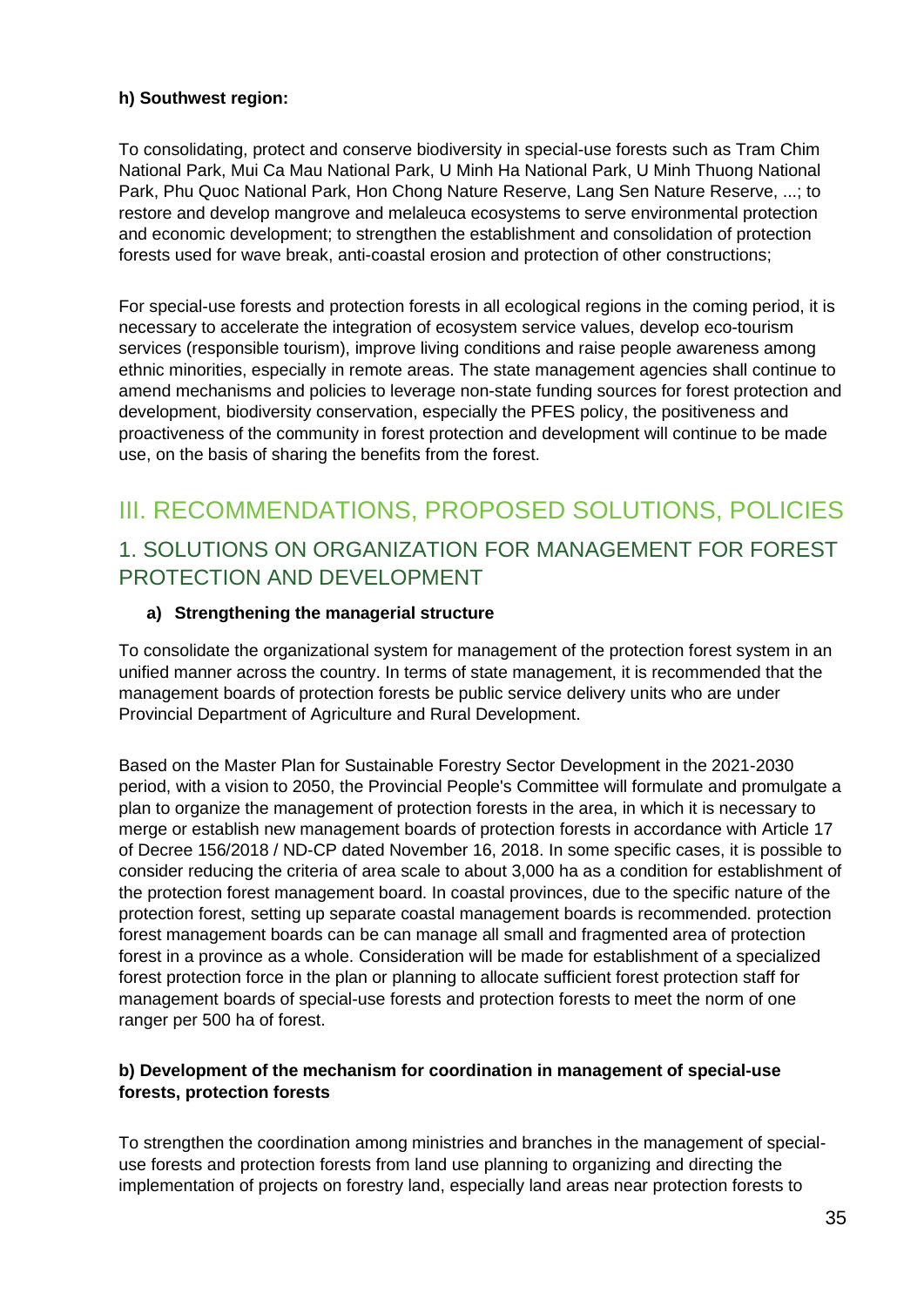reduce conflicts, avoid conflicts of interest. To develop a regulation on co-management of special-use forests and protection forests between forest management boards and local authorities, communities and stakeholders, and local political and social organizations.

For coastal special-use and protection forests, it is necessary to supplement specific and practical regulations on organization of management, protection and development of forests and protection of forest resources in the Forest Management Regulation. For mangrove forests with abundant fishery resources, which are the livelihoods of people in the region, it is necessary to formulate rational plans and establish areas where local communities are allowed to exploit and raise aquatic products.

### 2. SOLUTIONS FOR ALLOCATING, LEASING OF FOREST ENVIRONMENT AND CONTRACT FOR FOREST

#### **a) Allocating, leasing of forest environment, contract for forest protection**

- As an objective, by 2020, all forest areas (natural forests, planted forests) and special-use forests and protection forest land must be allocated, leased and contracted to forest owners of all economic sectors, specifically:

- Forest owners who are State organizations shall manage the most of the special-use forest area (about 85%), the protection forest area is of national importance and of a large scale (about 70%). The remaining area of special-use forests (15%) and protection forests (30%) will be managed by enterprises (state or private), communities, households and individuals according to relevant legal provisions.

- Households and village communities are allocated with forest under contract for forest protection with a number of small and scattered special-use forest and protection forests, which have been closely associated with communities for a long time, according to legal provisions, in this deal, poor households and ethnic minorities are given priority to develop forest gardens for household needs;

- Enterprises are entitled to be allocated and to lease areas in small-scale special-use forest and protection forests according to legal provisions. Models in which State organizations contract individuals, households, village communities for forest protection and development should be upscaled.

Reviewing and evaluating the leasing of forest environment in order to develop eco-tourism, piloting forest leasing for planting medicinal herbs under forest canopy, etc.

- Review and evaluate the effectiveness between the long-term allocation of forest land and contracting with local community for forest protection and by forestry, fishery companies over the past time, especially for forest areas, land of protection forests that have been allocated for long-term to individuals, households and community in recent years. Review small and separate protection forests in provinces where there is no owner or forests that are temporarily assigned to state agencies and organizations for management before transferring them to protection forest management boards or to households, individuals, communities for management under a contract.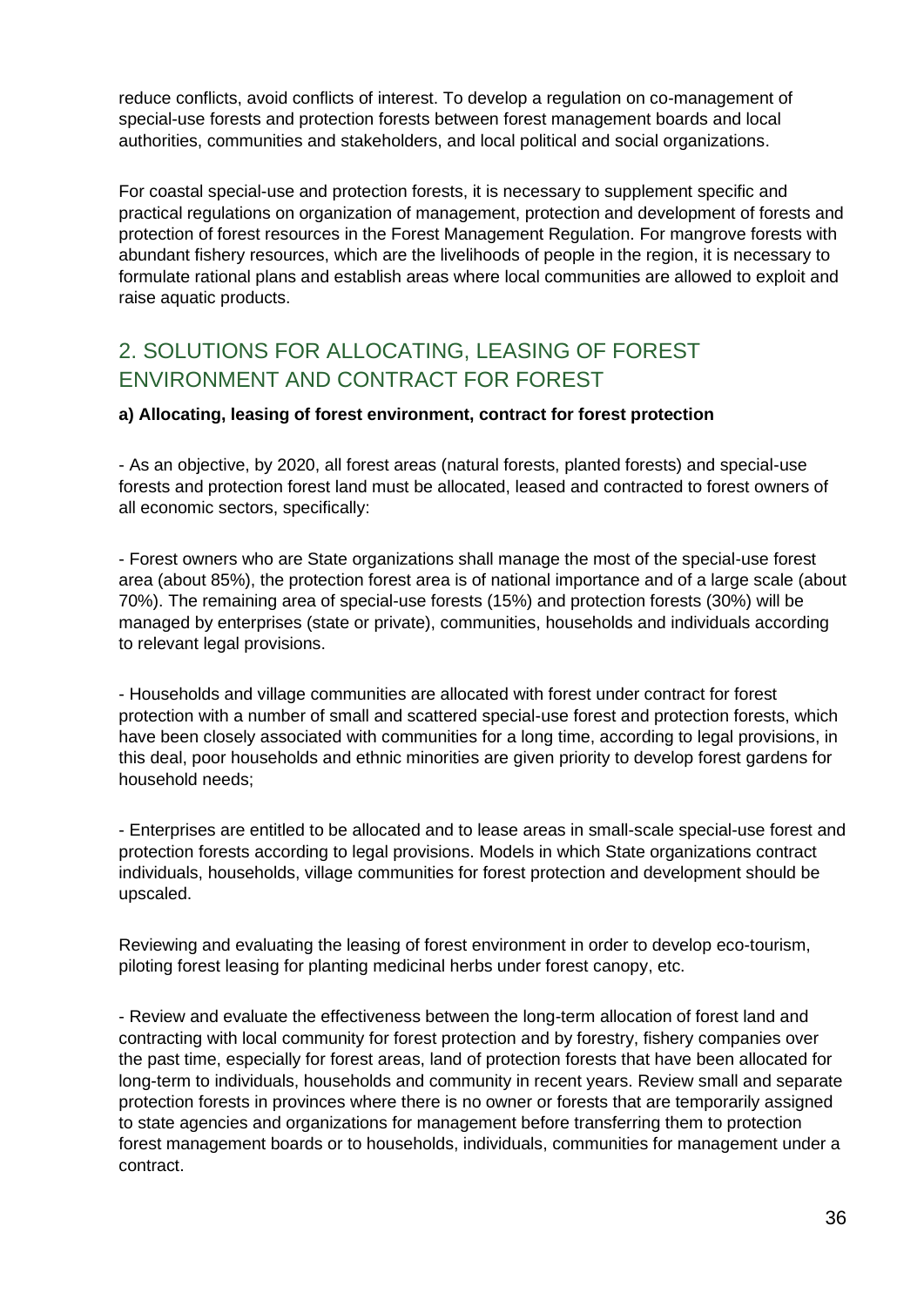### **b) Management of forest and forest land use**

To strengthen the management of forest land use plans, in which:

+ to minimize adverse impacts of activities related to building transport infrastructure, sea dikes, developing eco-tourism ... on sustainable protection, restoration and development of special-use forests, protection forests.

+ to strictly prohibit encroachment to forest and forestry land planned for aquaculture; to strictly handle improper land use cases that harm forests. Areas that are used improperly to the plan must be recovered.

+ For coastal mudflats, the provincial People's Committee must promulgate the guideline and solution for forest development and sea encroachment; The Department of Agriculture and Rural Development is assigned to lead and coordinate with related departments and agencies to develop afforestation and sea encroachment projects.

### **c) Forest product exploitation; conducting combined forestry, agriculture and fishery production activities; organizing development of eco-tourism, leisure tourism and entertainment tourism**;

Implementing scientific research, teaching and practicing activities in special-use forests and protection forests must strictly comply with the provisions of law. With regard to the projects on development of ecotourism, the model of forest environment leasing is encouraged, while the conversion of forest use must be minimized.

#### **d) In management of land and forests within the boundary of very critical protection forests:**

It is strictly forbidden to build infrastructure or have residential settlement in very critical protection areas, especially in areas at high risk of landslides. It is also strictly forbidden to exploit forest products, conduct agricultural and forestry farming activities in combination with fisheries therein.

### 3. SOLUTIONS ON SCIENCE, TECHNOLOGY AND INTERNATIONAL **COOPERATION**

The special-use forest management boards shall develop a "Sustainable forest management plan until 2030" under the guidance in the Ministry of Agriculture and Rural Development's Circular No. 28/2018 / TT-BNNPTNT of November 16, 2018, on sustainable forest management and Decision No. 4691 / QD-BNN-TCLN dated November 27, 2018 of the Minister of Agriculture and Rural Development issuing the Plan for implementation of the Sustainable Forest Management Scheme and Forest Certification.

For coastal areas that currently do not have the criteria for site division, the criteria for dividing site conditions should be developed soon and according to the importance level in each ecological region and sub-region, making a basis for the development of the plan for protection of forest development.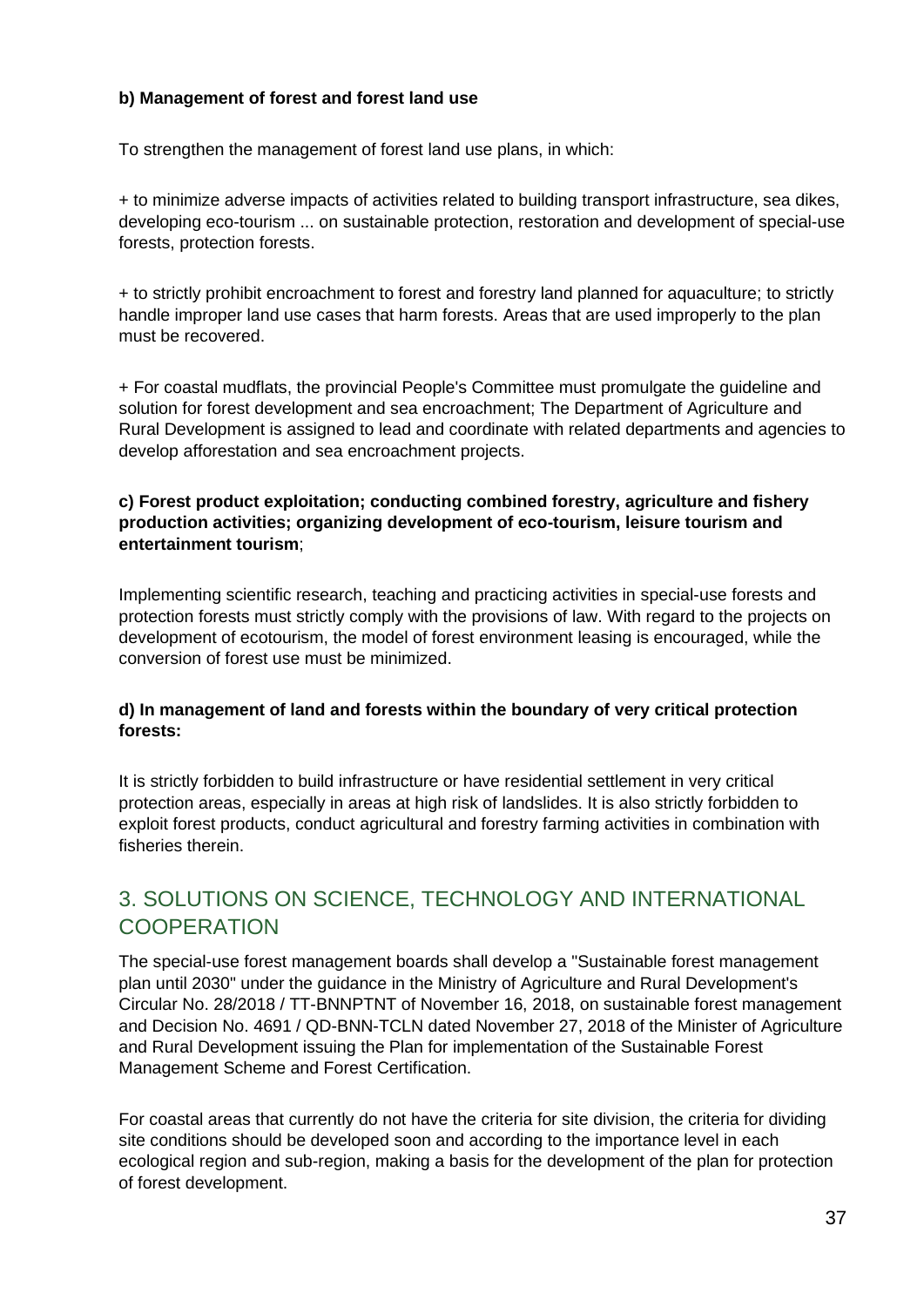To strengthen research and development of appropriate scientific and technological solutions on the structure of plant varieties and silvicultural techniques for the restoration and development of special-use forests and all types of protection forests by forestry ecological regions.

Quantitative research of protection forest values and functions (in nature conservation, landscape protection, environmental protection, provision of forest products and non-timber products). Researches should proposes specific solutions for sustainable management and use of resources and values of forest ecosystems.

- Research to build a system of biodiversity databases as a basis for development of a tool for checking, monitoring and evaluating of forest quality, quality of forest protection management and forest ecosystems in service of state management of biodiversity conservation, forest resources protection.

To enhance international cooperation among in-country and international organizations and forestry scientists in studying and applying advanced forestry science and technologies in the 4th industrial revolution era (4.0) in management of forest protection and development, biodiversity conservation.

- Continue to cooperate with international organizations in research, rescuing, protecting and conserving endangered, precious and rare animal and plant species.

### 4. SOLUTIONS, POLICIES FOR FUNDING FOR BIODIVERSITY **CONSERVATION**

### **a) Solutions**

+ For the State budget funding source:

### *- To appropriate design the funding structure:*

In policy formulation, funding structure should be designed in scientific and rational way based on the development direction set in the forestry sector strategy and plans. The funding structure of State budget for biodiversity conservation, forest protection and development must be in in harmony with the process of restructuring the forestry sector, ensure the balance between forest protection and development and biodiversity conservation; pay attention to harmonizing interests, ensure enough fund for supporting the development of communities.

*- Coordinated, integrated implementation of programs and projects that investing in forest protection and development, biodiversity conservation in the same area, special-use forest and protection forests*:

For implementation of programs and projects implemented in the same province, DARD should be the focal point. For implementation of projects, programmes in a forest, the management board should be the focal point; a coordination mechanism to integrate tasks, manage and use funds for forest protection and development, biodiversity conservation should be in place.

- *Regarding governance*: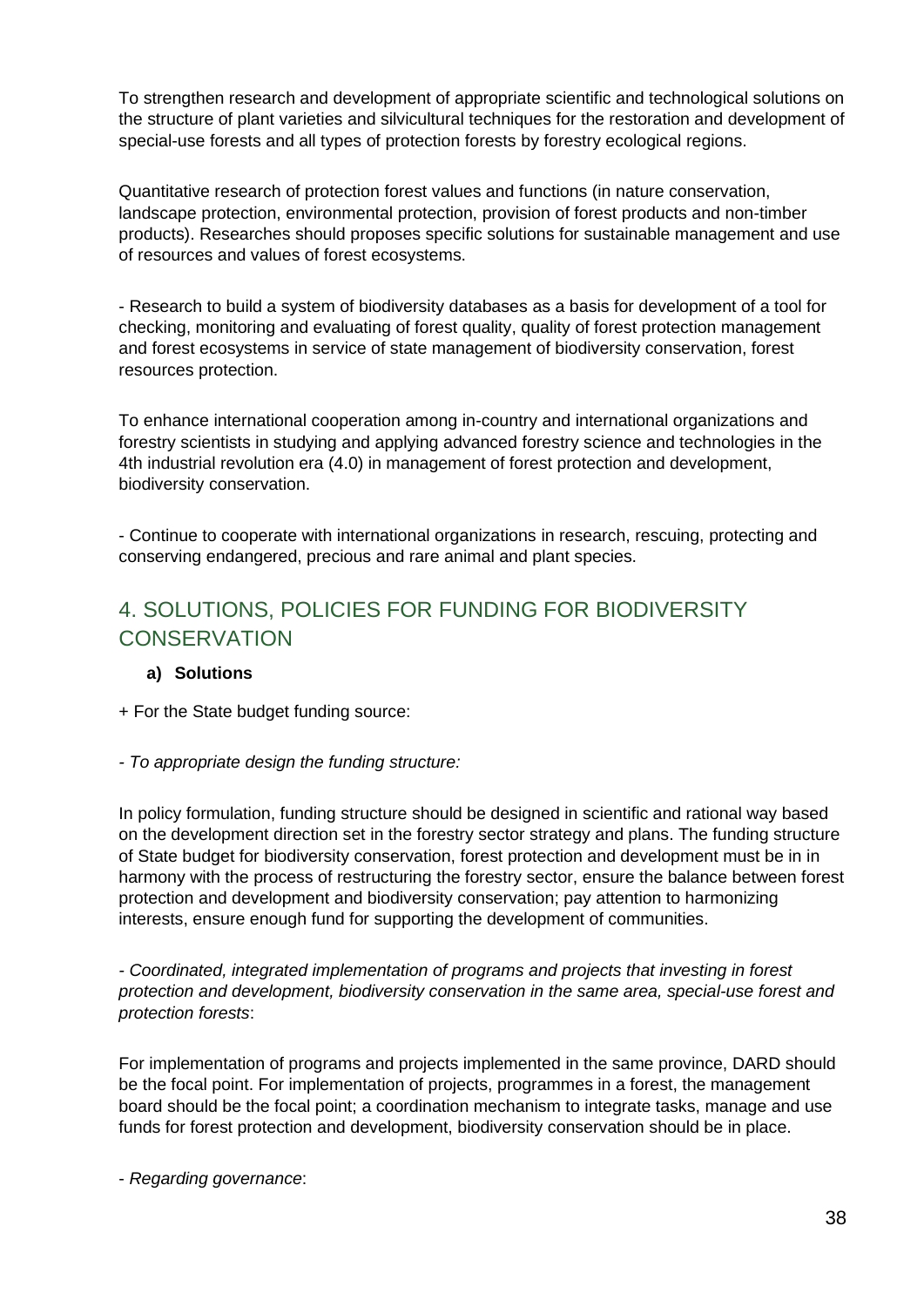To review, fine-tune the mechanism of coordination in managing financial resources for investment in forest protection and development, biodiversity conservation among state management agencies (central and local levels; between ministries, sectors, departments and General Departments in a Ministry), to coordinate and integrate programs and projects; to examine, control and evaluate the efficiency of fund use.

#### + *for non-State funding sources:*

*- Solution for fine-tuning of the FES policy:* the PFES policy is currently only implemented for 2/5 of forest environmental services: (i) Protecting land, limiting erosion and sedimentation of lakes and rivers, stream bed; (ii) Regulation and maintenance of water resources for production and social life. The remaining forest environmental services are still in the testing phase. For the two services performed, the new payment rate is just as equal as 40 - 50% of the actual cost. Therefore, the solutions to be promoted are:

+ to properly and fully calculate FES fees and charges into the FES payment rate for the two types of services which generate the largest revenue from FES payment in the past 10 years; to strictly comply with the law, ensuring the interests of forest owners, communities, households and individuals who are implementing forest protection and development;

+ To accelerate the completion of PFES collection mechanisms for services (i) regulation and maintenance of water resources for production; (ii) absorption and storage of forest carbon, reduction of greenhouse gas emissions by measures to prevent forest degradation, reduction of forest area and development of forest sustainably; (iii) protect natural landscapes and conserve biodiversity of forest ecosystems for tourism services; (iv) service of supplying spawning grounds, food sources and natural breeds, using forest water sources for aquaculture.

+ To conduct research, propose solutions to change the currently indirect payment mode to direct payment mode expectedly in the period 2021-2030.

*- Development of ecotourism, integration of the value of ecosystem services, entertainment and leisure values:* 

This is a very promising income source in the coming period given that economic is developing, the middle class population is growing, and people living standards is improving, regional and international integration are increasingly expanding. Therefore, it is necessary to advertise, promote trade and expand the types of eco-tourism in national parks, nature reserves and protection forests. Besides the existing tourism services, it is necessary to quickly develop tourism services such as cultural and historical values experiencing; leisure, rehabilitation, beauty care tourism... which associate with nature, fresh air, forests, green lawns, traditional medicinal remedies of forests ...

*- To promote production and business services:* 

Special-use forests and protection forests have great potential to develop production and services of plant varieties, medicinal plants, oxygen, clean air, ... that serve sectors such as agriculture, health care, emerging needs of the society in big cities, intensive industrial zones. It is necessary to promote research about and apply solutions that can make use the potential of forests and forest products under the forest canopy, especially the forest fresh and clean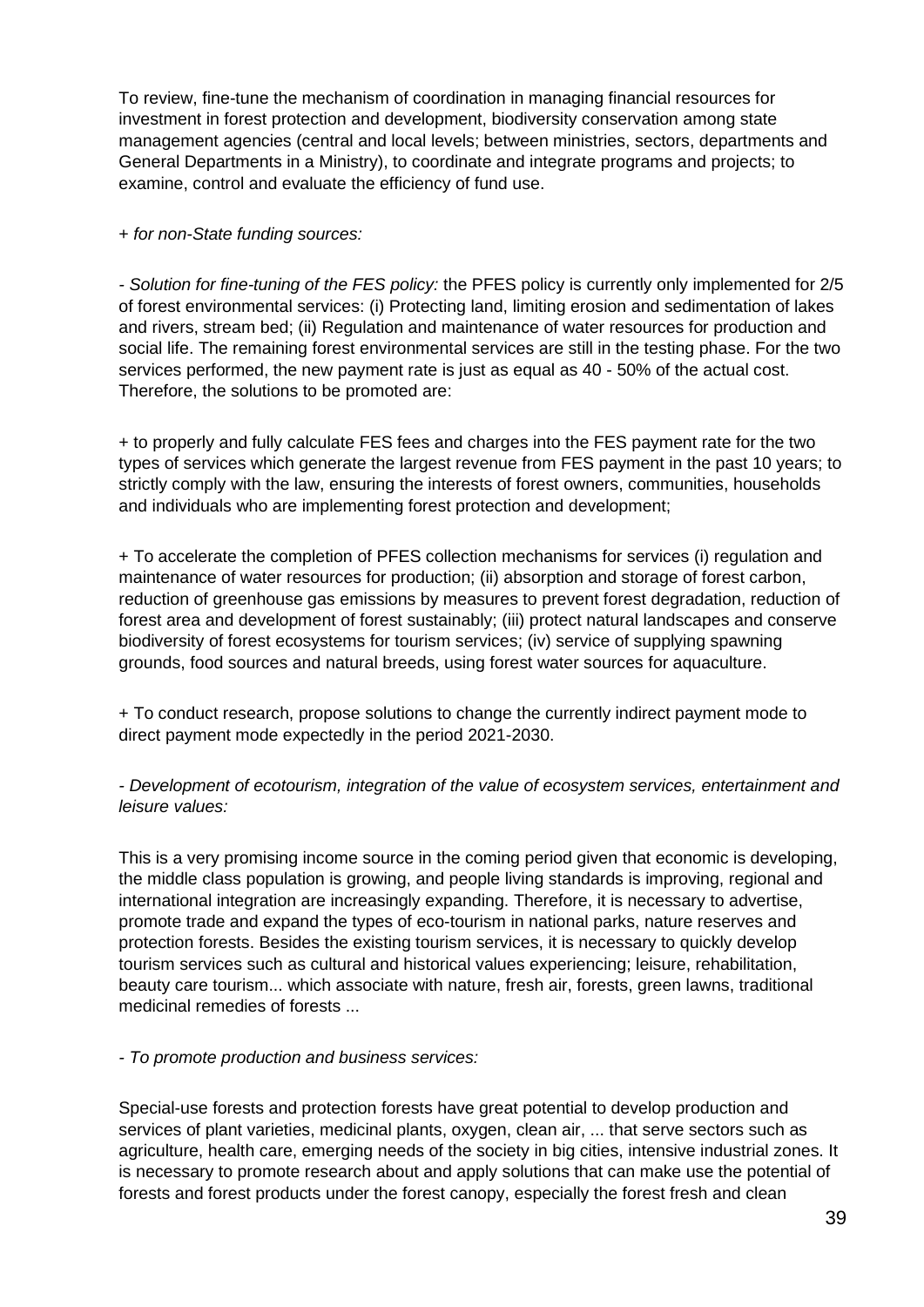environment, this is a new direction of production, business and service that can create funding sources for forest protection and development, meanwhile improving the lives of officials and employees.

- Continuing to lure ODA fund: International organizations and industrialized countries pay special attention to biodiversity conservation, conservation of endangered, precious and rare fauna and flora species ... Technical and financial support to implement these tasks in favour of national parks, nature reserves and protection forests. It is necessary to have solutions for improving qualification of staff so that they can be qualified enough and confident to carry out international cooperation tasks; exchanges, information sharing and international integration activities should be strengthened in order to attract more ODA fund for forest protection and biodiversity conservation.

### **b) Development of policy on funding in forest protection and development, biodiversity conservation**

Most of the current policies on funding for forest protection and development and biodiversity conservation only stay valid until the end of 2020. It is proposed that the following legal documents on funding for forest protection and development and biodiversity conservation be developed in the period from 2021-2030:

1. The Strategy for Sustainable Development of Vietnam's Forestry Sector for the period from 2021-2030, with a vision to 2050, with importance is attached to the strategic direction for development of special-use forests and protection forests and ecotourism therein.

2. The Vietnam Forest Sector Sustainable Master Plan for the period from 2021-2030, with a vision to 2050; with importance is attached to policies and planning solutions for developing protection forest system and reviewing, supplementing and amending the plan for sustainable development of Vietnam's special-use forest system under Decision No. 1976 / QD-TTg of October 30 / 2014 by the Prime Minister.

3. To continue the review, amendment and supplement the PFES policy and develop a Government's decree leasing of forest environment policy.

4. To develop the policy on co-management in forest protection and development, biodiversity conservation;

5. To review the policy on development of special-use forests under Decision No. 24 / QD-TTg; regulation on protection forest management under Decision No. 17/2015 / QD-TTG and scheme on protection and development of coastal protection forests in response to climate change under Decision No. 120 / QD-TTg to develop a master programme on forest protection and development, biodiversity conservation, sustainable development of special-use forest and protection forest in the period of 2021-2030.

### 5. PUSHING UP FORWARDS THE IMPLEMENTATION OF THE SELF-FINANCING MECHANISM IN MANAGEMENT BOARDS OF SPECIAL-USE FORESTS, PROTECTION FORESTS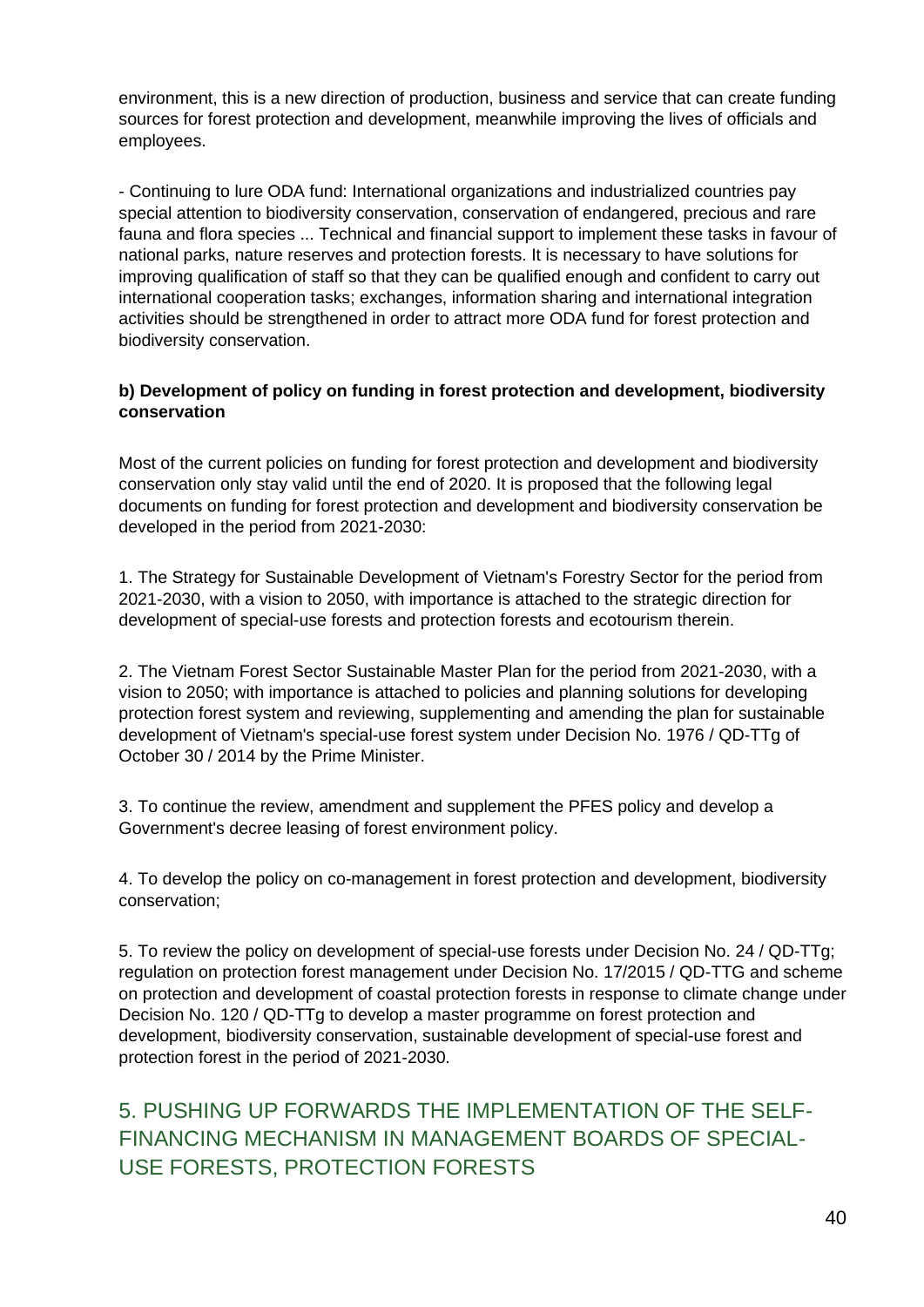To continue the implementation of self-financing mechanism at special-use forests and protection forests in accordance with Decree No. 141/2018 / ND-CP, with the following solutions:

### **a) To strengthen the coordination among state administration agencies**

Appointing a focal point to take responsibility for directing and administering the implementation of self-financing mechanism; to develop and fine-tune the system of legal documents, to effectively implement the state management over the public economic and other service delivery units prescribed in Decree No. 141/2016 / ND- CP, to address all problems in realization of the self-financing mechanism at special-use forests and protection forests management boards.

### **b) To boot the activeness of special-use forest, protection forest management boards**

The folllowing documents should be promulgated by the forest management boards for their internal application:

- List of services related to forest protection, biodiversity conservation, sustainable forest development, environmental protection, tourism, production, business ...;

- Economic and technical norms applied to such services;

- Criteria, standards for checking, monitoring and evaluating the quality of services, assessing the quality and effectiveness of the management board's performance.

In sync with public services delivery activities, activities for public welfare, raising the living standards of officials and employees should be implemented, forest management boards should adopt the co-management regulation which helps to to promote the leading, positive and proactive role, of thelocal community, based on sharing the benefits from the forest, while improving the material, cultural and spiritual life of the local community living in the core and buffer zone of special-use forest and protection forest.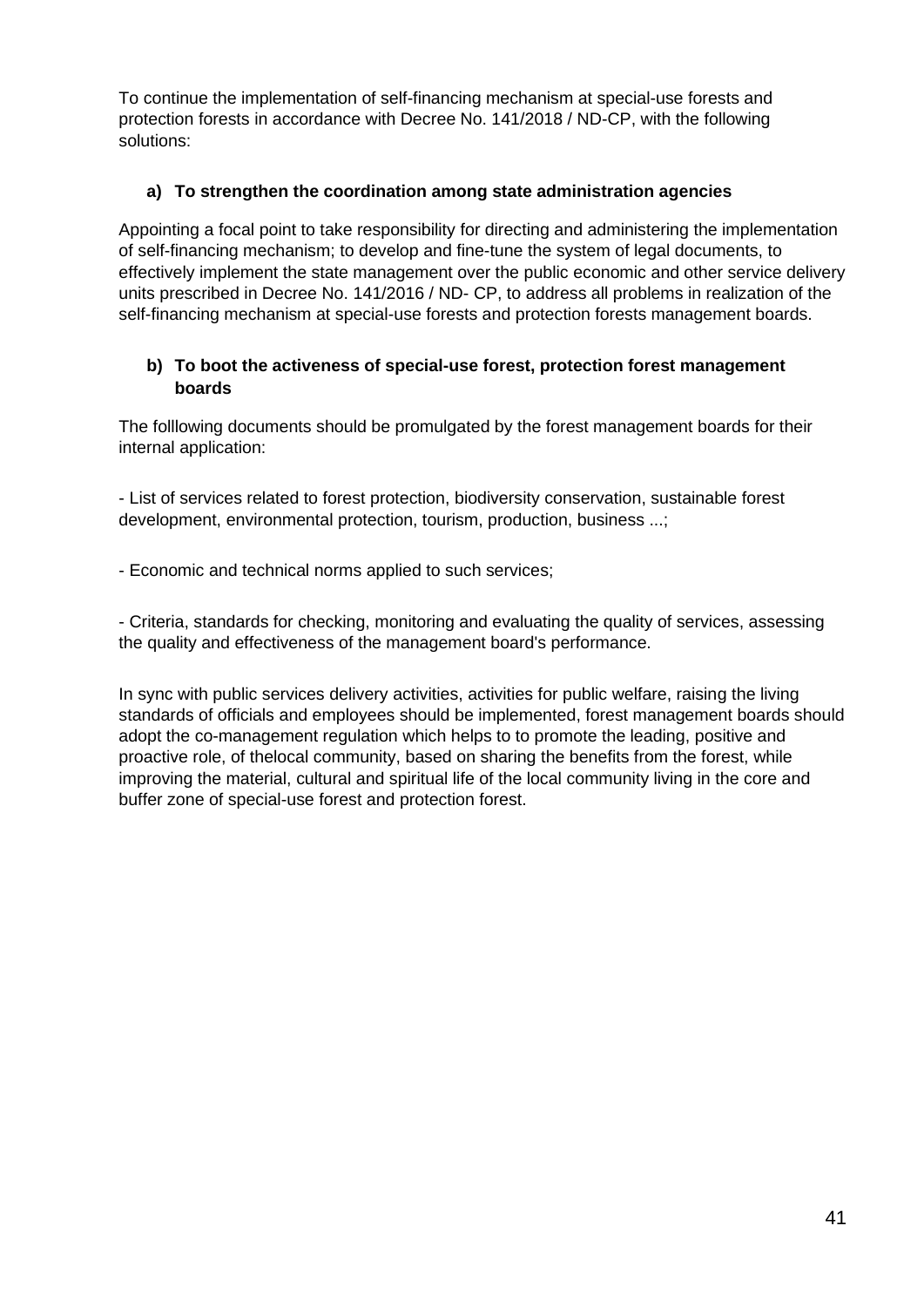## <span id="page-41-0"></span>**CONCLUSION**

The review of reports on the activities of the forest management boards that showed the current status of management of special-use forest and protection forest systems over the past time. The analysis and evaluation of the results of implementation of mechanisms and policies have unveiled positiveness, shortcomings, limitations, bottlenecks and causes of the problems, which inform proposals, solutions for mechanisms and policies on sustainable development of specialuse forest and protection forest systems in the coming period.

The results of the management of the special-use and protection forest systems are quite optimistic. Policies on funding for forest protection and development have proved themselves superiority and have been welcomed by all people, especially the ethnic communities, and to the sustainable forest development program in the 2016-2020 period and PFES policy. However, limitated awareness in biodiversity, the over dependence on the state budget, the stagnation in system administration, a cumbersome, overlapping and complex legal documents system are barriers to the development of special-use and protection forest systems.

In order to further develop the achieved results, overcome limitations, further develop the sustainable management of forest protection and development, the forestry sector needs to focus its resources on research and development of sustainable development policies in the coming time.

First and foremost, State management agencies should review, amend, supplement and develop new legal documents, establish a legal environment that accomodates international integration, and implementation of solutions and mechanisms, policies on management, funding in forest protection and development, biodiversity conservation that adapt well to the practical situations, the specific characteristics of special-use forest and protection forest systems. forest magement boards should coordinate synchronously with local authority and mass organizations, make use of the leading role of communities living in the core and buffer zones, organize the implementation of programs, solutions, mechanisms, funding policies, effectively integrate programs and projects, synchronously implement objectives of forest protection and development and biodiversity conservation, and protection, conservation, rescue of endangered, precious and rare animals as well; to carry out on the spot measures to prevent acts that harm forest resources.

While implementing solutions, developing mechanisms, policies, projects prioritizing forest protection and bio-diversity conservation, state management agencies at all levels, branches, management boards of special-use forests and protection forests should thoroughly and strictly implement Directive 13-CT / TW of January 12, 2017 of the Party Central Committee's Secretariat on "Strengthening the Party's leadership in forest management, protection and development", continuously improve awareness and responsibility for forest protection and biodiversity conservation of the political system, the Party committees, the party organizations, the government, the heads of agencies, organizations, localities and the entire people, especially the ethnic minority communities living in core and buffer areas in special-use and protection forests who have a direct and leading role in this regard.